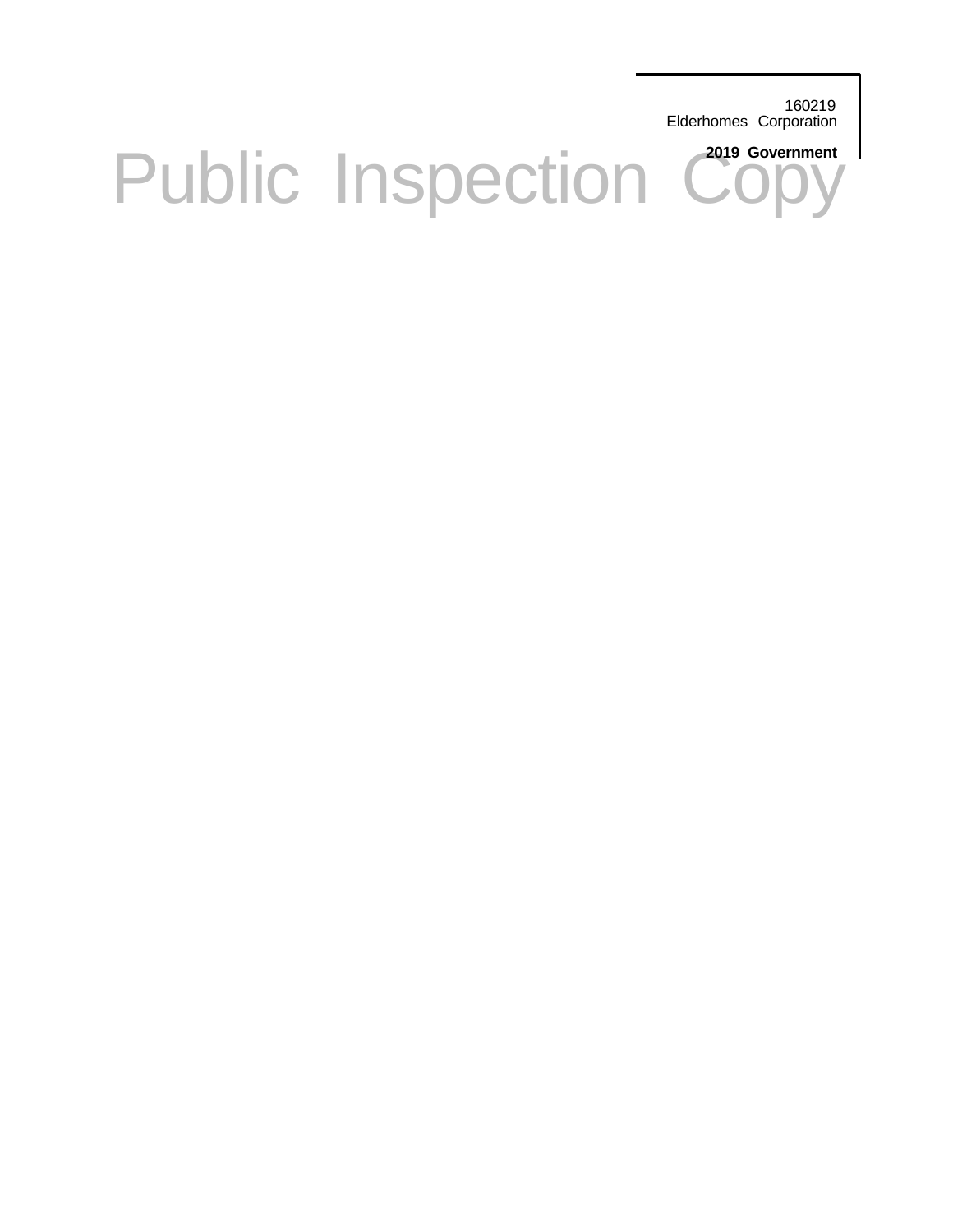### ELDERHOMES CORPORATION<br>
Doing business as **PROJECT: HOMES**<br>
Number and street (or P.O. box if mail is not delivered to street address)<br>
88 CARNATION STREET<br>
City of the Computer Copy of the Copy of the Copy of the Copy of **17** Other expenses (Part IX, column (A), lines 11a–11d, 11f–24e) .................................. Total expenses. Add lines 13–17 (must equal Part IX, column (A), line 25) . . . . . . . . . . . . . . . . . . . . **18** G Gross receipts \$ Check if applicable: **For the 2019 calendar year, or tax year beginning A , and ending 07/01/19 06/30/20** Application pending City or town, state or province, country, and ZIP or foreign postal code Amended return terminated Number and street (or P.O. box if mail is not delivered to street address) **Room/suite** Room/suite Initial return Name change Address change C Name of organization Internal Revenue Service u **Go to** *www.irs.gov/Form990* **for instructions and the latest information.** Department of the Treasury OMB No. 1545-0047 Form **E** Telephone number **B C D Employer identification number D Employer identification number** u **Do not enter social security numbers on this form as it may be made public. Open to Public 990 2000 2019 2019 2019 Depend From Income Tax 2019 Depend Find Conder Section 501(c), 527, or 4947(a)(1) of the Internal Revenue Code (except private foundations) Inspection** Doing business as Name and address of principal officer: **H(a)** Is this a group return for subordinates? **H(b)** Are all subordinates included? H(c) Group exemption number **U** If "No," attach a list. (see instructions) Yes **X** No **Yes No I J K** Tax-exempt status: **Website:** u Form of organization: 501(c) ( ) **t** (insert no.)  $\begin{vmatrix} 1 & 4947(a)(1) & 0 \\ 527 & 527 \end{vmatrix}$ Corporation Trust Association Other u **<sup>L</sup>** Year of formation: **<sup>M</sup>** State of legal domicile: **X 1992 VA Part I Summary 1** Briefly describe the organization's mission or most significant activities: 2 Check this box **u** if the organization discontinued its operations or disposed of more than 25% of its net assets. **3** Number of voting members of the governing body (Part VI, line 1a) . . . . . . . . . . . . . . . . . . . . . . . . . . . . . . . . . . . . . . . . . . . . . . . . . **4** Number of independent voting members of the governing body (Part VI, line 1b) ................................ **5** Total number of individuals employed in calendar year 2019 (Part V, line 2a) . . . . . . . . . . . . . . . . . . . . . . . . . . . . . . . . . . . . . . . **6** Total number of volunteers (estimate if necessary) . . . . . . . . . . . . . . . . . . . . . . . . . . . . . . . . . . . . . . . . . . . . . . . . . . . . . . . . . . . . . . . . . . **7a** Total unrelated business revenue from Part VIII, column (C), line 12 . . . . . . . . . . . . . . . . . . . . . . . . . . . . . . . . . . . . . . . . . . . . . . . **b** Net unrelated business taxable income from Form 990-T, line 39 . . . . . . . . . . . . . . . . . . . . . . . . . . . . . . . . . . . . . . . . . . . . . . . . . . . **7b** . . . . . . . . . . . . . . . . . . . . . . . . . . . . . . . . . . . . . . . . . . . . . . . . . . . . . . . . . . . . . . . . . . . . . . . . . . . . . . . . **7a 6 5 4 3** OUR MISSION IS TO IMPROVE THE HOUSING AND LIVING CONDITIONS OF ELDERLY, DISABLED, AND LOW-INCOME PERSONS IN RICHMOND AND SURROUNDING LOCALITIES. if the organization discontinued its operations or disposed of more than 25% of its net assets. **8** Contributions and grants (Part VIII, line 1h) . . . . . . . . . . . . . . . . . . . . . . . . . . . . . . . . . . . . . . . . . . . . . . . . . . . . . **9** Program service revenue (Part VIII, line 2g) . . . . . . . . . . . . . . . . . . . . . . . . . . . . . . . . . . . . . . . . . . . . . . . . . . . . **10** Investment income (Part VIII, column (A), lines 3, 4, and 7d) ................................. **11** Other revenue (Part VIII, column (A), lines 5, 6d, 8c, 9c, 10c, and 11e) **.................... 12** Total revenue – add lines 8 through 11 (must equal Part VIII, column (A), line 12) ............ **Prior Year Current Year 13** Grants and similar amounts paid (Part IX, column (A), lines 1–3) .............................. **14** Benefits paid to or for members (Part IX, column (A), line 4) . . . . . . . . . . . . . . . . . . . . . . . . . . . . . . . . . . . **15** Salaries, other compensation, employee benefits (Part IX, column (A), lines 5–10) ........... **16a** Professional fundraising fees (Part IX, column (A), line 11e) **b** Total fundraising expenses (Part IX, column (D), line 11e)  $\ldots$  73,862 **19** Revenue less expenses. Subtract line 18 from line 12 . . . . . . . . . . . . . . . . . . . . . . . . . . . . . . . . . . . . . . . . . . **20** Total assets (Part X, line 16) **21** Total liabilities (Part X, line 26) . . . . . . . . . . . . . . . . . . . . . . . . . . . . . . . . . . . . . . . . . . . . . . . . . . . . . . . . . . . . . . . . . . **22** Net assets or fund balances. Subtract line 21 from line 20 . . . . . . . . . . . . . . . . . . . . . . . . . . . . . . . . . . . . . **Beginning of Current Year End of Year** 30. DE ALACHADA NO LAT-190 (11 A TOMERON DE PRESIDENT DE CONTROLLES DE LATERATIES).<br>
31 A Normal de la fin especies de la fin especies de la fin especies de la fin especies de la fin especies de la fin especies de la fi  $\mathbf{X}$  501(c)(3) Final return/ (Rev. January 2020) **ELDERHOMES CORPORATION PROJECT: HOMES 88 CARNATION STREET RICHMOND VA 23225 54-1595851 804-233-2827 LEE HOUSEHOLDER 88 CARNATION STREET RICHMOND VA 23225 15,243,546 WWW.PROJECTHOMES.ORG 19 19 55 2180 0 0 7,991,520 10,857,454 4,100,828 4,335,600 54,612 50,492 0 12,146,960 15,243,546 0 0 2,546,434 2,880,176 0 9,070,669 11,487,017 11,617,103 14,367,193 529,857 876,353 8,693,589 10,626,700 2,222,100 3,279,157 6,471,489 7,347,543** 160219 11/10/2020 8:03 AM

**Part II Signature Block**

Under penalties of perjury, I declare that I have examined this return, including accompanying schedules and statements, and to the best of my knowledge and belief, it is true, correct, and complete. Declaration of preparer (other than officer) is based on all information of which preparer has any knowledge.

|                              |                                                                                                 | Signature of officer |                                                                                   |                  |                   |                                     |  |  |  |              |                          |              |           |  |  |
|------------------------------|-------------------------------------------------------------------------------------------------|----------------------|-----------------------------------------------------------------------------------|------------------|-------------------|-------------------------------------|--|--|--|--------------|--------------------------|--------------|-----------|--|--|
| Sign                         |                                                                                                 |                      |                                                                                   |                  |                   | Date                                |  |  |  |              |                          |              |           |  |  |
| Here                         |                                                                                                 | LEE                  | HOUSEHOLDER                                                                       |                  |                   | <b>EXECUTIVE</b><br><b>DIRECTOR</b> |  |  |  |              |                          |              |           |  |  |
| Type or print name and title |                                                                                                 |                      |                                                                                   |                  |                   |                                     |  |  |  |              |                          |              |           |  |  |
|                              | Print/Type preparer's name<br><b>DOUGLAS HENLEY</b><br>IN.                                      |                      |                                                                                   |                  |                   | Preparer's signature<br>Date        |  |  |  | Check        |                          | <b>PTIN</b>  |           |  |  |
| Paid                         |                                                                                                 |                      |                                                                                   |                  | IN.               | <b>DOUGLAS HENLEY</b>               |  |  |  |              | $11/10/20$ self-employed | P00805973    |           |  |  |
| Preparer                     | Firm's name                                                                                     |                      | <b>HARRIS,</b>                                                                    | <b>HARDY</b>     | &.                | JOHNSTONE, P.C.                     |  |  |  | Firm's $EIN$ |                          | 54-1451026   |           |  |  |
| Use Only                     |                                                                                                 |                      | 300                                                                               | <b>ARBORETUM</b> | <b>PL STE 660</b> |                                     |  |  |  |              |                          |              |           |  |  |
|                              | Firm's address                                                                                  |                      | RICHMOND,                                                                         | VA.              | 23236             |                                     |  |  |  | Phone no.    |                          | 804-560-0560 |           |  |  |
|                              |                                                                                                 |                      | May the IRS discuss this return with the preparer shown above? (see instructions) |                  |                   |                                     |  |  |  |              |                          | Yes          | <b>No</b> |  |  |
|                              | $F_{\text{O}}$ 990 (2019)<br>For Paperwork Reduction Act Notice, see the separate instructions. |                      |                                                                                   |                  |                   |                                     |  |  |  |              |                          |              |           |  |  |

DAA **For Paperwork Reduction Act Notice, see the separate instructions.**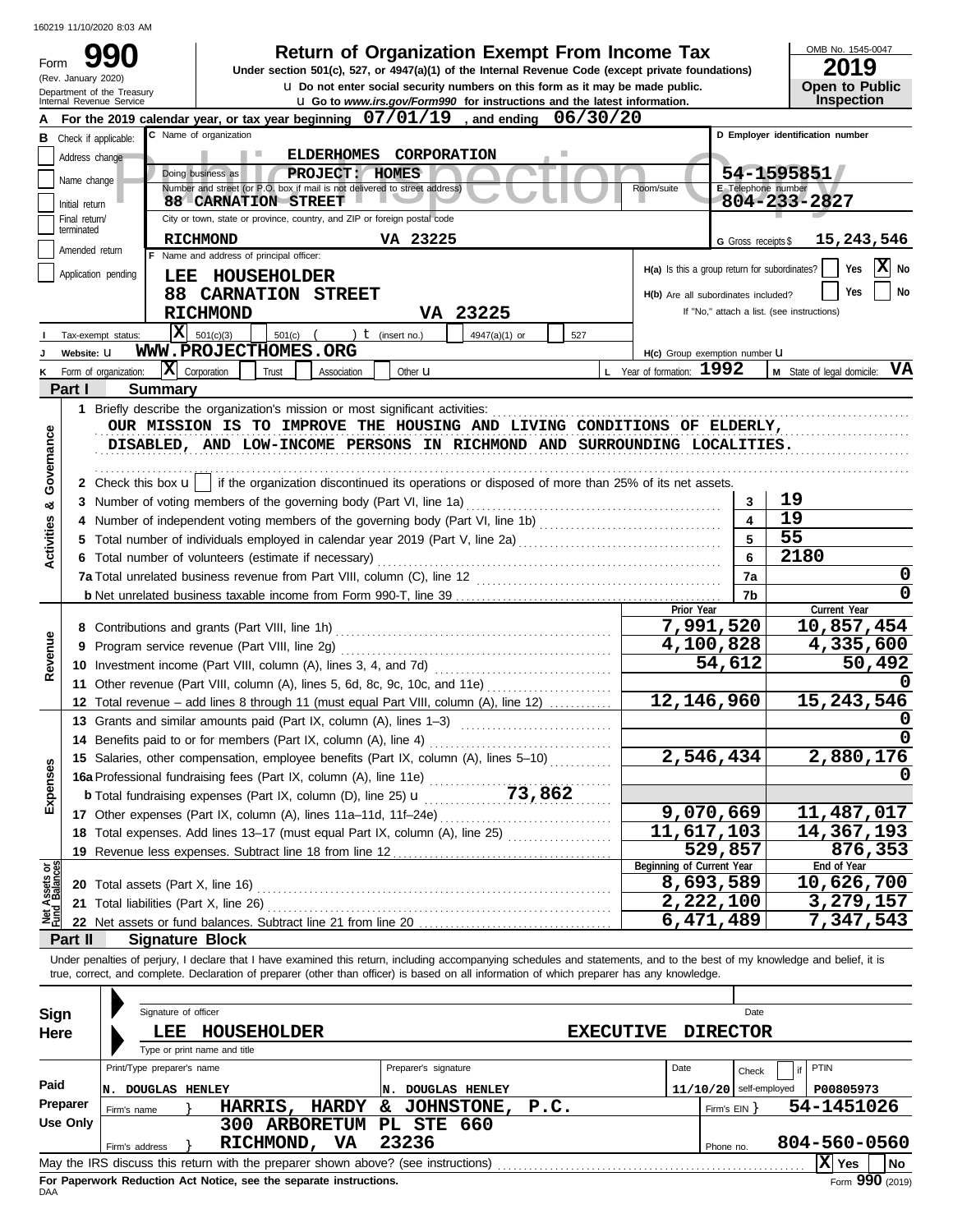|                           | Form 990 (2019) ELDERHOMES CORPORATION                                                                                                                                                                        |                                                                                    |                                                                              | 54-1595851                               | Page 2                  |
|---------------------------|---------------------------------------------------------------------------------------------------------------------------------------------------------------------------------------------------------------|------------------------------------------------------------------------------------|------------------------------------------------------------------------------|------------------------------------------|-------------------------|
| Part III                  | <b>Statement of Program Service Accomplishments</b>                                                                                                                                                           |                                                                                    | Check if Schedule O contains a response or note to any line in this Part III |                                          | $\mathbf{x}$            |
| 1.                        | Briefly describe the organization's mission:                                                                                                                                                                  |                                                                                    |                                                                              |                                          |                         |
|                           | OUR MISSION IS TO IMPROVE THE HOUSING AND LIVING CONDITIONS OF ELDERLY,<br>DISABLED, AND LOW-INCOME PERSONS IN RICHMOND AND SURROUNDING LOCALITIES.                                                           |                                                                                    |                                                                              |                                          |                         |
| 2                         | Did the organization undertake any significant program services during the year which were not listed on the<br>prior Form 990 or 990-EZ?                                                                     |                                                                                    |                                                                              |                                          | Yes $ \overline{X} $ No |
|                           | If "Yes," describe these new services on Schedule O.                                                                                                                                                          |                                                                                    |                                                                              |                                          |                         |
| 3<br>services?            | Did the organization cease conducting, or make significant changes in how it conducts, any program                                                                                                            |                                                                                    |                                                                              |                                          | Yes $ \overline{X} $ No |
|                           | If "Yes," describe these changes on Schedule O.                                                                                                                                                               |                                                                                    |                                                                              |                                          |                         |
|                           | Describe the organization's program service accomplishments for each of its three largest program services, as measured by                                                                                    |                                                                                    |                                                                              |                                          |                         |
|                           | expenses. Section 501(c)(3) and 501(c)(4) organizations are required to report the amount of grants and allocations to others,<br>the total expenses, and revenue, if any, for each program service reported. |                                                                                    |                                                                              |                                          |                         |
| 4a (Code:                 | WEATHERIZATION PROGRAM: PROVIDE ENERGY CONSERVATION WEATHERIZATION SERVICES<br>AND EMERGENCY HOME REPAIR TO ELDERLY & LOW INCOME INDIVIDUALS                                                                  | ) (Expenses $$5,548,440$ including grants of \$                                    |                                                                              | ) (Revenue \$                            |                         |
|                           |                                                                                                                                                                                                               |                                                                                    |                                                                              |                                          |                         |
|                           |                                                                                                                                                                                                               |                                                                                    |                                                                              |                                          |                         |
|                           |                                                                                                                                                                                                               |                                                                                    |                                                                              |                                          |                         |
|                           |                                                                                                                                                                                                               |                                                                                    |                                                                              |                                          |                         |
|                           |                                                                                                                                                                                                               |                                                                                    |                                                                              |                                          |                         |
|                           |                                                                                                                                                                                                               |                                                                                    |                                                                              |                                          |                         |
|                           |                                                                                                                                                                                                               |                                                                                    |                                                                              |                                          |                         |
|                           |                                                                                                                                                                                                               |                                                                                    |                                                                              |                                          |                         |
| 4b (Code:                 | ) (Expenses \$<br>REVITALIZATION PROGRAM: HOUSING REHABILITATION AND NEIGHBORHOOD<br>REVITALIZATION AND EMERGENCY HOME REPAIR AS WELL AS CONSTRUCTION OF NEW<br>ENERGY-EFFICIENT HOMES.                       | 3,679,107 including grants of \$                                                   |                                                                              | ) (Revenue \$                            |                         |
|                           |                                                                                                                                                                                                               |                                                                                    |                                                                              |                                          |                         |
|                           |                                                                                                                                                                                                               |                                                                                    |                                                                              |                                          |                         |
|                           |                                                                                                                                                                                                               |                                                                                    |                                                                              |                                          |                         |
|                           |                                                                                                                                                                                                               |                                                                                    |                                                                              |                                          |                         |
|                           |                                                                                                                                                                                                               |                                                                                    |                                                                              |                                          |                         |
|                           |                                                                                                                                                                                                               |                                                                                    |                                                                              |                                          |                         |
|                           |                                                                                                                                                                                                               |                                                                                    |                                                                              |                                          |                         |
|                           |                                                                                                                                                                                                               |                                                                                    |                                                                              |                                          |                         |
| 4c (Code:<br>HOME<br>HOME | <b>REHABILITATION</b><br><b>REPAIRS</b><br>TO LOW                                                                                                                                                             | ) (Expenses $$ 4,319,050$ including grants of \$<br>PROGRAM:<br>INCOME INDIVIDUALS | COMPREHENSIVE HOME                                                           | ) (Revenue \$<br>REHABILITATION-PROVIDES |                         |
|                           |                                                                                                                                                                                                               |                                                                                    |                                                                              |                                          |                         |
|                           |                                                                                                                                                                                                               |                                                                                    |                                                                              |                                          |                         |
|                           |                                                                                                                                                                                                               |                                                                                    |                                                                              |                                          |                         |
|                           |                                                                                                                                                                                                               |                                                                                    |                                                                              |                                          |                         |
|                           |                                                                                                                                                                                                               |                                                                                    |                                                                              |                                          |                         |
|                           |                                                                                                                                                                                                               |                                                                                    |                                                                              |                                          |                         |
|                           |                                                                                                                                                                                                               |                                                                                    |                                                                              |                                          |                         |
|                           |                                                                                                                                                                                                               |                                                                                    |                                                                              |                                          |                         |
|                           |                                                                                                                                                                                                               |                                                                                    |                                                                              |                                          |                         |
|                           | 4d Other program services (Describe on Schedule O.)                                                                                                                                                           |                                                                                    |                                                                              |                                          |                         |
|                           | 452,893<br>(Expenses \$                                                                                                                                                                                       | including grants of \$                                                             |                                                                              | (Revenue \$                              |                         |
|                           | 4e Total program service expenses u                                                                                                                                                                           | 13,999,490                                                                         |                                                                              |                                          |                         |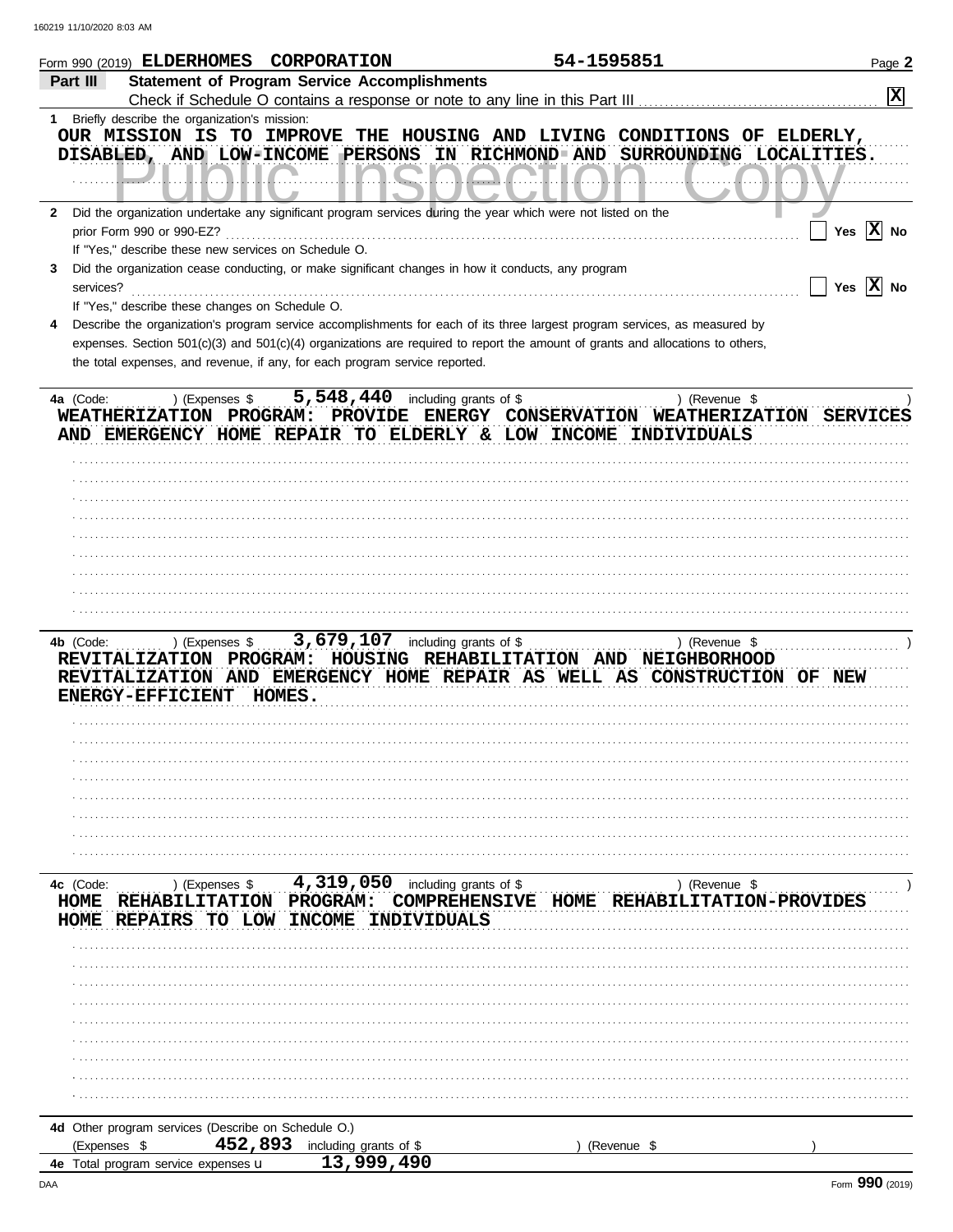| Form 990<br>(2019) | <b>ELDERHOMES</b>                      | <b>CORPORATION</b> | 1595851<br>54- |      | $P$ age $\omega$ |
|--------------------|----------------------------------------|--------------------|----------------|------|------------------|
| Part IV            | <b>Checklist of Required Schedules</b> |                    |                |      |                  |
|                    |                                        |                    |                | $ -$ | --               |

**Yes No**

| 1           | Is the organization described in section 501(c)(3) or 4947(a)(1) (other than a private foundation)? If "Yes,"                                                                                                             |                 |             |   |
|-------------|---------------------------------------------------------------------------------------------------------------------------------------------------------------------------------------------------------------------------|-----------------|-------------|---|
|             | complete Schedule A                                                                                                                                                                                                       | 1               | x           |   |
| 2           | Is the organization required to complete Schedule B, Schedule of Contributors (see instructions)?                                                                                                                         | 2               | $\mathbf x$ |   |
| 3           | Did the organization engage in direct or indirect political campaign activities on behalf of or in opposition to<br>candidates for public office? If "Yes," complete Schedule C, Part I                                   | 3               |             | X |
| 4           | Section 501(c)(3) organizations. Did the organization engage in lobbying activities, or have a section 501(h)                                                                                                             |                 |             | X |
|             | election in effect during the tax year? If "Yes," complete Schedule C, Part II                                                                                                                                            | 4               |             |   |
| 5           | Is the organization a section $501(c)(4)$ , $501(c)(5)$ , or $501(c)(6)$ organization that receives membership dues,                                                                                                      |                 |             | X |
|             | assessments, or similar amounts as defined in Revenue Procedure 98-19? If "Yes," complete Schedule C, Part III<br>Did the organization maintain any donor advised funds or any similar funds or accounts for which donors | 5               |             |   |
| 6           | have the right to provide advice on the distribution or investment of amounts in such funds or accounts? If                                                                                                               |                 |             |   |
|             | "Yes," complete Schedule D, Part I                                                                                                                                                                                        | 6               |             | X |
| 7           | Did the organization receive or hold a conservation easement, including easements to preserve open space,                                                                                                                 |                 |             |   |
|             | the environment, historic land areas, or historic structures? If "Yes," complete Schedule D, Part II                                                                                                                      | 7               |             | X |
| 8           | Did the organization maintain collections of works of art, historical treasures, or other similar assets? If "Yes,"                                                                                                       |                 |             |   |
|             | complete Schedule D, Part III                                                                                                                                                                                             | 8               |             | X |
| 9           | Did the organization report an amount in Part X, line 21, for escrow or custodial account liability, serve as a                                                                                                           |                 |             |   |
|             | custodian for amounts not listed in Part X; or provide credit counseling, debt management, credit repair, or                                                                                                              |                 |             |   |
|             | debt negotiation services? If "Yes," complete Schedule D, Part IV                                                                                                                                                         | 9               |             | X |
| 10          | Did the organization, directly or through a related organization, hold assets in donor-restricted endowments                                                                                                              |                 |             |   |
|             | or in quasi endowments? If "Yes," complete Schedule D, Part V                                                                                                                                                             | 10              |             | x |
| 11          | If the organization's answer to any of the following questions is "Yes," then complete Schedule D, Parts VI,                                                                                                              |                 |             |   |
|             | VII, VIII, IX, or X as applicable.                                                                                                                                                                                        |                 |             |   |
| a           | Did the organization report an amount for land, buildings, and equipment in Part X, line 10? If "Yes,"                                                                                                                    |                 |             |   |
|             | complete Schedule D, Part VI                                                                                                                                                                                              | 11a             | X           |   |
| b           | Did the organization report an amount for investments—other securities in Part X, line 12, that is 5% or more                                                                                                             |                 |             |   |
|             | of its total assets reported in Part X, line 16? If "Yes," complete Schedule D, Part VII                                                                                                                                  | 11b             |             | X |
| c           | Did the organization report an amount for investments—program related in Part X, line 13, that is 5% or more                                                                                                              |                 |             |   |
|             | of its total assets reported in Part X, line 16? If "Yes," complete Schedule D, Part VIII                                                                                                                                 | 11c             |             | X |
| d           | Did the organization report an amount for other assets in Part X, line 15, that is 5% or more of its total assets<br>reported in Part X, line 16? If "Yes," complete Schedule D, Part IX                                  | 11d             |             | х |
|             | Did the organization report an amount for other liabilities in Part X, line 25? If "Yes," complete Schedule D, Part X                                                                                                     | 11e             | x           |   |
| f           | Did the organization's separate or consolidated financial statements for the tax year include a footnote that addresses                                                                                                   |                 |             |   |
|             | the organization's liability for uncertain tax positions under FIN 48 (ASC 740)? If "Yes," complete Schedule D, Part X                                                                                                    | 11f             | X           |   |
|             | 12a Did the organization obtain separate, independent audited financial statements for the tax year? If "Yes," complete                                                                                                   |                 |             |   |
|             | Schedule D, Parts XI and XII                                                                                                                                                                                              | 12a             |             | X |
|             | Was the organization included in consolidated, independent audited financial statements for the tax year? If                                                                                                              |                 |             |   |
|             | "Yes," and if the organization answered "No" to line 12a, then completing Schedule D, Parts XI and XII is optional<br>.                                                                                                   | 12 <sub>b</sub> | X           |   |
| 13          |                                                                                                                                                                                                                           | 13              |             | X |
| 14a         | Did the organization maintain an office, employees, or agents outside of the United States?                                                                                                                               | 14a             |             | x |
| b           | Did the organization have aggregate revenues or expenses of more than \$10,000 from grantmaking,                                                                                                                          |                 |             |   |
|             | fundraising, business, investment, and program service activities outside the United States, or aggregate                                                                                                                 |                 |             |   |
|             | foreign investments valued at \$100,000 or more? If "Yes," complete Schedule F, Parts I and IV                                                                                                                            | 14b             |             | x |
| 15          | Did the organization report on Part IX, column (A), line 3, more than \$5,000 of grants or other assistance to or                                                                                                         |                 |             |   |
|             | for any foreign organization? If "Yes," complete Schedule F, Parts II and IV                                                                                                                                              | 15              |             | X |
| 16          | Did the organization report on Part IX, column (A), line 3, more than \$5,000 of aggregate grants or other<br>assistance to or for foreign individuals? If "Yes," complete Schedule F, Parts III and IV                   | 16              |             | X |
| 17          | Did the organization report a total of more than \$15,000 of expenses for professional fundraising services on                                                                                                            |                 |             |   |
|             |                                                                                                                                                                                                                           | 17              |             | X |
| 18          | Did the organization report more than \$15,000 total of fundraising event gross income and contributions on                                                                                                               |                 |             |   |
|             | Part VIII, lines 1c and 8a? If "Yes," complete Schedule G, Part II                                                                                                                                                        | 18              |             | X |
| 19          | Did the organization report more than \$15,000 of gross income from gaming activities on Part VIII, line 9a?                                                                                                              |                 |             |   |
|             |                                                                                                                                                                                                                           | 19              |             | X |
| 20a         | Did the organization operate one or more hospital facilities? If "Yes," complete Schedule H                                                                                                                               | <b>20a</b>      |             | X |
| $\mathbf b$ |                                                                                                                                                                                                                           | 20b             |             |   |
| 21          | Did the organization report more than \$5,000 of grants or other assistance to any domestic organization or                                                                                                               |                 |             |   |
|             |                                                                                                                                                                                                                           | 21              |             | X |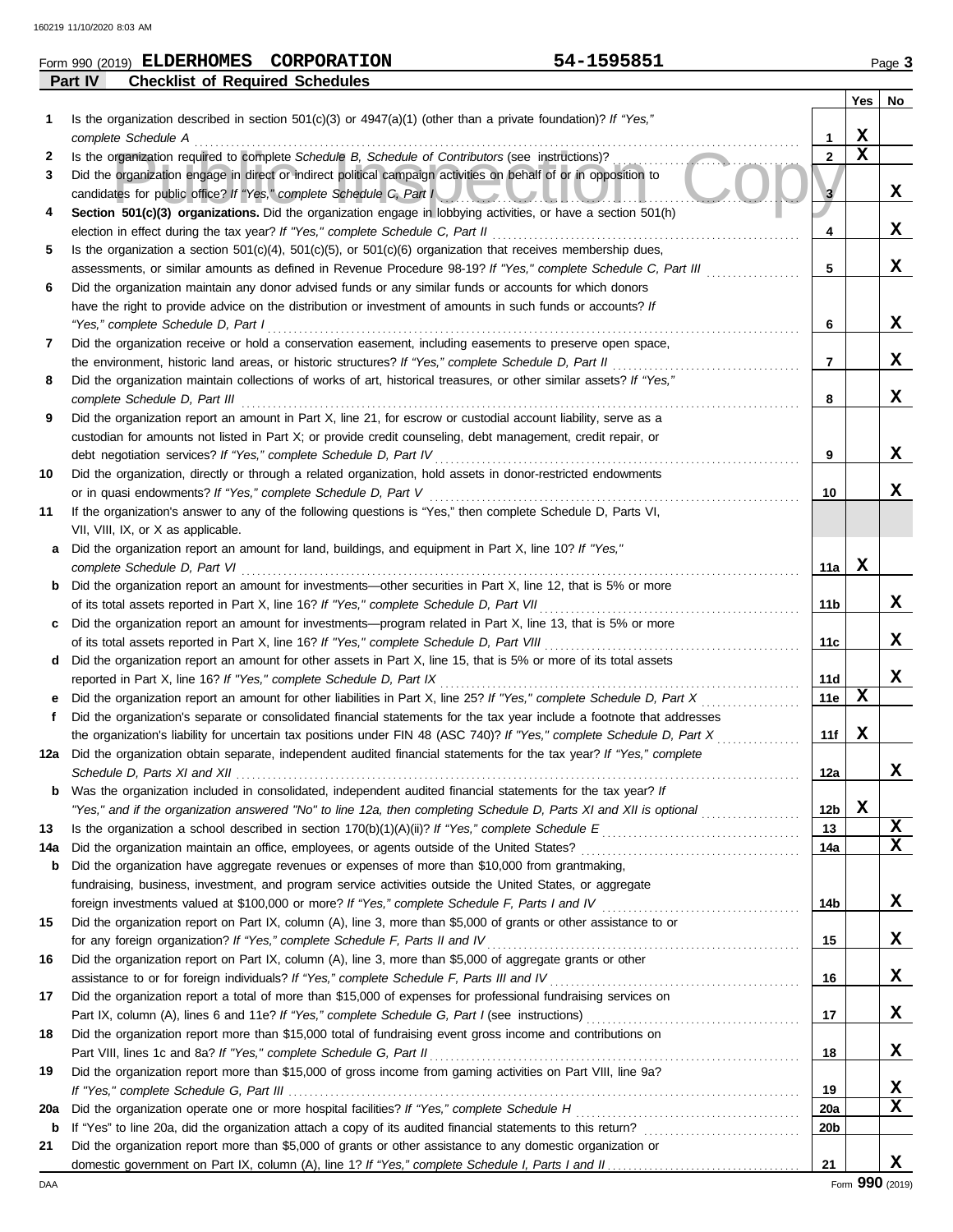|     | <b>Checklist of Required Schedules (continued)</b><br><b>Part IV</b>                                                  |                 |                 |             |  |  |  |  |  |  |  |  |
|-----|-----------------------------------------------------------------------------------------------------------------------|-----------------|-----------------|-------------|--|--|--|--|--|--|--|--|
|     |                                                                                                                       |                 | Yes             | No          |  |  |  |  |  |  |  |  |
| 22  | Did the organization report more than \$5,000 of grants or other assistance to or for domestic individuals on         |                 |                 |             |  |  |  |  |  |  |  |  |
|     | Part IX, column (A), line 2? If "Yes," complete Schedule I, Parts I and III                                           | 22              |                 | x           |  |  |  |  |  |  |  |  |
| 23  | Did the organization answer "Yes" to Part VII, Section A, line 3, 4, or 5 about compensation of the                   |                 |                 |             |  |  |  |  |  |  |  |  |
|     | organization's current and former officers, directors, trustees, key employees, and highest compensated               |                 |                 |             |  |  |  |  |  |  |  |  |
|     | employees? If "Yes," complete Schedule J<br><u>THOIOOOO</u>                                                           | 23              | X               |             |  |  |  |  |  |  |  |  |
| 24a | Did the organization have a tax-exempt bond issue with an outstanding principal amount of more than                   |                 |                 |             |  |  |  |  |  |  |  |  |
|     | \$100,000 as of the last day of the year, that was issued after December 31, 2002? If "Yes," answer lines 24b         |                 |                 |             |  |  |  |  |  |  |  |  |
|     | through 24d and complete Schedule K. If "No," go to line 25a                                                          | 24a             |                 | x           |  |  |  |  |  |  |  |  |
|     | Did the organization invest any proceeds of tax-exempt bonds beyond a temporary period exception?                     | 24b             |                 |             |  |  |  |  |  |  |  |  |
| b   |                                                                                                                       |                 |                 |             |  |  |  |  |  |  |  |  |
| c   | Did the organization maintain an escrow account other than a refunding escrow at any time during the year             |                 |                 |             |  |  |  |  |  |  |  |  |
|     | to defease any tax-exempt bonds?                                                                                      | 24c             |                 |             |  |  |  |  |  |  |  |  |
| d   | Did the organization act as an "on behalf of" issuer for bonds outstanding at any time during the year?               | 24d             |                 |             |  |  |  |  |  |  |  |  |
| 25а | Section 501(c)(3), 501(c)(4), and 501(c)(29) organizations. Did the organization engage in an excess benefit          |                 |                 |             |  |  |  |  |  |  |  |  |
|     | transaction with a disqualified person during the year? If "Yes," complete Schedule L, Part I                         | 25a             |                 | x           |  |  |  |  |  |  |  |  |
| b   | Is the organization aware that it engaged in an excess benefit transaction with a disqualified person in a prior      |                 |                 |             |  |  |  |  |  |  |  |  |
|     | year, and that the transaction has not been reported on any of the organization's prior Forms 990 or 990-EZ?          |                 |                 |             |  |  |  |  |  |  |  |  |
|     | If "Yes," complete Schedule L, Part I                                                                                 | 25b             |                 | х           |  |  |  |  |  |  |  |  |
| 26  | Did the organization report any amount on Part X, line 5 or 22, for receivables from or payables to any current       |                 |                 |             |  |  |  |  |  |  |  |  |
|     | or former officer, director, trustee, key employee, creator or founder, substantial contributor, or 35%               |                 |                 |             |  |  |  |  |  |  |  |  |
|     | controlled entity or family member of any of these persons? If "Yes," complete Schedule L, Part II                    | 26              |                 | х           |  |  |  |  |  |  |  |  |
| 27  | Did the organization provide a grant or other assistance to any current or former officer, director, trustee, key     |                 |                 |             |  |  |  |  |  |  |  |  |
|     | employee, creator or founder, substantial contributor or employee thereof, a grant selection committee                |                 |                 |             |  |  |  |  |  |  |  |  |
|     | member, or to a 35% controlled entity (including an employee thereof) or family member of any of these                |                 |                 |             |  |  |  |  |  |  |  |  |
|     | persons? If "Yes," complete Schedule L, Part III                                                                      | 27              |                 | х           |  |  |  |  |  |  |  |  |
| 28  | Was the organization a party to a business transaction with one of the following parties (see Schedule L, Part        |                 |                 |             |  |  |  |  |  |  |  |  |
|     | IV instructions, for applicable filing thresholds, conditions, and exceptions):                                       |                 |                 |             |  |  |  |  |  |  |  |  |
|     | A current or former officer, director, trustee, key employee, creator or founder, or substantial contributor? If<br>а |                 |                 |             |  |  |  |  |  |  |  |  |
|     |                                                                                                                       |                 |                 |             |  |  |  |  |  |  |  |  |
|     | "Yes," complete Schedule L, Part IV                                                                                   |                 |                 |             |  |  |  |  |  |  |  |  |
|     | A family member of any individual described in line 28a? If "Yes," complete Schedule L, Part IV<br>b                  |                 |                 |             |  |  |  |  |  |  |  |  |
| c   | A 35% controlled entity of one or more individuals and/or organizations described in lines 28a or 28b? If             |                 |                 |             |  |  |  |  |  |  |  |  |
|     | "Yes," complete Schedule L, Part IV                                                                                   | 28c             |                 | X           |  |  |  |  |  |  |  |  |
| 29  | Did the organization receive more than \$25,000 in non-cash contributions? If "Yes," complete Schedule M              | 29              |                 | $\mathbf x$ |  |  |  |  |  |  |  |  |
| 30  | Did the organization receive contributions of art, historical treasures, or other similar assets, or qualified        |                 |                 |             |  |  |  |  |  |  |  |  |
|     | conservation contributions? If "Yes," complete Schedule M                                                             | 30              |                 | x           |  |  |  |  |  |  |  |  |
| 31  | Did the organization liquidate, terminate, or dissolve and cease operations? If "Yes," complete Schedule N, Part I    | 31              |                 | $\mathbf x$ |  |  |  |  |  |  |  |  |
|     | Did the organization sell, exchange, dispose of, or transfer more than 25% of its net assets? If "Yes,"               |                 |                 |             |  |  |  |  |  |  |  |  |
|     | complete Schedule N, Part II                                                                                          | 32              |                 | X           |  |  |  |  |  |  |  |  |
| 33  | Did the organization own 100% of an entity disregarded as separate from the organization under Regulations            |                 |                 |             |  |  |  |  |  |  |  |  |
|     | sections 301.7701-2 and 301.7701-3? If "Yes," complete Schedule R, Part I                                             | 33              |                 | x           |  |  |  |  |  |  |  |  |
| 34  | Was the organization related to any tax-exempt or taxable entity? If "Yes," complete Schedule R, Part II, III,        |                 |                 |             |  |  |  |  |  |  |  |  |
|     | or IV, and Part V, line 1                                                                                             | 34              | X               |             |  |  |  |  |  |  |  |  |
| 35a | Did the organization have a controlled entity within the meaning of section 512(b)(13)?                               | 35a             | X               |             |  |  |  |  |  |  |  |  |
| b   | If "Yes" to line 35a, did the organization receive any payment from or engage in any transaction with a               |                 |                 |             |  |  |  |  |  |  |  |  |
|     |                                                                                                                       | 35 <sub>b</sub> | X               |             |  |  |  |  |  |  |  |  |
|     | controlled entity within the meaning of section 512(b)(13)? If "Yes," complete Schedule R, Part V, line 2             |                 |                 |             |  |  |  |  |  |  |  |  |
| 36  | Section 501(c)(3) organizations. Did the organization make any transfers to an exempt non-charitable                  |                 |                 |             |  |  |  |  |  |  |  |  |
|     | related organization? If "Yes," complete Schedule R, Part V, line 2                                                   | 36              |                 | x           |  |  |  |  |  |  |  |  |
| 37  | Did the organization conduct more than 5% of its activities through an entity that is not a related organization      |                 |                 |             |  |  |  |  |  |  |  |  |
|     | and that is treated as a partnership for federal income tax purposes? If "Yes," complete Schedule R, Part VI          | 37              |                 | x           |  |  |  |  |  |  |  |  |
| 38  | Did the organization complete Schedule O and provide explanations in Schedule O for Part VI, lines 11b and            |                 | X               |             |  |  |  |  |  |  |  |  |
|     | 19? Note: All Form 990 filers are required to complete Schedule O.<br>38                                              |                 |                 |             |  |  |  |  |  |  |  |  |
|     | Statements Regarding Other IRS Filings and Tax Compliance<br>Part V                                                   |                 |                 |             |  |  |  |  |  |  |  |  |
|     |                                                                                                                       |                 |                 |             |  |  |  |  |  |  |  |  |
|     |                                                                                                                       |                 | Yes             | No          |  |  |  |  |  |  |  |  |
| 1а  | 64<br>Enter the number reported in Box 3 of Form 1096. Enter -0- if not applicable<br>1a                              |                 |                 |             |  |  |  |  |  |  |  |  |
| b   | $\mathbf 0$<br>1 <sub>b</sub><br>Enter the number of Forms W-2G included in line 1a. Enter -0- if not applicable      |                 |                 |             |  |  |  |  |  |  |  |  |
| c   | Did the organization comply with backup withholding rules for reportable payments to vendors and                      |                 |                 |             |  |  |  |  |  |  |  |  |
|     |                                                                                                                       | 1c              | X               |             |  |  |  |  |  |  |  |  |
| DAA |                                                                                                                       |                 | Form 990 (2019) |             |  |  |  |  |  |  |  |  |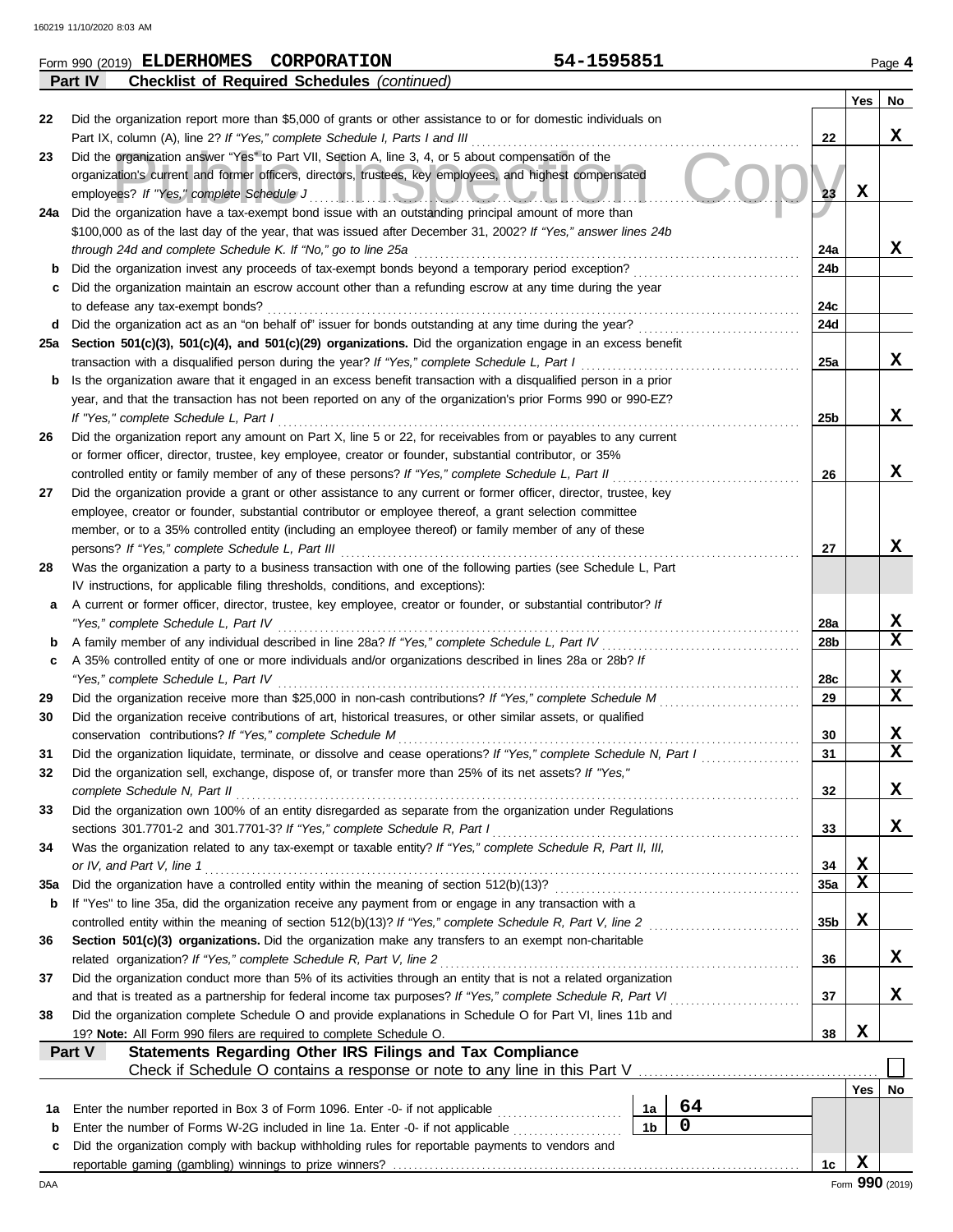|     | Statements Regarding Other IRS Filings and Tax Compliance (continued)<br>Part V                                                                                               |                 |    |                |     |             |  |  |  |  |  |  |  |
|-----|-------------------------------------------------------------------------------------------------------------------------------------------------------------------------------|-----------------|----|----------------|-----|-------------|--|--|--|--|--|--|--|
|     |                                                                                                                                                                               |                 |    |                | Yes | No          |  |  |  |  |  |  |  |
|     | 2a Enter the number of employees reported on Form W-3, Transmittal of Wage and Tax                                                                                            |                 |    |                |     |             |  |  |  |  |  |  |  |
|     | Statements, filed for the calendar year ending with or within the year covered by this return                                                                                 | 2a              | 55 |                |     |             |  |  |  |  |  |  |  |
| b   | If at least one is reported on line 2a, did the organization file all required federal employment tax returns?                                                                |                 |    | 2b             | X   |             |  |  |  |  |  |  |  |
|     | Note: If the sum of lines 1a and 2a is greater than 250, you may be required to e-file (see instructions)                                                                     |                 |    |                |     |             |  |  |  |  |  |  |  |
| За  | Did the organization have unrelated business gross income of \$1,000 or more during the year?                                                                                 |                 |    | 3a             |     | X           |  |  |  |  |  |  |  |
| b   | If "Yes," has it filed a Form 990-T for this year? If "No" to line 3b, provide an explanation on Schedule O                                                                   |                 |    | 3 <sub>b</sub> |     |             |  |  |  |  |  |  |  |
| 4a  | At any time during the calendar year, did the organization have an interest in, or a signature or other authority over,                                                       |                 |    |                |     |             |  |  |  |  |  |  |  |
|     | a financial account in a foreign country (such as a bank account, securities account, or other financial account)?                                                            |                 |    | 4a             |     | x           |  |  |  |  |  |  |  |
| b   | If "Yes," enter the name of the foreign country <b>u</b>                                                                                                                      |                 |    |                |     |             |  |  |  |  |  |  |  |
|     | See instructions for filing requirements for FinCEN Form 114, Report of Foreign Bank and Financial Accounts (FBAR).                                                           |                 |    |                |     |             |  |  |  |  |  |  |  |
| 5a  |                                                                                                                                                                               |                 |    | 5a             |     | X           |  |  |  |  |  |  |  |
| b   |                                                                                                                                                                               |                 |    | 5 <sub>b</sub> |     | $\mathbf x$ |  |  |  |  |  |  |  |
| c   | If "Yes" to line 5a or 5b, did the organization file Form 8886-T?                                                                                                             |                 |    | 5c             |     |             |  |  |  |  |  |  |  |
| 6а  | Does the organization have annual gross receipts that are normally greater than \$100,000, and did the                                                                        |                 |    |                |     |             |  |  |  |  |  |  |  |
|     |                                                                                                                                                                               |                 |    | 6a             |     | X           |  |  |  |  |  |  |  |
| b   | If "Yes," did the organization include with every solicitation an express statement that such contributions or                                                                |                 |    |                |     |             |  |  |  |  |  |  |  |
|     | gifts were not tax deductible?                                                                                                                                                |                 |    | 6b             |     |             |  |  |  |  |  |  |  |
| 7   | Organizations that may receive deductible contributions under section 170(c).                                                                                                 |                 |    |                |     |             |  |  |  |  |  |  |  |
| а   | Did the organization receive a payment in excess of \$75 made partly as a contribution and partly for goods                                                                   |                 |    |                |     | x           |  |  |  |  |  |  |  |
|     | and services provided to the payor?                                                                                                                                           |                 |    | 7a<br>7b       |     |             |  |  |  |  |  |  |  |
| b   |                                                                                                                                                                               |                 |    |                |     |             |  |  |  |  |  |  |  |
| c   | Did the organization sell, exchange, or otherwise dispose of tangible personal property for which it was                                                                      |                 |    |                |     |             |  |  |  |  |  |  |  |
| d   | If "Yes," indicate the number of Forms 8282 filed during the year<br>[[[[[[[[[[[[[[[[[]]]]]]]                                                                                 | 7d              |    | 7c             |     | x           |  |  |  |  |  |  |  |
| е   |                                                                                                                                                                               |                 |    | 7e             |     | X           |  |  |  |  |  |  |  |
|     |                                                                                                                                                                               |                 |    |                |     |             |  |  |  |  |  |  |  |
|     | If the organization received a contribution of qualified intellectual property, did the organization file Form 8899 as required?<br>g                                         |                 |    |                |     |             |  |  |  |  |  |  |  |
|     | If the organization received a contribution of cars, boats, airplanes, or other vehicles, did the organization file a Form 1098-C?<br>h                                       |                 |    |                |     |             |  |  |  |  |  |  |  |
| 8   | Sponsoring organizations maintaining donor advised funds. Did a donor advised fund maintained by the                                                                          |                 |    | 7h             |     | $\mathbf x$ |  |  |  |  |  |  |  |
|     |                                                                                                                                                                               |                 |    | 8              |     |             |  |  |  |  |  |  |  |
| 9   | Sponsoring organizations maintaining donor advised funds.                                                                                                                     |                 |    |                |     |             |  |  |  |  |  |  |  |
| а   | Did the sponsoring organization make any taxable distributions under section 4966?                                                                                            |                 |    | 9a             |     |             |  |  |  |  |  |  |  |
| b   |                                                                                                                                                                               |                 |    | 9b             |     |             |  |  |  |  |  |  |  |
| 10  | Section 501(c)(7) organizations. Enter:                                                                                                                                       |                 |    |                |     |             |  |  |  |  |  |  |  |
| а   |                                                                                                                                                                               | 10a             |    |                |     |             |  |  |  |  |  |  |  |
| b   | Gross receipts, included on Form 990, Part VIII, line 12, for public use of club facilities                                                                                   | 10b             |    |                |     |             |  |  |  |  |  |  |  |
| 11  | Section 501(c)(12) organizations. Enter:                                                                                                                                      |                 |    |                |     |             |  |  |  |  |  |  |  |
| а   | Gross income from members or shareholders                                                                                                                                     | 11a             |    |                |     |             |  |  |  |  |  |  |  |
| b   | Gross income from other sources (Do not net amounts due or paid to other sources                                                                                              |                 |    |                |     |             |  |  |  |  |  |  |  |
|     | against amounts due or received from them.)                                                                                                                                   | 11b             |    |                |     |             |  |  |  |  |  |  |  |
| 12a | Section 4947(a)(1) non-exempt charitable trusts. Is the organization filing Form 990 in lieu of Form 1041?                                                                    |                 |    | 12a            |     |             |  |  |  |  |  |  |  |
| b   | If "Yes," enter the amount of tax-exempt interest received or accrued during the year                                                                                         | 12b             |    |                |     |             |  |  |  |  |  |  |  |
| 13  | Section 501(c)(29) qualified nonprofit health insurance issuers.                                                                                                              |                 |    |                |     |             |  |  |  |  |  |  |  |
| a   | Is the organization licensed to issue qualified health plans in more than one state?                                                                                          |                 |    | 13а            |     |             |  |  |  |  |  |  |  |
|     | Note: See the instructions for additional information the organization must report on Schedule O.                                                                             |                 |    |                |     |             |  |  |  |  |  |  |  |
| b   | Enter the amount of reserves the organization is required to maintain by the states in which                                                                                  |                 |    |                |     |             |  |  |  |  |  |  |  |
|     |                                                                                                                                                                               | 13 <sub>b</sub> |    |                |     |             |  |  |  |  |  |  |  |
| c   | Enter the amount of reserves on hand                                                                                                                                          | 13c             |    |                |     | X           |  |  |  |  |  |  |  |
| 14a |                                                                                                                                                                               |                 |    | 14a            |     |             |  |  |  |  |  |  |  |
| b   |                                                                                                                                                                               |                 |    | 14b            |     |             |  |  |  |  |  |  |  |
| 15  | Is the organization subject to the section 4960 tax on payment(s) of more than \$1,000,000 in remuneration or                                                                 |                 |    | 15             |     | х           |  |  |  |  |  |  |  |
|     |                                                                                                                                                                               |                 |    |                |     |             |  |  |  |  |  |  |  |
| 16  | If "Yes," see instructions and file Form 4720, Schedule N.<br>Is the organization an educational institution subject to the section 4968 excise tax on net investment income? |                 |    | 16             |     | X           |  |  |  |  |  |  |  |
|     | If "Yes," complete Form 4720, Schedule O.                                                                                                                                     |                 |    |                |     |             |  |  |  |  |  |  |  |
|     |                                                                                                                                                                               |                 |    |                |     |             |  |  |  |  |  |  |  |

**Form 990 (2019) ELDERHOMES CORPORATION** 54-1595851 Page 5

Form **990** (2019)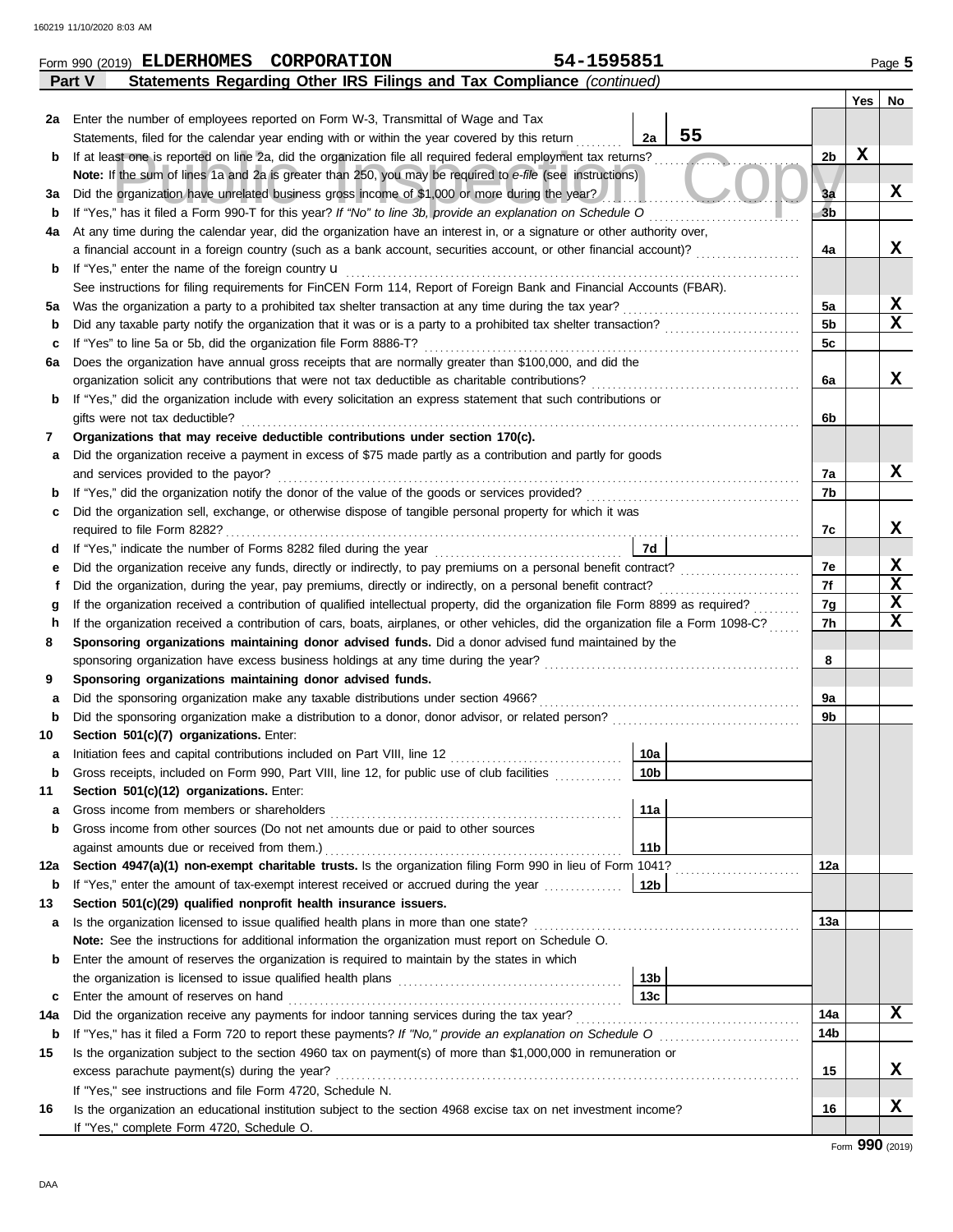|                  | 54-1595851<br>Form 990 (2019) ELDERHOMES CORPORATION                                                                                |                 |     | Page $6$        |
|------------------|-------------------------------------------------------------------------------------------------------------------------------------|-----------------|-----|-----------------|
|                  | Part VI<br>Governance, Management, and Disclosure For each "Yes" response to lines 2 through 7b below, and for a "No"               |                 |     |                 |
|                  | response to line 8a, 8b, or 10b below, describe the circumstances, processes, or changes on Schedule O. See instructions.           |                 |     |                 |
|                  |                                                                                                                                     |                 |     |                 |
|                  | Section A. Governing Body and Management                                                                                            |                 |     |                 |
|                  |                                                                                                                                     |                 | Yes | No              |
| 1а               | Enter the number of voting members of the governing body at the end of the tax year<br>1a                                           |                 |     |                 |
|                  | If there are material differences in voting rights among members of the governing body, or                                          |                 |     |                 |
|                  | if the governing body delegated broad authority to an executive committee or similar                                                |                 |     |                 |
|                  | committee, explain on Schedule O.                                                                                                   |                 |     |                 |
| $\mathbf b$      | 19<br>1b<br>Enter the number of voting members included on line 1a, above, who are independent                                      |                 |     |                 |
| 2                | Did any officer, director, trustee, or key employee have a family relationship or a business relationship with                      |                 |     |                 |
|                  | any other officer, director, trustee, or key employee?                                                                              | 2               |     | х               |
| 3                | Did the organization delegate control over management duties customarily performed by or under the direct                           |                 |     |                 |
|                  | supervision of officers, directors, trustees, or key employees to a management company or other person?                             | 3               |     | X               |
| 4                | Did the organization make any significant changes to its governing documents since the prior Form 990 was filed?                    | 4               |     | X               |
| 5                | Did the organization become aware during the year of a significant diversion of the organization's assets?                          | 5               |     | X               |
| 6                | Did the organization have members or stockholders?                                                                                  | 6               |     | X               |
| 7a               | Did the organization have members, stockholders, or other persons who had the power to elect or appoint                             |                 |     |                 |
|                  | one or more members of the governing body?                                                                                          | 7a              |     | X               |
| b                | Are any governance decisions of the organization reserved to (or subject to approval by) members,                                   |                 |     |                 |
|                  | stockholders, or persons other than the governing body?                                                                             | 7b              |     | x               |
| 8                | Did the organization contemporaneously document the meetings held or written actions undertaken during the year by the following:   |                 |     |                 |
|                  | The governing body?                                                                                                                 | 8а              | X   |                 |
| а                | Each committee with authority to act on behalf of the governing body?                                                               | 8b              | X   |                 |
| $\mathbf b$<br>9 | Is there any officer, director, trustee, or key employee listed in Part VII, Section A, who cannot be reached at                    |                 |     |                 |
|                  |                                                                                                                                     | 9               |     | x               |
|                  | <b>Section B. Policies</b> (This Section B requests information about policies not required by the Internal Revenue Code.)          |                 |     |                 |
|                  |                                                                                                                                     |                 |     |                 |
|                  |                                                                                                                                     |                 | Yes | No<br>х         |
| 10a              | Did the organization have local chapters, branches, or affiliates?                                                                  | 10a             |     |                 |
| b                | If "Yes," did the organization have written policies and procedures governing the activities of such chapters,                      |                 |     |                 |
|                  | affiliates, and branches to ensure their operations are consistent with the organization's exempt purposes?                         | 10b             |     |                 |
| 11a              | Has the organization provided a complete copy of this Form 990 to all members of its governing body before filing the form?         | 11a             | X   |                 |
| b                | Describe in Schedule O the process, if any, used by the organization to review this Form 990.                                       |                 |     |                 |
| 12a              | Did the organization have a written conflict of interest policy? If "No," go to line 13                                             | 12a             | X   |                 |
| b                | Were officers, directors, or trustees, and key employees required to disclose annually interests that could give rise to conflicts? | 12 <sub>b</sub> | X   |                 |
|                  | Did the organization regularly and consistently monitor and enforce compliance with the policy? If "Yes,"                           |                 |     |                 |
|                  | describe in Schedule O how this was done                                                                                            | 12c             | X   |                 |
| 13               | Did the organization have a written whistleblower policy?                                                                           | 13              | X   |                 |
| 14               | Did the organization have a written document retention and destruction policy?                                                      | 14              | х   |                 |
| 15               | Did the process for determining compensation of the following persons include a review and approval by                              |                 |     |                 |
|                  | independent persons, comparability data, and contemporaneous substantiation of the deliberation and decision?                       |                 |     |                 |
| a                |                                                                                                                                     | 15a             | X   |                 |
| b                | Other officers or key employees of the organization                                                                                 | 15b             |     | х               |
|                  | If "Yes" to line 15a or 15b, describe the process in Schedule O (see instructions).                                                 |                 |     |                 |
| 16a              | Did the organization invest in, contribute assets to, or participate in a joint venture or similar arrangement                      |                 |     |                 |
|                  | with a taxable entity during the year?                                                                                              | 16a             |     | х               |
| b                | If "Yes," did the organization follow a written policy or procedure requiring the organization to evaluate its                      |                 |     |                 |
|                  | participation in joint venture arrangements under applicable federal tax law, and take steps to safeguard the                       |                 |     |                 |
|                  |                                                                                                                                     | 16b             |     |                 |
|                  | <b>Section C. Disclosure</b>                                                                                                        |                 |     |                 |
| 17               | List the states with which a copy of this Form 990 is required to be filed $\mathbf{u}$ VA                                          |                 |     |                 |
| 18               | Section 6104 requires an organization to make its Forms 1023 (1024 or 1024-A, if applicable), 990, and 990-T (Section 501(c)        |                 |     |                 |
|                  | (3)s only) available for public inspection. Indicate how you made these available. Check all that apply.                            |                 |     |                 |
|                  | $ \mathbf{X} $ Another's website $ \mathbf{X} $ Upon request<br>Own website<br>Other (explain on Schedule O)                        |                 |     |                 |
| 19               | Describe on Schedule O whether (and if so, how) the organization made its governing documents, conflict of interest policy, and     |                 |     |                 |
|                  | financial statements available to the public during the tax year.                                                                   |                 |     |                 |
| 20               | State the name, address, and telephone number of the person who possesses the organization's books and records u                    |                 |     |                 |
|                  | <b>88 CARNATION STREET</b><br>CORPORATE OFFICE                                                                                      |                 |     |                 |
|                  | VA 23225<br><b>RICHMOND</b>                                                                                                         | 804-233-2827    |     |                 |
| DAA              |                                                                                                                                     |                 |     | Form 990 (2019) |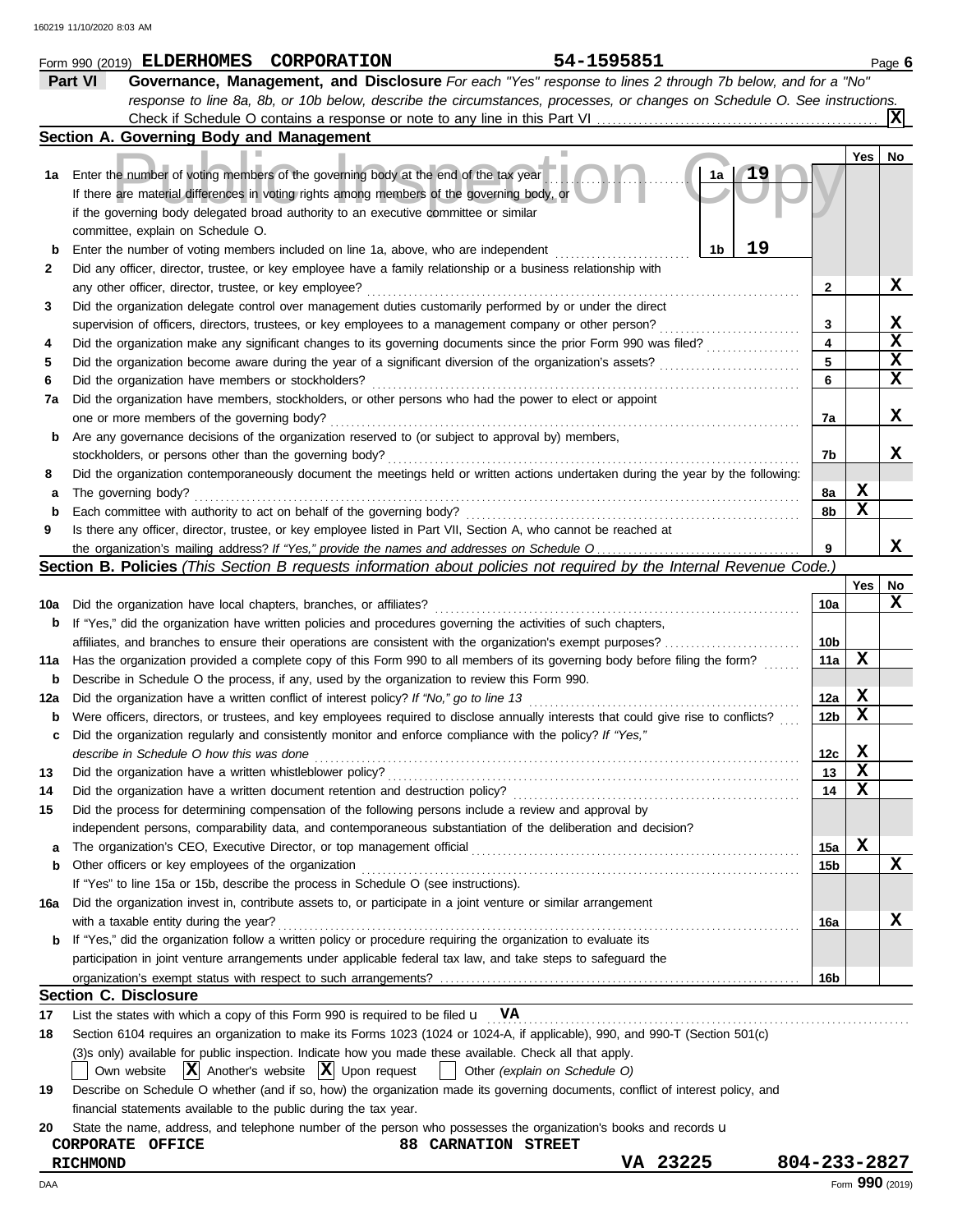**(1) LEE HOUSEHOLDER**

**(2) SHEILA P. WALTERS**

**(3) DANA BALLENGER**

**(5) JEANNE CANFIELD**

**(6) CAROLYN CHAMPION**

. . . . . . . . . . . . . . . . . . . . . . . . . . . . . . . . . . . . . . . . . . . . . . . . . . . . . . . **MEMBER @ LARGE**

. . . . . . . . . . . . . . . . . . . . . . . . . . . . . . . . . . . . . . . . . . . . . . . . . . . . . . . **CHAIRMAN**

**BOARD MEMBER** 0.00

**BOARD MEMBER** 0.00

**BOARD MEMBER** 0.00

**BOARD MEMBER** 0.00

**BOARD MEMBER** 0.00

**BOARD MEMBER** 0.00

**BOARD MEMBER** 0.00

FINANCE OFFICER 0.00

**EXECUTIVE DIRECTOR 0.00** 

**40.00**

**40.00**

**1.00**

**1.00**

**1.00**

**1.00**

**1.00**

**1.00**

**1.00**

**1.00**

**1.00**

**(7) CORA DICKERSON**

**(8) JONATHAN FRANK**

**(10) REBECCA HUFF-KING**

**(9) ANNE GARRETT**

**(11) JANEI LOFTY**

**(4) BILL BRISHKE**

| Form 990 (2019) ELDERHOMES                                                                                                                                                                                                                                                                                                    |                                                                                                                    | CORPORATION                                                                          |                                                                                                                                                                                 | 54-1595851                                                                       |                                                                                                                                                                     | Page 7                                                                                                       |  |  |  |  |  |
|-------------------------------------------------------------------------------------------------------------------------------------------------------------------------------------------------------------------------------------------------------------------------------------------------------------------------------|--------------------------------------------------------------------------------------------------------------------|--------------------------------------------------------------------------------------|---------------------------------------------------------------------------------------------------------------------------------------------------------------------------------|----------------------------------------------------------------------------------|---------------------------------------------------------------------------------------------------------------------------------------------------------------------|--------------------------------------------------------------------------------------------------------------|--|--|--|--|--|
| Part VII                                                                                                                                                                                                                                                                                                                      |                                                                                                                    |                                                                                      |                                                                                                                                                                                 |                                                                                  | Compensation of Officers, Directors, Trustees, Key Employees, Highest Compensated Employees, and                                                                    |                                                                                                              |  |  |  |  |  |
| <b>Independent Contractors</b>                                                                                                                                                                                                                                                                                                |                                                                                                                    |                                                                                      |                                                                                                                                                                                 |                                                                                  |                                                                                                                                                                     |                                                                                                              |  |  |  |  |  |
|                                                                                                                                                                                                                                                                                                                               |                                                                                                                    |                                                                                      |                                                                                                                                                                                 |                                                                                  | Check if Schedule O contains a response or note to any line in this Part VII [11] [11] Check if Schedule O contains a response or note to any line in this Part VII |                                                                                                              |  |  |  |  |  |
| Section A.                                                                                                                                                                                                                                                                                                                    |                                                                                                                    |                                                                                      |                                                                                                                                                                                 | Officers, Directors, Trustees, Key Employees, and Highest Compensated Employees  |                                                                                                                                                                     |                                                                                                              |  |  |  |  |  |
| 1a Complete this table for all persons required to be listed. Report compensation for the calendar year ending with or within the<br>organization's tax year.                                                                                                                                                                 |                                                                                                                    |                                                                                      |                                                                                                                                                                                 |                                                                                  |                                                                                                                                                                     |                                                                                                              |  |  |  |  |  |
| • List all of the organization's current officers, directors, trustees (whether individuals or organizations), regardless of amount of<br>compensation. Enter -0- in columns (D), (E), and (F) if no compensation was paid.                                                                                                   |                                                                                                                    |                                                                                      |                                                                                                                                                                                 |                                                                                  |                                                                                                                                                                     |                                                                                                              |  |  |  |  |  |
| • List all of the organization's <b>current</b> key employees, if any. See instructions for definition of "key employee."                                                                                                                                                                                                     |                                                                                                                    |                                                                                      |                                                                                                                                                                                 |                                                                                  |                                                                                                                                                                     |                                                                                                              |  |  |  |  |  |
| • List the organization's five current highest compensated employees (other than an officer, director, trustee, or key employee)<br>who received reportable compensation (Box 5 of Form W-2 and/or Box 7 of Form 1099-MISC) of more than \$100,000 from the<br>organization and any related organizations.                    |                                                                                                                    |                                                                                      |                                                                                                                                                                                 |                                                                                  |                                                                                                                                                                     |                                                                                                              |  |  |  |  |  |
| List all of the organization's former officers, key employees, and highest compensated employees who received more than<br>\$100,000 of reportable compensation from the organization and any related organizations.                                                                                                          |                                                                                                                    |                                                                                      |                                                                                                                                                                                 |                                                                                  |                                                                                                                                                                     |                                                                                                              |  |  |  |  |  |
| • List all of the organization's former directors or trustees that received, in the capacity as a former director or trustee of the<br>organization, more than \$10,000 of reportable compensation from the organization and any related organizations.<br>See instructions for the order in which to list the persons above. |                                                                                                                    |                                                                                      |                                                                                                                                                                                 |                                                                                  |                                                                                                                                                                     |                                                                                                              |  |  |  |  |  |
| Check this box if neither the organization nor any related organization compensated any current officer, director, or trustee.                                                                                                                                                                                                |                                                                                                                    |                                                                                      |                                                                                                                                                                                 |                                                                                  |                                                                                                                                                                     |                                                                                                              |  |  |  |  |  |
| (A)<br>Name and title                                                                                                                                                                                                                                                                                                         | (B)<br>Average<br>hours<br>per week<br>(list any<br>hours for<br>related<br>organizations<br>below<br>dotted line) | Individual<br>Institutional<br>õ<br><b>Officer</b><br>director<br>trustee<br>trustee | (C)<br>Position<br>(do not check more than one<br>box, unless person is both an<br>officer and a director/trustee)<br>Highest compensatec<br>employee<br>Former<br>Key employee | (D)<br>Reportable<br>compensation<br>from the<br>organization<br>(W-2/1099-MISC) | (E)<br>Reportable<br>compensation<br>from related<br>organizations<br>(W-2/1099-MISC)                                                                               | (F)<br>Estimated amount<br>of other<br>compensation<br>from the<br>organization and<br>related organizations |  |  |  |  |  |

 $X \begin{bmatrix} | & | & | & 190,224 \end{bmatrix}$  0

**0.00 X 111,758 0 0**

**0.00 X 0 0 0**

**0.00 X 0 0 0**

**0.00 X 0 0 0**

**0.00 X X 0 0 0**

**0.00 X 0 0 0**

**0.00 X 0 0 0**

**0.00 X 0 0 0**

**0.00 X 0 0 0**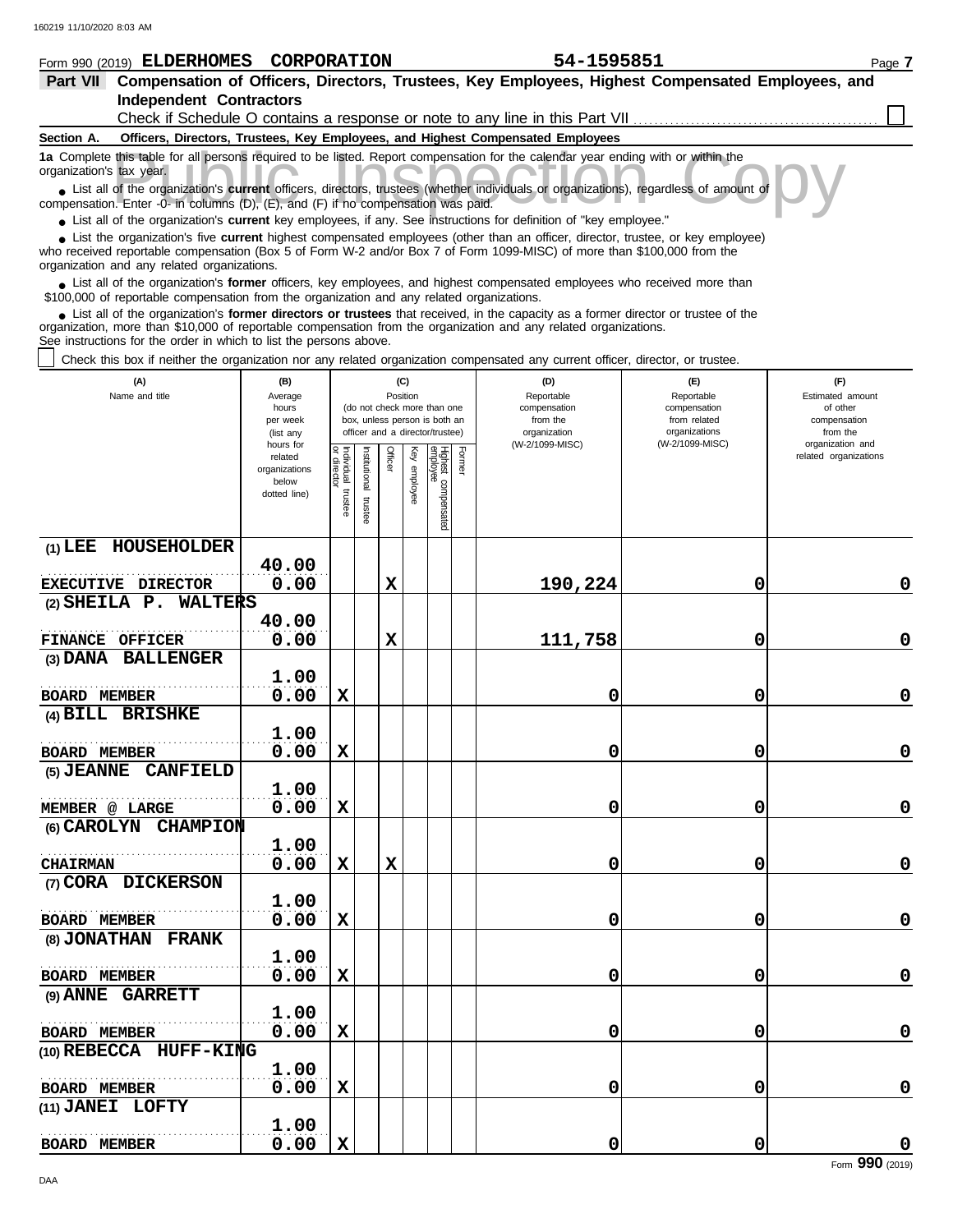| 160219 11/10/2020 8:03 AM<br>Form 990 (2019) ELDERHOMES<br><b>Part VII</b>                                                                                                                                                                                                                        | CORPORATION                                                    |                                      |                      |                 |                  |                                                                                                 |            | 54-1595851                                                    | Section A. Officers, Directors, Trustees, Key Employees, and Highest Compensated Employees (continued) |  |                                                                 |                     | Page 8      |
|---------------------------------------------------------------------------------------------------------------------------------------------------------------------------------------------------------------------------------------------------------------------------------------------------|----------------------------------------------------------------|--------------------------------------|----------------------|-----------------|------------------|-------------------------------------------------------------------------------------------------|------------|---------------------------------------------------------------|--------------------------------------------------------------------------------------------------------|--|-----------------------------------------------------------------|---------------------|-------------|
| (A)<br>Name and title                                                                                                                                                                                                                                                                             | (B)<br>Average<br>hours<br>per week<br>(list any               |                                      |                      | (C)<br>Position |                  | (do not check more than one<br>box, unless person is both an<br>officer and a director/trustee) |            | (D)<br>Reportable<br>compensation<br>from the<br>organization | (E)<br>Reportable<br>compensation<br>from related<br>organizations                                     |  | (F)<br>Estimated amount<br>of other<br>compensation<br>from the |                     |             |
|                                                                                                                                                                                                                                                                                                   | hours for<br>related<br>organizations<br>below<br>dotted line) | Individual<br>or director<br>trustee | nstitutional trustee | Officer         | Ķey<br>vemployee | Highest compensated<br>employee                                                                 | Former     | (W-2/1099-MISC)                                               | (W-2/1099-MISC)                                                                                        |  | organization and<br>related organizations                       |                     |             |
| REBECCA MCNAMARA<br>(12)                                                                                                                                                                                                                                                                          | 1.00                                                           |                                      |                      |                 |                  |                                                                                                 |            |                                                               |                                                                                                        |  |                                                                 |                     |             |
| SECRETARY/TREASURER<br><b>MELISSA PEELER</b><br>(13)                                                                                                                                                                                                                                              | 0.00                                                           | X                                    |                      | х               |                  |                                                                                                 |            | 0                                                             | 0                                                                                                      |  |                                                                 |                     | 0           |
| <b>BOARD MEMBER</b>                                                                                                                                                                                                                                                                               | 1.00<br>0.00                                                   | X                                    |                      |                 |                  |                                                                                                 |            | 0                                                             | 0                                                                                                      |  |                                                                 |                     | 0           |
| WILLIAM<br>(14)<br>POOLE<br>MEMBER @ LARGE                                                                                                                                                                                                                                                        | 1.00<br>0.00                                                   | X                                    |                      |                 |                  |                                                                                                 |            | 0                                                             | 0                                                                                                      |  |                                                                 |                     | 0           |
| <b>RHODES</b><br><b>RITENQUR</b><br>(15)                                                                                                                                                                                                                                                          | 1.00                                                           |                                      |                      |                 |                  |                                                                                                 |            |                                                               |                                                                                                        |  |                                                                 |                     |             |
| <b>BOARD MEMBER</b><br>(16)<br>JOHN<br><b>THANIEL</b>                                                                                                                                                                                                                                             | 0.00                                                           | X                                    |                      |                 |                  |                                                                                                 |            | 0                                                             | 0                                                                                                      |  |                                                                 |                     | 0           |
| VICE CHAIR                                                                                                                                                                                                                                                                                        | 1.00<br>0.00                                                   | х                                    |                      | х               |                  |                                                                                                 |            | 0                                                             | 0                                                                                                      |  |                                                                 |                     | 0           |
| <b>BILLY</b><br>(17)<br><b>TRIGG</b><br><b>BOARD MEMBER</b>                                                                                                                                                                                                                                       | 1.00<br>0.00                                                   | х                                    |                      |                 |                  |                                                                                                 |            | 0                                                             | 0                                                                                                      |  |                                                                 |                     | $\mathbf 0$ |
| JOHN TULL<br>(18)                                                                                                                                                                                                                                                                                 | 1.00                                                           |                                      |                      |                 |                  |                                                                                                 |            |                                                               |                                                                                                        |  |                                                                 |                     |             |
| <b>BOARD MEMBER</b><br>(19)<br><b>THELMA</b><br><b>WATSON</b>                                                                                                                                                                                                                                     | 0.00                                                           | х                                    |                      |                 |                  |                                                                                                 |            | 0                                                             | 0                                                                                                      |  |                                                                 |                     | $\mathbf 0$ |
| <b>BOARD MEMBER</b>                                                                                                                                                                                                                                                                               | 1.00<br>0.00                                                   | X                                    |                      |                 |                  |                                                                                                 |            | 0                                                             | 0                                                                                                      |  |                                                                 |                     | 0           |
| 1b Subtotal<br>c Total from continuation sheets to Part VII, Section A                                                                                                                                                                                                                            |                                                                |                                      |                      |                 |                  | u<br>u                                                                                          |            | 301,982                                                       |                                                                                                        |  |                                                                 |                     |             |
| d<br>Total number of individuals (including but not limited to those listed above) who received more than \$100,000 of<br>$\mathbf{2}$                                                                                                                                                            |                                                                |                                      |                      |                 |                  | $\mathbf{u}$                                                                                    |            | 301,982                                                       |                                                                                                        |  |                                                                 |                     |             |
| reportable compensation from the organization $\mathbf{u}$ 2                                                                                                                                                                                                                                      |                                                                |                                      |                      |                 |                  |                                                                                                 |            |                                                               |                                                                                                        |  |                                                                 | Yes                 | No          |
| Did the organization list any former officer, director, trustee, key employee, or highest compensated<br>3<br>For any individual listed on line 1a, is the sum of reportable compensation and other compensation from the<br>4                                                                    |                                                                |                                      |                      |                 |                  |                                                                                                 |            |                                                               |                                                                                                        |  | 3                                                               |                     | X           |
| organization and related organizations greater than \$150,000? If "Yes," complete Schedule J for such<br>individual                                                                                                                                                                               |                                                                |                                      |                      |                 |                  |                                                                                                 |            |                                                               |                                                                                                        |  | 4                                                               | X                   |             |
| Did any person listed on line 1a receive or accrue compensation from any unrelated organization or individual<br>5                                                                                                                                                                                |                                                                |                                      |                      |                 |                  |                                                                                                 |            |                                                               |                                                                                                        |  | 5                                                               |                     | x           |
| Section B. Independent Contractors<br>Complete this table for your five highest compensated independent contractors that received more than \$100,000 of<br>1<br>compensation from the organization. Report compensation for the calendar year ending with or within the organization's tax year. |                                                                |                                      |                      |                 |                  |                                                                                                 |            |                                                               |                                                                                                        |  |                                                                 |                     |             |
|                                                                                                                                                                                                                                                                                                   | (A)<br>Name and business address                               |                                      |                      |                 |                  |                                                                                                 |            |                                                               | (B)<br>Description of services                                                                         |  |                                                                 | (C)<br>Compensation |             |
| FARRELL HOLDINGS, INC.<br><b>TAMPA</b>                                                                                                                                                                                                                                                            |                                                                |                                      | FL 33619             |                 |                  |                                                                                                 |            | 10260 FISHER AVENUE<br><b>GEN CONTRACTOR</b>                  |                                                                                                        |  |                                                                 | 2,410,425           |             |
| CASCANTE CONTRACTING<br><b>RICHMOND</b>                                                                                                                                                                                                                                                           |                                                                |                                      | VA 23224             |                 |                  |                                                                                                 |            | 3329 BROAD ROCK BOULEVARD<br>GEN CONTRACTOR                   |                                                                                                        |  |                                                                 |                     | 704,095     |
| SUSTAINABLE BLDG ELEMENTS<br><b>ASHLAND</b>                                                                                                                                                                                                                                                       |                                                                |                                      | <b>VA 23005</b>      |                 |                  |                                                                                                 |            | 16 SWANNEE LANE<br>GEN CONTRACTOR                             |                                                                                                        |  |                                                                 |                     | 602,822     |
| 12210 NASH ROAD<br>CONDOR CONSTRUCTION<br><b>CHESTERFIELD</b><br>VA 23238<br>GEN CONTRACTOR                                                                                                                                                                                                       |                                                                |                                      |                      |                 |                  |                                                                                                 |            |                                                               |                                                                                                        |  |                                                                 | 387,433             |             |
| CHUCK BENNETT & SONS<br><b>HIGHLAND</b><br><b>SPRINGS</b>                                                                                                                                                                                                                                         |                                                                |                                      | VA 23075             |                 |                  |                                                                                                 | <b>GEN</b> | 230 HODDER LANE<br><b>CONTRACTOR</b>                          |                                                                                                        |  |                                                                 |                     | 370,866     |
| Total number of independent contractors (including but not limited to those listed above) who<br>2<br>received more than \$100,000 of compensation from the organization <b>u</b>                                                                                                                 |                                                                |                                      |                      |                 |                  |                                                                                                 |            |                                                               | 24                                                                                                     |  |                                                                 |                     |             |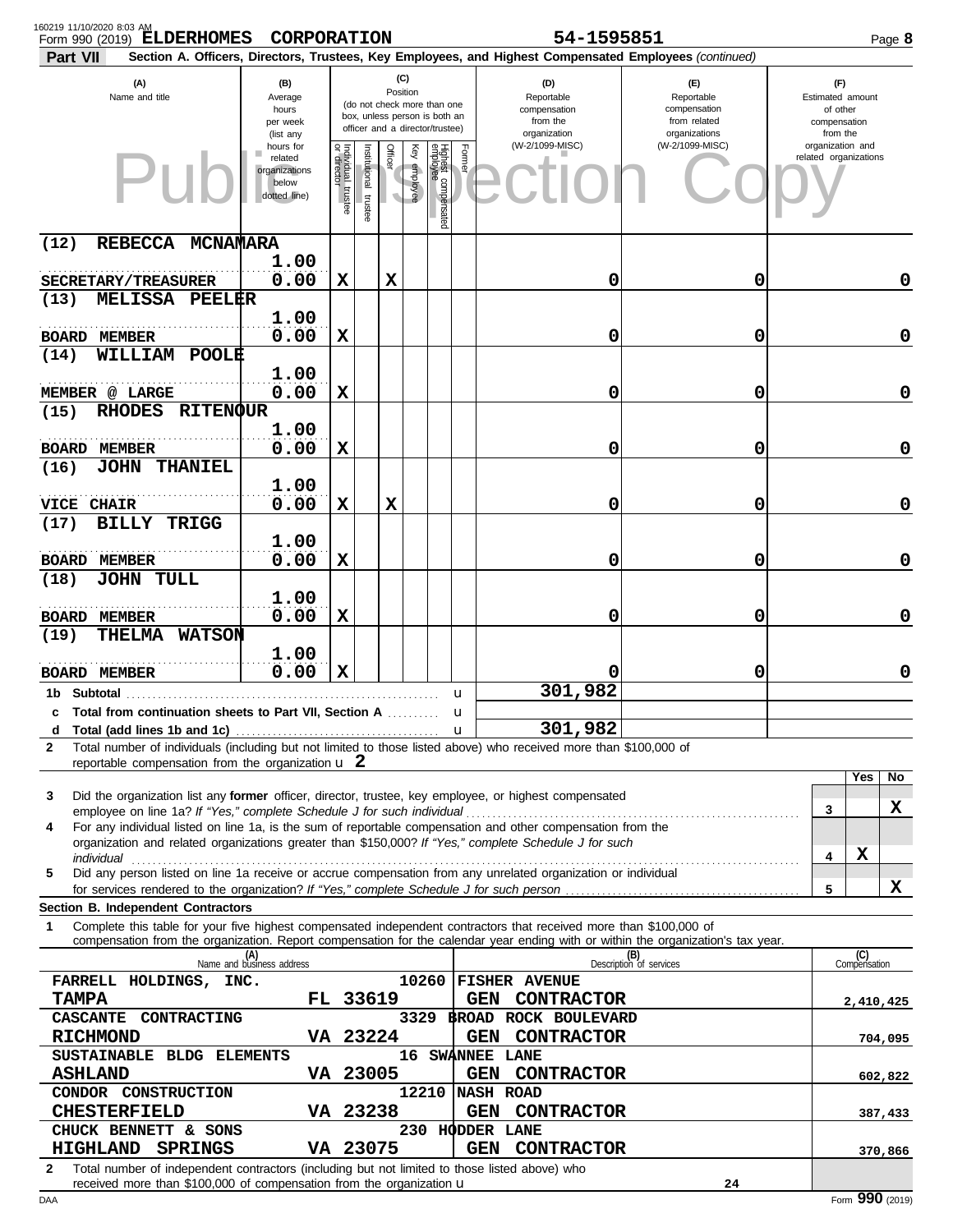|                                                                  | Part VIII |                                                                                                |    | <b>Statement of Revenue</b> |                 |              |                      | Check if Schedule O contains a response or note to any line in this Part VIII |                                              |                                      |                                           |
|------------------------------------------------------------------|-----------|------------------------------------------------------------------------------------------------|----|-----------------------------|-----------------|--------------|----------------------|-------------------------------------------------------------------------------|----------------------------------------------|--------------------------------------|-------------------------------------------|
|                                                                  |           |                                                                                                |    |                             |                 |              |                      | (A)<br>Total revenue                                                          | (B)<br>Related or exempt<br>function revenue | (C)<br>Unrelated<br>business revenue | (D)<br>Revenue excluded<br>from tax under |
|                                                                  |           |                                                                                                |    |                             |                 |              |                      | r.                                                                            |                                              |                                      | sections 512-514                          |
| <b>Contributions, Gifts, Grants</b><br>and Other Similar Amounts |           | 1a Federated campaigns                                                                         |    |                             | 1a              |              |                      |                                                                               |                                              |                                      |                                           |
|                                                                  |           | <b>b</b> Membership dues                                                                       |    |                             | 1b              |              |                      |                                                                               |                                              |                                      |                                           |
|                                                                  |           | c Fundraising events                                                                           |    |                             | 1 <sub>c</sub>  |              |                      |                                                                               |                                              |                                      |                                           |
|                                                                  |           | d Related organizations                                                                        |    |                             | 1 <sub>d</sub>  |              |                      |                                                                               |                                              |                                      |                                           |
|                                                                  |           | e Government grants (contributions)                                                            |    |                             | 1e              |              | 7,185,772            |                                                                               |                                              |                                      |                                           |
|                                                                  |           | f All other contributions, gifts, grants,<br>and similar amounts not included above            |    |                             |                 |              |                      |                                                                               |                                              |                                      |                                           |
|                                                                  |           |                                                                                                |    |                             | 1f              |              | 3,671,682            |                                                                               |                                              |                                      |                                           |
|                                                                  |           | <b>g</b> Noncash contributions included in lines 1a-1f                                         |    |                             | 1g $\sqrt{3}$   |              | $\mathbf{u}$         | 10,857,454                                                                    |                                              |                                      |                                           |
|                                                                  |           |                                                                                                |    |                             |                 |              | <b>Business Code</b> |                                                                               |                                              |                                      |                                           |
|                                                                  | 2a        | HOUSING REVENUE                                                                                |    |                             |                 |              |                      | 4,119,505                                                                     | 4,119,505                                    |                                      |                                           |
|                                                                  | b         | DEVELOPMENT FEES                                                                               |    |                             |                 |              |                      | 101,315                                                                       | 101,315                                      |                                      |                                           |
|                                                                  | c         | CONSERVATION STRATEGIES                                                                        |    |                             |                 |              |                      | 87,087                                                                        | 87,087                                       |                                      |                                           |
|                                                                  | d         | RENTAL INCOME                                                                                  |    |                             |                 |              |                      | 45,638                                                                        |                                              |                                      | 45,638                                    |
| Program Service<br>Revenue                                       | е         | RELATED SUBSIDIARY INCOME                                                                      |    |                             |                 | . <b>.</b> . |                      | $-4,090$                                                                      | $-4,090$                                     |                                      |                                           |
|                                                                  |           | f All other program service revenue                                                            |    |                             |                 |              |                      | $-13,855$                                                                     | $-13,855$                                    |                                      |                                           |
|                                                                  |           |                                                                                                |    |                             |                 |              | u                    | 4,335,600                                                                     |                                              |                                      |                                           |
|                                                                  | 3         | Investment income (including dividends, interest, and                                          |    |                             |                 |              |                      |                                                                               |                                              |                                      |                                           |
|                                                                  |           |                                                                                                |    |                             |                 |              | u                    | 50,492                                                                        |                                              |                                      | 50,492                                    |
|                                                                  | 4         | Income from investment of tax-exempt bond proceeds                                             |    |                             |                 |              | u                    |                                                                               |                                              |                                      |                                           |
|                                                                  | 5         |                                                                                                |    |                             |                 |              | u                    |                                                                               |                                              |                                      |                                           |
|                                                                  |           |                                                                                                |    | (i) Real                    |                 |              | (ii) Personal        |                                                                               |                                              |                                      |                                           |
|                                                                  |           | <b>6a</b> Gross rents                                                                          | 6а |                             |                 |              |                      |                                                                               |                                              |                                      |                                           |
|                                                                  |           | Less: rental expenses                                                                          | 6b |                             |                 |              |                      |                                                                               |                                              |                                      |                                           |
|                                                                  |           | Rental inc. or (loss)                                                                          | 6c |                             |                 |              |                      |                                                                               |                                              |                                      |                                           |
|                                                                  |           | <b>7a</b> Gross amount from                                                                    |    | (i) Securities              |                 |              | u<br>(ii) Other      |                                                                               |                                              |                                      |                                           |
|                                                                  |           | sales of assets                                                                                | 7a |                             |                 |              |                      |                                                                               |                                              |                                      |                                           |
|                                                                  |           | other than inventory<br><b>b</b> Less: cost or other                                           |    |                             |                 |              |                      |                                                                               |                                              |                                      |                                           |
|                                                                  |           | basis and sales exps.                                                                          | 7b |                             |                 |              |                      |                                                                               |                                              |                                      |                                           |
| Revenue                                                          |           | c Gain or (loss)                                                                               | 7c |                             |                 |              |                      |                                                                               |                                              |                                      |                                           |
|                                                                  |           |                                                                                                |    |                             |                 |              | u                    |                                                                               |                                              |                                      |                                           |
| Other                                                            |           | 8a Gross income from fundraising events                                                        |    |                             |                 |              |                      |                                                                               |                                              |                                      |                                           |
|                                                                  |           | (not including \$                                                                              |    | .                           |                 |              |                      |                                                                               |                                              |                                      |                                           |
|                                                                  |           | of contributions reported on line 1c).                                                         |    |                             |                 |              |                      |                                                                               |                                              |                                      |                                           |
|                                                                  |           | See Part IV, line 18 $\ldots$                                                                  |    |                             | 8а              |              |                      |                                                                               |                                              |                                      |                                           |
|                                                                  |           | <b>b</b> Less: direct expenses <i>minimum</i>                                                  |    |                             | 8b              |              |                      |                                                                               |                                              |                                      |                                           |
|                                                                  |           | <b>c</b> Net income or (loss) from fundraising events                                          |    |                             |                 |              | u                    |                                                                               |                                              |                                      |                                           |
|                                                                  |           | 9a Gross income from gaming activities.                                                        |    |                             |                 |              |                      |                                                                               |                                              |                                      |                                           |
|                                                                  |           | See Part IV, line 19                                                                           |    |                             | 9а              |              |                      |                                                                               |                                              |                                      |                                           |
|                                                                  |           | <b>b</b> Less: direct expenses <i>minimum</i><br>c Net income or (loss) from gaming activities |    |                             | 9 <sub>b</sub>  |              |                      |                                                                               |                                              |                                      |                                           |
|                                                                  |           | 10a Gross sales of inventory, less                                                             |    |                             |                 |              | u                    |                                                                               |                                              |                                      |                                           |
|                                                                  |           | returns and allowances                                                                         |    |                             | 10a             |              |                      |                                                                               |                                              |                                      |                                           |
|                                                                  |           | <b>b</b> Less: cost of goods sold                                                              |    |                             | 10 <sub>b</sub> |              |                      |                                                                               |                                              |                                      |                                           |
|                                                                  |           | c Net income or (loss) from sales of inventory                                                 |    |                             |                 |              | $\mathbf{u}$         |                                                                               |                                              |                                      |                                           |
|                                                                  |           |                                                                                                |    |                             |                 |              | <b>Business Code</b> |                                                                               |                                              |                                      |                                           |
|                                                                  | 11a       |                                                                                                |    |                             |                 |              |                      |                                                                               |                                              |                                      |                                           |
|                                                                  | b         |                                                                                                |    |                             |                 |              |                      |                                                                               |                                              |                                      |                                           |
| Miscellaneous<br>Revenue                                         |           |                                                                                                |    |                             |                 |              |                      |                                                                               |                                              |                                      |                                           |
|                                                                  |           | All other revenue <i>containal containant all</i>                                              |    |                             |                 |              |                      |                                                                               |                                              |                                      |                                           |
|                                                                  |           |                                                                                                |    |                             |                 |              | $\mathbf{u}$         |                                                                               |                                              |                                      |                                           |
|                                                                  | 12        |                                                                                                |    |                             |                 |              | $\mathbf{u}$         | 15,243,546                                                                    | 4,289,962                                    | 0                                    | 96,130                                    |

# **Form 990 (2019) ELDERHOMES CORPORATION** 54-1595851 Page 9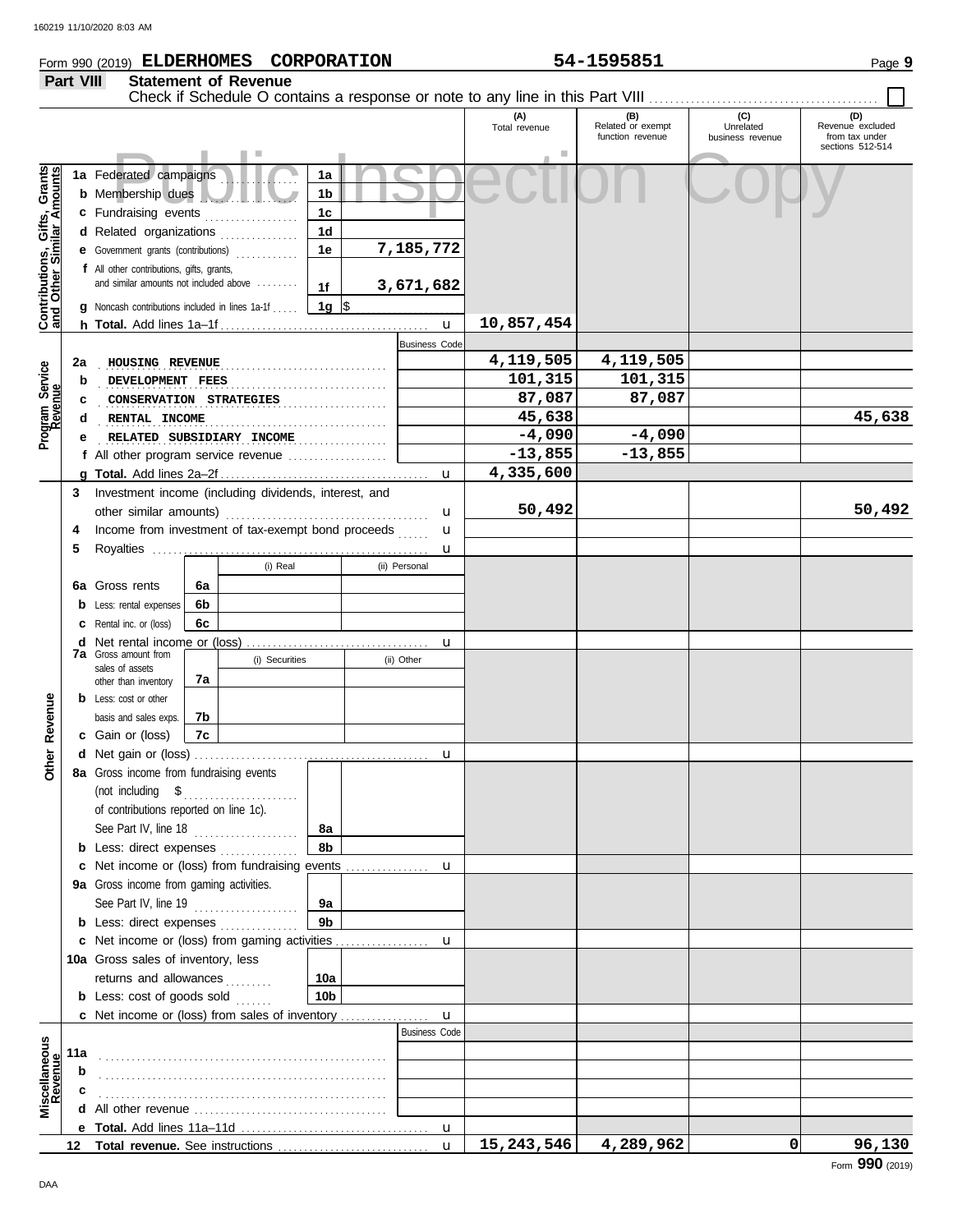## nd 10b of Part VIII.<br>
dother assistance to domestic organizations<br>
and other assistance to domestic<br>
and other assistance to domestic **Part IX Statement of Functional Expenses Form 990 (2019) ELDERHOMES CORPORATION** 54-1595851 Page 10 *Section 501(c)(3) and 501(c)(4) organizations must complete all columns. All other organizations must complete column (A). Do not include amounts reported on lines 6b, 7b, 8b, 9b, and 10b of Part VIII.* **1 2 3 4 5 6 7 8 9 10 11 a** Management ................................. **b** Legal . . . . . . . . . . . . . . . . . . . . . . . . . . . . . . . . . . . . . . . . . **c** Accounting . . . . . . . . . . . . . . . . . . . . . . . . . . . . . . . . . . . **d** Lobbying . . . . . . . . . . . . . . . . . . . . . . . . . . . . . . . . . . . . . **e** Professional fundraising services. See Part IV, line 17 **f g** Other. (If line 11g amount exceeds 10% of line 25, column **12** Advertising and promotion . . . . . . . . . . . . . . . . . **13 14 15 16 17 18 19 20 21 22 23 24 a b c d e** All other expenses . . . . . . . . . . . . . . . . . . . . . . . . . . . **25 Total functional expenses.** Add lines 1 through 24e . . . . . **26** Grants and other assistance to domestic organizations and domestic governments. See Part IV, line 21 Grants and other assistance to domestic individuals. See Part IV, line 22 Grants and other assistance to foreign organizations, foreign governments, and foreign individuals. See Part IV, lines 15 and 16 Benefits paid to or for members ............. Compensation of current officers, directors, trustees, and key employees . . . . . . . . . . . . . . . . Compensation not included above to disqualified persons (as defined under section 4958(f)(1)) and persons described in section 4958(c)(3)(B) . . . . . . . . Other salaries and wages ................... Pension plan accruals and contributions (include section 401(k) and 403(b) employer contributions) Other employee benefits .................... Payroll taxes . . . . . . . . . . . . . . . . . . . . . . . . . . . . . . . . . Fees for services (nonemployees): Investment management fees ................ Office expenses ................................ Information technology ..................... Royalties . . . . . . . . . . . . . . . . . . . . . . . . . . . . . . . . . . . . . Occupancy . . . . . . . . . . . . . . . . . . . . . . . . . . . . . . . . . . Travel . . . . . . . . . . . . . . . . . . . . . . . . . . . . . . . . . . . . . . . . Payments of travel or entertainment expenses for any federal, state, or local public officials Conferences, conventions, and meetings Interest . . . . . . . . . . . . . . . . . . . . . . . . . . . . . . . . . . . . . . Payments to affiliates . . . . . . . . . . . . . . . . . . . . . . . . Depreciation, depletion, and amortization Insurance . . . . . . . . . . . . . . . . . . . . . . . . . . . . . . . . . . . . Other expenses. Itemize expenses not covered above (List miscellaneous expenses on line 24e. If line 24e amount exceeds 10% of line 25, column (A) amount, list line 24e expenses on Schedule O.) organization reported in column (B) joint costs **(A) (B) (C) (D)** Management and expenses and general expenses (D)<br>Fundraising expenses **MATERIALS AND HOME PURCH 10,260,873 10,260,873** . . . . . . . . . . . . . . . . . . . . . . . . . . . . . . . . . . . . . . . . . . . . . . . **SERVICE CONTRACTS 439,930 434,158 5,772 VEHICLE OPERATION 1207,370** 207,370 . . . . . . . . . . . . . . . . . . . . . . . . . . . . . . . . . . . . . . . . . . . . . . . **TRAINING 77,670 77,670** Check if Schedule O contains a response or note to any line in this Part IX **Joint costs.** Complete this line only if the (A) amount, list line 11g expenses on Schedule O.) ....... **2,333,811 2,113,659 168,799 51,353 546,365 496,772 35,504 14,089 26,999 21,599 5,400 180,585 144,377 36,117 91 72,338 57,870 14,468 129,586 103,669 25,917 91,666 81,473 7,636 2,557 14,367,193 13,999,490 293,841 73,862**

fundraising solicitation. Check here  $\mathbf{u}$  | if

from a combined educational campaign and

following SOP 98-2 (ASC 958-720)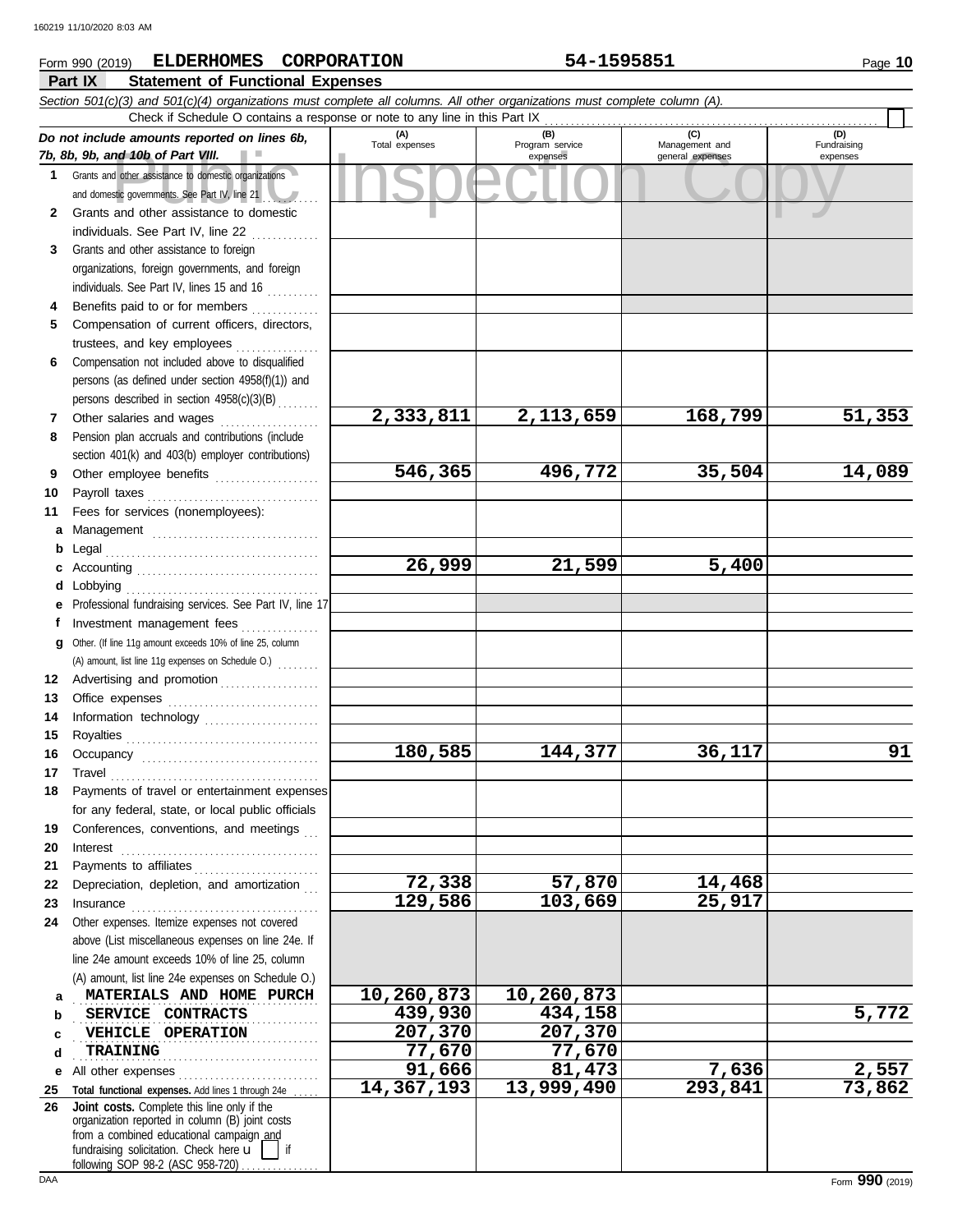|                         |        | <b>ELDERHOMES</b><br><b>CORPORATION</b><br>Form 990 (2019)                                                                                 |                    |                                                      | 54-1595851             |                 | Page 11          |
|-------------------------|--------|--------------------------------------------------------------------------------------------------------------------------------------------|--------------------|------------------------------------------------------|------------------------|-----------------|------------------|
|                         | Part X | <b>Balance Sheet</b>                                                                                                                       |                    |                                                      |                        |                 |                  |
|                         |        |                                                                                                                                            |                    |                                                      |                        |                 |                  |
|                         |        |                                                                                                                                            |                    |                                                      | (A)                    |                 | (B)              |
|                         |        |                                                                                                                                            |                    |                                                      | Beginning of year      |                 | End of year      |
|                         | 1      | Cash-non-interest-bearing                                                                                                                  |                    |                                                      | 2,359,386              | $\mathbf{1}$    | 3,908,351        |
|                         | 2      | Savings and temporary cash investments <b>ANGLOM</b>                                                                                       |                    |                                                      |                        | $\overline{2}$  |                  |
|                         | 3      | Pledges and grants receivable, net <b>All Please and School and School and School and School and School and School</b>                     |                    |                                                      | 2,002,634              | 3               | 1,274,148        |
|                         | 4      | Accounts receivable, net                                                                                                                   |                    |                                                      |                        | 4               |                  |
|                         | 5      | Loans and other receivables from any current or former officer, director,                                                                  |                    |                                                      |                        |                 |                  |
|                         |        | trustee, key employee, creator or founder, substantial contributor, or 35%                                                                 |                    |                                                      |                        |                 |                  |
|                         |        | controlled entity or family member of any of these persons                                                                                 |                    |                                                      |                        | 5               |                  |
|                         | 6      | Loans and other receivables from other disqualified persons (as defined                                                                    |                    |                                                      |                        |                 |                  |
|                         |        | under section $4958(f)(1)$ , and persons described in section $4958(c)(3)(B)$                                                              |                    |                                                      |                        | 6               |                  |
| Assets                  | 7      |                                                                                                                                            |                    |                                                      | 1,782,230              | $\overline{7}$  | 2,075,924        |
|                         | 8      | Inventories for sale or use                                                                                                                |                    |                                                      | 1,695,876              | 8               | 2,543,111        |
|                         | 9      | Prepaid expenses and deferred charges                                                                                                      |                    |                                                      |                        | 9               |                  |
|                         |        | 10a Land, buildings, and equipment: cost or other                                                                                          |                    |                                                      |                        |                 |                  |
|                         |        |                                                                                                                                            |                    | 1,469,069                                            |                        |                 |                  |
|                         |        | <b>b</b> Less: accumulated depreciation<br>.                                                                                               | 10 <sub>b</sub>    | 875,892                                              | 603, 218               | 10 <sub>c</sub> | 593,177          |
|                         | 11     | Investments-publicly traded securities                                                                                                     |                    |                                                      |                        | 11              |                  |
|                         | 12     |                                                                                                                                            |                    |                                                      | 12                     |                 |                  |
|                         | 13     |                                                                                                                                            |                    |                                                      | 13                     |                 |                  |
|                         | 14     | Intangible assets                                                                                                                          |                    |                                                      | 14                     |                 |                  |
|                         | 15     | Other assets. See Part IV, line 11                                                                                                         |                    |                                                      | $250, 245$ 15          |                 | 231,989          |
|                         | 16     |                                                                                                                                            |                    |                                                      | 8,693,589              | 16              | 10,626,700       |
|                         | 17     |                                                                                                                                            | 568,044            | 17                                                   | 424,382                |                 |                  |
|                         | 18     | Grants payable                                                                                                                             |                    |                                                      | $\overline{229,770}$   | 18              | 212,520          |
|                         | 19     | Deferred revenue                                                                                                                           |                    |                                                      | 595,436                | 19              | 1,762,139        |
|                         | 20     |                                                                                                                                            |                    |                                                      |                        | 20              |                  |
|                         | 21     | Escrow or custodial account liability. Complete Part IV of Schedule D                                                                      |                    |                                                      |                        | 21              |                  |
|                         | 22     | Loans and other payables to any current or former officer, director,                                                                       |                    |                                                      |                        |                 |                  |
| Liabilities             |        | trustee, key employee, creator or founder, substantial contributor, or 35%                                                                 |                    |                                                      |                        |                 |                  |
|                         |        | controlled entity or family member of any of these persons                                                                                 |                    |                                                      | 776, 177               | 22              | 800,116          |
|                         | 23     | Secured mortgages and notes payable to unrelated third parties                                                                             |                    |                                                      |                        | 23              |                  |
|                         | 24     | Unsecured notes and loans payable to unrelated third parties<br>Other liabilities (including federal income tax, payables to related third |                    |                                                      |                        | 24              |                  |
|                         | 25     |                                                                                                                                            |                    |                                                      |                        |                 |                  |
|                         |        | parties, and other liabilities not included on lines 17-24). Complete Part X                                                               |                    |                                                      | 52,673                 | 25              | 80,000           |
|                         | 26     | of Schedule D                                                                                                                              |                    |                                                      | $\overline{2,222,100}$ | 26              | 3,279,157        |
|                         |        | Organizations that follow FASB ASC 958, check here $\mathbf{u} \times$                                                                     |                    |                                                      |                        |                 |                  |
|                         |        | and complete lines 27, 28, 32, and 33.                                                                                                     |                    |                                                      |                        |                 |                  |
|                         | 27     | Net assets without donor restrictions                                                                                                      |                    |                                                      | 6,124,790              | 27              | <u>6,996,965</u> |
|                         | 28     | Net assets with donor restrictions                                                                                                         |                    |                                                      | 346,699                | 28              | 350,578          |
|                         |        | Organizations that do not follow FASB ASC 958, check here u                                                                                |                    |                                                      |                        |                 |                  |
|                         |        | and complete lines 29 through 33.                                                                                                          |                    |                                                      |                        |                 |                  |
|                         | 29     | Capital stock or trust principal, or current funds                                                                                         |                    |                                                      |                        | 29              |                  |
| Assets or Fund Balances | 30     | Paid-in or capital surplus, or land, building, or equipment fund                                                                           |                    | <u> 1986 - Johann Stoff, Amerikaansk politiker (</u> |                        | 30              |                  |
|                         | 31     | Retained earnings, endowment, accumulated income, or other funds                                                                           |                    |                                                      |                        | 31              |                  |
| <b>Net</b>              | 32     | Total net assets or fund balances                                                                                                          |                    |                                                      | $\overline{6,471,489}$ | 32              | <u>7,347,543</u> |
|                         |        |                                                                                                                                            | $\epsilon$ 02. EQQ |                                                      |                        |                 |                  |

Total liabilities and net assets/fund balances . . . . . . . . . . . . . . . . . . . . . . . . . . . . . . . . . . . . . . . . . . . .

**33**

**8,693,589 10,626,700**

**33**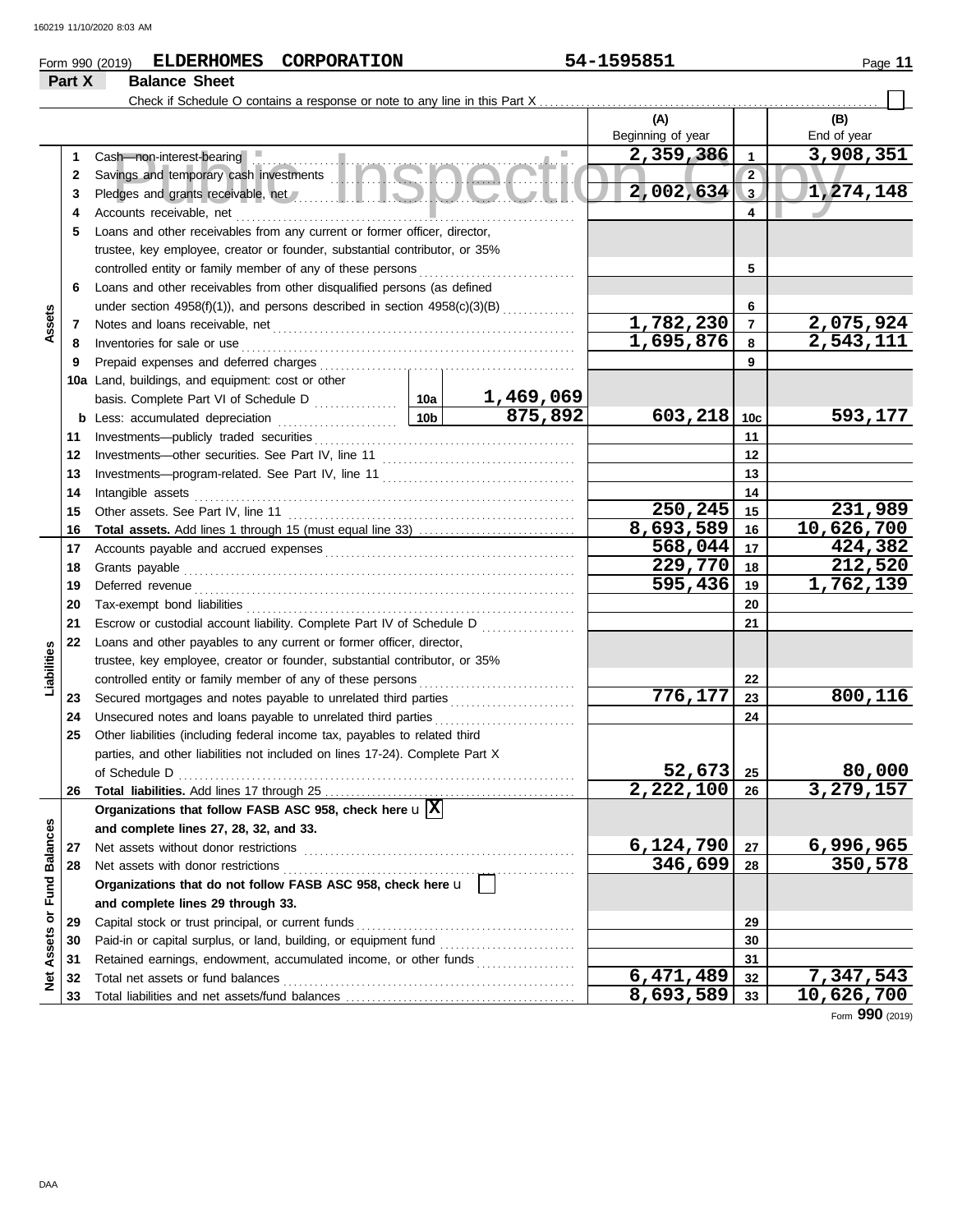| Form 990 (2019) ELDERHOMES<br><b>Reconciliation of Net Assets</b><br>Part XI<br>Check if Schedule O contains a response or note to any line in this Part XI<br>15, 243, 546<br>$\mathbf{1}$<br>Total revenue (must equal Part VIII, column (A), line 12)<br>1<br>14,367,193<br>$\overline{2}$<br>Total expenses (must equal Part IX, column (A), line 25)<br>2<br>876,353<br>3<br>Revenue less expenses. Subtract line 2 from line 1<br>3<br>Revenue less expenses. Subtract line 2 from line 1<br>Net assets or fund balances at beginning of year (must equal Part X, line 32, column (A))<br>6,471,489<br>$\overline{4}$<br>4<br>5<br>Net unrealized gains (losses) on investments <b>Alternative and the contract of the contract of the contract of the contract of the contract of the contract of the contract of the contract of the contract of the contract of </b><br>5<br>Donated services and use of facilities <b>constructed and all construction</b> and all constructions of the service of facilities<br>6<br>6<br>$\overline{7}$<br>Investment expenses<br>7<br>8<br>Prior period adjustments<br>8<br>$-299$<br>Other changes in net assets or fund balances (explain on Schedule O)<br>9<br>9<br>Net assets or fund balances at end of year. Combine lines 3 through 9 (must equal Part X, line<br>10<br>7,347,543<br>32, column (B))<br>10<br><b>Financial Statements and Reporting</b><br>Part XII<br>Check if Schedule O contains a response or note to any line in this Part XII<br>Yes  <br>ΙXΙ<br>Accounting method used to prepare the Form 990:<br>Cash<br>Accrual<br>Other<br>1<br>If the organization changed its method of accounting from a prior year or checked "Other," explain in | Page 12 |
|-----------------------------------------------------------------------------------------------------------------------------------------------------------------------------------------------------------------------------------------------------------------------------------------------------------------------------------------------------------------------------------------------------------------------------------------------------------------------------------------------------------------------------------------------------------------------------------------------------------------------------------------------------------------------------------------------------------------------------------------------------------------------------------------------------------------------------------------------------------------------------------------------------------------------------------------------------------------------------------------------------------------------------------------------------------------------------------------------------------------------------------------------------------------------------------------------------------------------------------------------------------------------------------------------------------------------------------------------------------------------------------------------------------------------------------------------------------------------------------------------------------------------------------------------------------------------------------------------------------------------------------------------------------------------------------------------------------------------|---------|
|                                                                                                                                                                                                                                                                                                                                                                                                                                                                                                                                                                                                                                                                                                                                                                                                                                                                                                                                                                                                                                                                                                                                                                                                                                                                                                                                                                                                                                                                                                                                                                                                                                                                                                                       |         |
|                                                                                                                                                                                                                                                                                                                                                                                                                                                                                                                                                                                                                                                                                                                                                                                                                                                                                                                                                                                                                                                                                                                                                                                                                                                                                                                                                                                                                                                                                                                                                                                                                                                                                                                       |         |
|                                                                                                                                                                                                                                                                                                                                                                                                                                                                                                                                                                                                                                                                                                                                                                                                                                                                                                                                                                                                                                                                                                                                                                                                                                                                                                                                                                                                                                                                                                                                                                                                                                                                                                                       |         |
|                                                                                                                                                                                                                                                                                                                                                                                                                                                                                                                                                                                                                                                                                                                                                                                                                                                                                                                                                                                                                                                                                                                                                                                                                                                                                                                                                                                                                                                                                                                                                                                                                                                                                                                       |         |
|                                                                                                                                                                                                                                                                                                                                                                                                                                                                                                                                                                                                                                                                                                                                                                                                                                                                                                                                                                                                                                                                                                                                                                                                                                                                                                                                                                                                                                                                                                                                                                                                                                                                                                                       |         |
|                                                                                                                                                                                                                                                                                                                                                                                                                                                                                                                                                                                                                                                                                                                                                                                                                                                                                                                                                                                                                                                                                                                                                                                                                                                                                                                                                                                                                                                                                                                                                                                                                                                                                                                       |         |
|                                                                                                                                                                                                                                                                                                                                                                                                                                                                                                                                                                                                                                                                                                                                                                                                                                                                                                                                                                                                                                                                                                                                                                                                                                                                                                                                                                                                                                                                                                                                                                                                                                                                                                                       |         |
|                                                                                                                                                                                                                                                                                                                                                                                                                                                                                                                                                                                                                                                                                                                                                                                                                                                                                                                                                                                                                                                                                                                                                                                                                                                                                                                                                                                                                                                                                                                                                                                                                                                                                                                       |         |
|                                                                                                                                                                                                                                                                                                                                                                                                                                                                                                                                                                                                                                                                                                                                                                                                                                                                                                                                                                                                                                                                                                                                                                                                                                                                                                                                                                                                                                                                                                                                                                                                                                                                                                                       |         |
|                                                                                                                                                                                                                                                                                                                                                                                                                                                                                                                                                                                                                                                                                                                                                                                                                                                                                                                                                                                                                                                                                                                                                                                                                                                                                                                                                                                                                                                                                                                                                                                                                                                                                                                       |         |
|                                                                                                                                                                                                                                                                                                                                                                                                                                                                                                                                                                                                                                                                                                                                                                                                                                                                                                                                                                                                                                                                                                                                                                                                                                                                                                                                                                                                                                                                                                                                                                                                                                                                                                                       |         |
|                                                                                                                                                                                                                                                                                                                                                                                                                                                                                                                                                                                                                                                                                                                                                                                                                                                                                                                                                                                                                                                                                                                                                                                                                                                                                                                                                                                                                                                                                                                                                                                                                                                                                                                       |         |
|                                                                                                                                                                                                                                                                                                                                                                                                                                                                                                                                                                                                                                                                                                                                                                                                                                                                                                                                                                                                                                                                                                                                                                                                                                                                                                                                                                                                                                                                                                                                                                                                                                                                                                                       |         |
|                                                                                                                                                                                                                                                                                                                                                                                                                                                                                                                                                                                                                                                                                                                                                                                                                                                                                                                                                                                                                                                                                                                                                                                                                                                                                                                                                                                                                                                                                                                                                                                                                                                                                                                       |         |
|                                                                                                                                                                                                                                                                                                                                                                                                                                                                                                                                                                                                                                                                                                                                                                                                                                                                                                                                                                                                                                                                                                                                                                                                                                                                                                                                                                                                                                                                                                                                                                                                                                                                                                                       |         |
|                                                                                                                                                                                                                                                                                                                                                                                                                                                                                                                                                                                                                                                                                                                                                                                                                                                                                                                                                                                                                                                                                                                                                                                                                                                                                                                                                                                                                                                                                                                                                                                                                                                                                                                       | No      |
|                                                                                                                                                                                                                                                                                                                                                                                                                                                                                                                                                                                                                                                                                                                                                                                                                                                                                                                                                                                                                                                                                                                                                                                                                                                                                                                                                                                                                                                                                                                                                                                                                                                                                                                       |         |
|                                                                                                                                                                                                                                                                                                                                                                                                                                                                                                                                                                                                                                                                                                                                                                                                                                                                                                                                                                                                                                                                                                                                                                                                                                                                                                                                                                                                                                                                                                                                                                                                                                                                                                                       |         |
| Schedule O.                                                                                                                                                                                                                                                                                                                                                                                                                                                                                                                                                                                                                                                                                                                                                                                                                                                                                                                                                                                                                                                                                                                                                                                                                                                                                                                                                                                                                                                                                                                                                                                                                                                                                                           |         |
| 2a Were the organization's financial statements compiled or reviewed by an independent accountant?<br>2a                                                                                                                                                                                                                                                                                                                                                                                                                                                                                                                                                                                                                                                                                                                                                                                                                                                                                                                                                                                                                                                                                                                                                                                                                                                                                                                                                                                                                                                                                                                                                                                                              | х       |
| If "Yes," check a box below to indicate whether the financial statements for the year were compiled or                                                                                                                                                                                                                                                                                                                                                                                                                                                                                                                                                                                                                                                                                                                                                                                                                                                                                                                                                                                                                                                                                                                                                                                                                                                                                                                                                                                                                                                                                                                                                                                                                |         |
| reviewed on a separate basis, consolidated basis, or both:                                                                                                                                                                                                                                                                                                                                                                                                                                                                                                                                                                                                                                                                                                                                                                                                                                                                                                                                                                                                                                                                                                                                                                                                                                                                                                                                                                                                                                                                                                                                                                                                                                                            |         |
| Separate basis<br>Consolidated basis<br>Both consolidated and separate basis                                                                                                                                                                                                                                                                                                                                                                                                                                                                                                                                                                                                                                                                                                                                                                                                                                                                                                                                                                                                                                                                                                                                                                                                                                                                                                                                                                                                                                                                                                                                                                                                                                          |         |
| X<br>b Were the organization's financial statements audited by an independent accountant?<br>2 <sub>b</sub>                                                                                                                                                                                                                                                                                                                                                                                                                                                                                                                                                                                                                                                                                                                                                                                                                                                                                                                                                                                                                                                                                                                                                                                                                                                                                                                                                                                                                                                                                                                                                                                                           |         |
| If "Yes," check a box below to indicate whether the financial statements for the year were audited on a                                                                                                                                                                                                                                                                                                                                                                                                                                                                                                                                                                                                                                                                                                                                                                                                                                                                                                                                                                                                                                                                                                                                                                                                                                                                                                                                                                                                                                                                                                                                                                                                               |         |
| separate basis, consolidated basis, or both:                                                                                                                                                                                                                                                                                                                                                                                                                                                                                                                                                                                                                                                                                                                                                                                                                                                                                                                                                                                                                                                                                                                                                                                                                                                                                                                                                                                                                                                                                                                                                                                                                                                                          |         |
| $ X $ Consolidated basis<br>Both consolidated and separate basis<br>Separate basis                                                                                                                                                                                                                                                                                                                                                                                                                                                                                                                                                                                                                                                                                                                                                                                                                                                                                                                                                                                                                                                                                                                                                                                                                                                                                                                                                                                                                                                                                                                                                                                                                                    |         |
| c If "Yes" to line 2a or 2b, does the organization have a committee that assumes responsibility for oversight of<br>X                                                                                                                                                                                                                                                                                                                                                                                                                                                                                                                                                                                                                                                                                                                                                                                                                                                                                                                                                                                                                                                                                                                                                                                                                                                                                                                                                                                                                                                                                                                                                                                                 |         |
| the audit, review, or compilation of its financial statements and selection of an independent accountant?<br>2c                                                                                                                                                                                                                                                                                                                                                                                                                                                                                                                                                                                                                                                                                                                                                                                                                                                                                                                                                                                                                                                                                                                                                                                                                                                                                                                                                                                                                                                                                                                                                                                                       |         |
| If the organization changed either its oversight process or selection process during the tax year, explain on                                                                                                                                                                                                                                                                                                                                                                                                                                                                                                                                                                                                                                                                                                                                                                                                                                                                                                                                                                                                                                                                                                                                                                                                                                                                                                                                                                                                                                                                                                                                                                                                         |         |
| Schedule O.                                                                                                                                                                                                                                                                                                                                                                                                                                                                                                                                                                                                                                                                                                                                                                                                                                                                                                                                                                                                                                                                                                                                                                                                                                                                                                                                                                                                                                                                                                                                                                                                                                                                                                           |         |
| 3a As a result of a federal award, was the organization required to undergo an audit or audits as set forth in the<br>X                                                                                                                                                                                                                                                                                                                                                                                                                                                                                                                                                                                                                                                                                                                                                                                                                                                                                                                                                                                                                                                                                                                                                                                                                                                                                                                                                                                                                                                                                                                                                                                               |         |
| Single Audit Act and OMB Circular A-133?<br>За<br><b>b</b> If "Yes," did the organization undergo the required audit or audits? If the organization did not undergo the                                                                                                                                                                                                                                                                                                                                                                                                                                                                                                                                                                                                                                                                                                                                                                                                                                                                                                                                                                                                                                                                                                                                                                                                                                                                                                                                                                                                                                                                                                                                               |         |
| х<br>required audit or audits, explain why on Schedule O and describe any steps taken to undergo such audits<br>3b                                                                                                                                                                                                                                                                                                                                                                                                                                                                                                                                                                                                                                                                                                                                                                                                                                                                                                                                                                                                                                                                                                                                                                                                                                                                                                                                                                                                                                                                                                                                                                                                    |         |
| Form 990 (2019)                                                                                                                                                                                                                                                                                                                                                                                                                                                                                                                                                                                                                                                                                                                                                                                                                                                                                                                                                                                                                                                                                                                                                                                                                                                                                                                                                                                                                                                                                                                                                                                                                                                                                                       |         |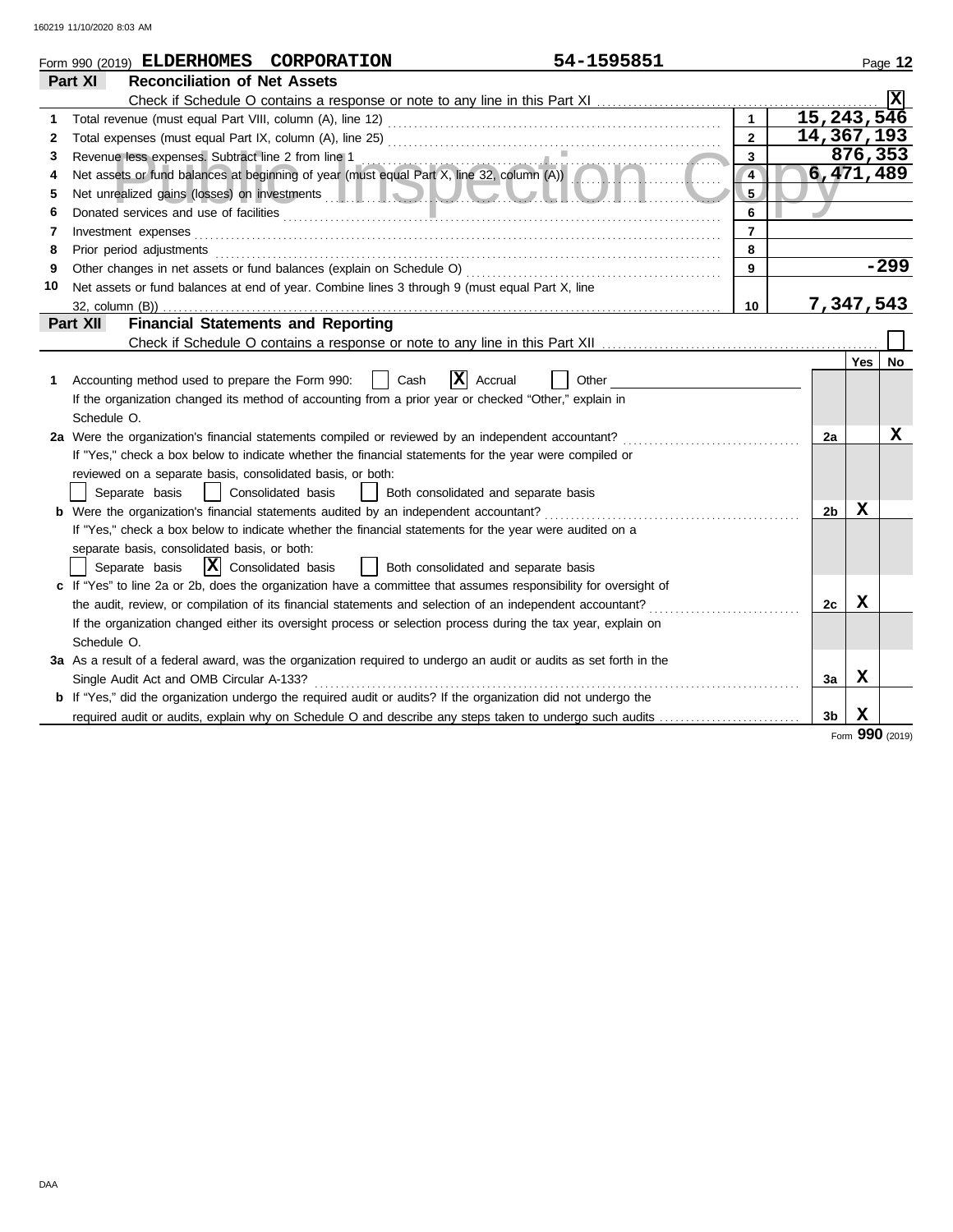|       | <b>SCHEDULE A</b>                                                                                                                                                                                                                               |                                                            | <b>Public Charity Status and Public Support</b>                                                                                                                                                                                                                 |                                                                                                                                  |                                        | OMB No. 1545-0047                    |  |  |  |
|-------|-------------------------------------------------------------------------------------------------------------------------------------------------------------------------------------------------------------------------------------------------|------------------------------------------------------------|-----------------------------------------------------------------------------------------------------------------------------------------------------------------------------------------------------------------------------------------------------------------|----------------------------------------------------------------------------------------------------------------------------------|----------------------------------------|--------------------------------------|--|--|--|
|       | (Form 990 or 990-EZ)                                                                                                                                                                                                                            |                                                            |                                                                                                                                                                                                                                                                 | 2019<br>Complete if the organization is a section $501(c)(3)$ organization or a section $4947(a)(1)$ nonexempt charitable trust. |                                        |                                      |  |  |  |
|       | Department of the Treasury                                                                                                                                                                                                                      |                                                            | La Attach to Form 990 or Form 990-EZ.<br>Open to Public                                                                                                                                                                                                         |                                                                                                                                  |                                        |                                      |  |  |  |
|       | Internal Revenue Service                                                                                                                                                                                                                        |                                                            | <b>u</b> Go to <i>www.irs.gov/Form990</i> for instructions and the latest information.                                                                                                                                                                          |                                                                                                                                  |                                        | Inspection                           |  |  |  |
|       | Name of the organization                                                                                                                                                                                                                        | ш                                                          |                                                                                                                                                                                                                                                                 |                                                                                                                                  |                                        | Employer identification number       |  |  |  |
|       | Part I                                                                                                                                                                                                                                          | <b>ELDERHOMES</b>                                          | CORPORATION<br>Reason for Public Charity Status (All organizations must complete this part.) See instructions.                                                                                                                                                  |                                                                                                                                  | 54-1595851                             |                                      |  |  |  |
|       |                                                                                                                                                                                                                                                 |                                                            | The organization is not a private foundation because it is: (For lines 1 through 12, check only one box.)                                                                                                                                                       |                                                                                                                                  |                                        |                                      |  |  |  |
| 1     |                                                                                                                                                                                                                                                 |                                                            | A church, convention of churches, or association of churches described in section 170(b)(1)(A)(i).                                                                                                                                                              |                                                                                                                                  |                                        |                                      |  |  |  |
| 2     |                                                                                                                                                                                                                                                 |                                                            | A school described in section 170(b)(1)(A)(ii). (Attach Schedule E (Form 990 or 990-EZ).)                                                                                                                                                                       |                                                                                                                                  |                                        |                                      |  |  |  |
| 3     | A hospital or a cooperative hospital service organization described in section 170(b)(1)(A)(iii).<br>A medical research organization operated in conjunction with a hospital described in section 170(b)(1)(A)(iii). Enter the hospital's name, |                                                            |                                                                                                                                                                                                                                                                 |                                                                                                                                  |                                        |                                      |  |  |  |
| 4     | city, and state:                                                                                                                                                                                                                                |                                                            |                                                                                                                                                                                                                                                                 |                                                                                                                                  |                                        |                                      |  |  |  |
| 5     |                                                                                                                                                                                                                                                 |                                                            | An organization operated for the benefit of a college or university owned or operated by a governmental unit described in                                                                                                                                       |                                                                                                                                  |                                        |                                      |  |  |  |
|       |                                                                                                                                                                                                                                                 | section 170(b)(1)(A)(iv). (Complete Part II.)              |                                                                                                                                                                                                                                                                 |                                                                                                                                  |                                        |                                      |  |  |  |
| 6     | X                                                                                                                                                                                                                                               |                                                            | A federal, state, or local government or governmental unit described in section 170(b)(1)(A)(v).                                                                                                                                                                |                                                                                                                                  |                                        |                                      |  |  |  |
| 7     |                                                                                                                                                                                                                                                 | described in section 170(b)(1)(A)(vi). (Complete Part II.) | An organization that normally receives a substantial part of its support from a governmental unit or from the general public                                                                                                                                    |                                                                                                                                  |                                        |                                      |  |  |  |
| 8     |                                                                                                                                                                                                                                                 |                                                            | A community trust described in section 170(b)(1)(A)(vi). (Complete Part II.)                                                                                                                                                                                    |                                                                                                                                  |                                        |                                      |  |  |  |
| 9     |                                                                                                                                                                                                                                                 |                                                            | An agricultural research organization described in section 170(b)(1)(A)(ix) operated in conjunction with a land-grant college<br>or university or a non-land-grant college of agriculture (see instructions). Enter the name, city, and state of the college or |                                                                                                                                  |                                        |                                      |  |  |  |
| 10    | university:                                                                                                                                                                                                                                     |                                                            | An organization that normally receives: (1) more than 33 1/3% of its support from contributions, membership fees, and gross                                                                                                                                     |                                                                                                                                  |                                        |                                      |  |  |  |
|       |                                                                                                                                                                                                                                                 |                                                            | receipts from activities related to its exempt functions—subject to certain exceptions, and (2) no more than 33 1/3% of its                                                                                                                                     |                                                                                                                                  |                                        |                                      |  |  |  |
|       |                                                                                                                                                                                                                                                 |                                                            | support from gross investment income and unrelated business taxable income (less section 511 tax) from businesses<br>acquired by the organization after June 30, 1975. See section 509(a)(2). (Complete Part III.)                                              |                                                                                                                                  |                                        |                                      |  |  |  |
| 11    |                                                                                                                                                                                                                                                 |                                                            | An organization organized and operated exclusively to test for public safety. See section 509(a)(4).                                                                                                                                                            |                                                                                                                                  |                                        |                                      |  |  |  |
| 12    |                                                                                                                                                                                                                                                 |                                                            | An organization organized and operated exclusively for the benefit of, to perform the functions of, or to carry out the purposes                                                                                                                                |                                                                                                                                  |                                        |                                      |  |  |  |
|       |                                                                                                                                                                                                                                                 |                                                            | of one or more publicly supported organizations described in section 509(a)(1) or section 509(a)(2). See section 509(a)(3).<br>Check the box in lines 12a through 12d that describes the type of supporting organization and complete lines 12e, 12f, and 12g.  |                                                                                                                                  |                                        |                                      |  |  |  |
|       | a                                                                                                                                                                                                                                               |                                                            | Type I. A supporting organization operated, supervised, or controlled by its supported organization(s), typically by giving                                                                                                                                     |                                                                                                                                  |                                        |                                      |  |  |  |
|       |                                                                                                                                                                                                                                                 |                                                            | the supported organization(s) the power to regularly appoint or elect a majority of the directors or trustees of the<br>supporting organization. You must complete Part IV, Sections A and B.                                                                   |                                                                                                                                  |                                        |                                      |  |  |  |
|       | b                                                                                                                                                                                                                                               |                                                            | Type II. A supporting organization supervised or controlled in connection with its supported organization(s), by having                                                                                                                                         |                                                                                                                                  |                                        |                                      |  |  |  |
|       |                                                                                                                                                                                                                                                 |                                                            | control or management of the supporting organization vested in the same persons that control or manage the supported<br>organization(s). You must complete Part IV, Sections A and C.                                                                           |                                                                                                                                  |                                        |                                      |  |  |  |
|       | c                                                                                                                                                                                                                                               |                                                            | Type III functionally integrated. A supporting organization operated in connection with, and functionally integrated with,                                                                                                                                      |                                                                                                                                  |                                        |                                      |  |  |  |
|       |                                                                                                                                                                                                                                                 |                                                            | its supported organization(s) (see instructions). You must complete Part IV, Sections A, D, and E.                                                                                                                                                              |                                                                                                                                  |                                        |                                      |  |  |  |
|       | d                                                                                                                                                                                                                                               |                                                            | Type III non-functionally integrated. A supporting organization operated in connection with its supported organization(s)<br>that is not functionally integrated. The organization generally must satisfy a distribution requirement and an attentiveness       |                                                                                                                                  |                                        |                                      |  |  |  |
|       |                                                                                                                                                                                                                                                 |                                                            | requirement (see instructions). You must complete Part IV, Sections A and D, and Part V.                                                                                                                                                                        |                                                                                                                                  |                                        |                                      |  |  |  |
|       | е                                                                                                                                                                                                                                               |                                                            | Check this box if the organization received a written determination from the IRS that it is a Type I, Type II, Type III<br>functionally integrated, or Type III non-functionally integrated supporting organization.                                            |                                                                                                                                  |                                        |                                      |  |  |  |
|       | f                                                                                                                                                                                                                                               | Enter the number of supported organizations                |                                                                                                                                                                                                                                                                 |                                                                                                                                  |                                        |                                      |  |  |  |
|       | g                                                                                                                                                                                                                                               |                                                            | Provide the following information about the supported organization(s).                                                                                                                                                                                          |                                                                                                                                  |                                        |                                      |  |  |  |
|       | (i) Name of supported<br>organization                                                                                                                                                                                                           | $(ii)$ $EIN$                                               | (iii) Type of organization<br>(described on lines 1-10                                                                                                                                                                                                          | (iv) Is the organization<br>listed in your governing                                                                             | (v) Amount of monetary<br>support (see | (vi) Amount of<br>other support (see |  |  |  |
|       |                                                                                                                                                                                                                                                 |                                                            | above (see instructions))                                                                                                                                                                                                                                       | document?                                                                                                                        | instructions)                          | instructions)                        |  |  |  |
|       |                                                                                                                                                                                                                                                 |                                                            |                                                                                                                                                                                                                                                                 | Yes<br>No                                                                                                                        |                                        |                                      |  |  |  |
| (A)   |                                                                                                                                                                                                                                                 |                                                            |                                                                                                                                                                                                                                                                 |                                                                                                                                  |                                        |                                      |  |  |  |
| (B)   |                                                                                                                                                                                                                                                 |                                                            |                                                                                                                                                                                                                                                                 |                                                                                                                                  |                                        |                                      |  |  |  |
| (C)   |                                                                                                                                                                                                                                                 |                                                            |                                                                                                                                                                                                                                                                 |                                                                                                                                  |                                        |                                      |  |  |  |
| (D)   |                                                                                                                                                                                                                                                 |                                                            |                                                                                                                                                                                                                                                                 |                                                                                                                                  |                                        |                                      |  |  |  |
| (E)   |                                                                                                                                                                                                                                                 |                                                            |                                                                                                                                                                                                                                                                 |                                                                                                                                  |                                        |                                      |  |  |  |
|       |                                                                                                                                                                                                                                                 |                                                            |                                                                                                                                                                                                                                                                 |                                                                                                                                  |                                        |                                      |  |  |  |
| Total |                                                                                                                                                                                                                                                 |                                                            |                                                                                                                                                                                                                                                                 |                                                                                                                                  |                                        |                                      |  |  |  |

**For Paperwork Reduction Act Notice, see the Instructions for Form 990 or 990-EZ.**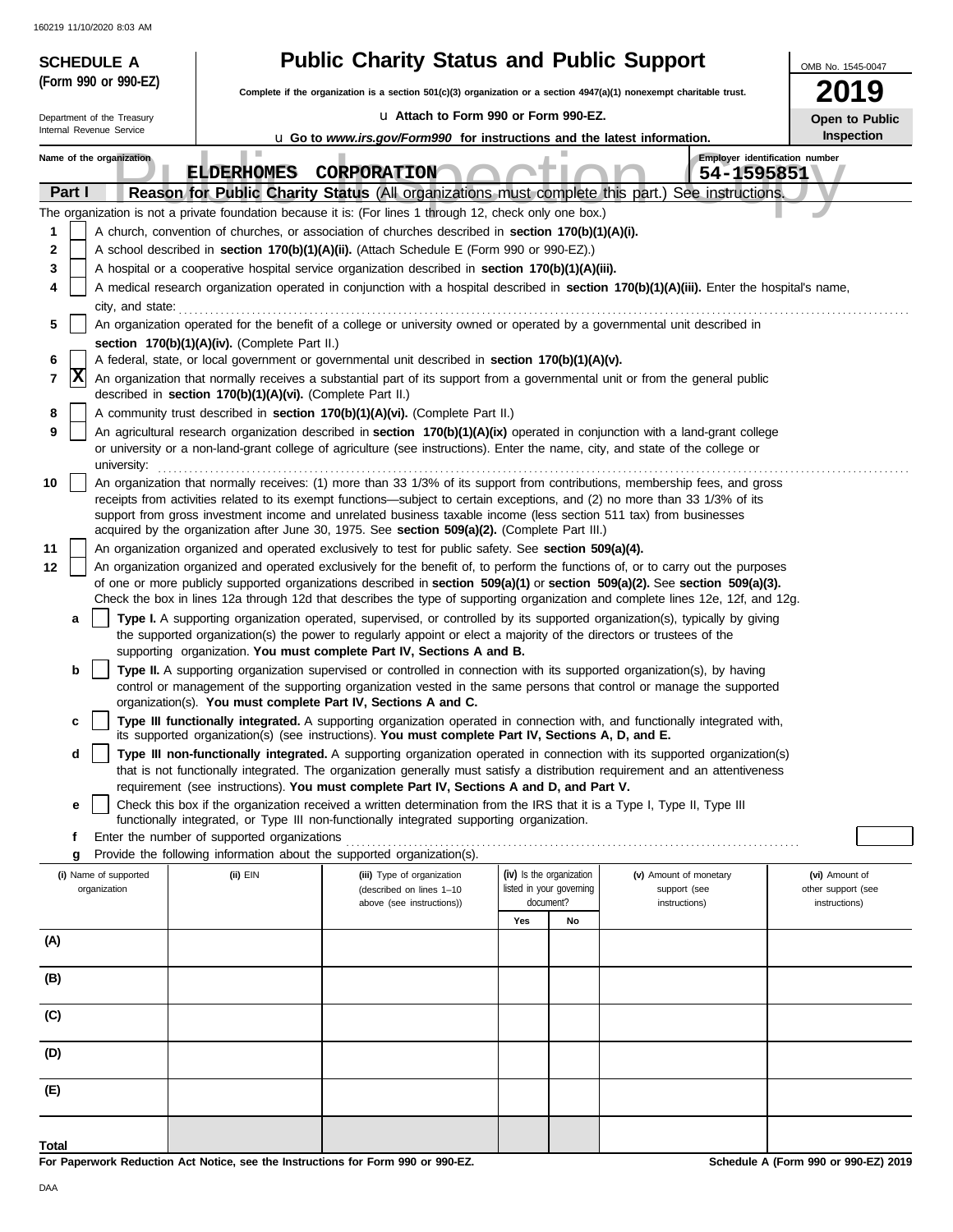|              | Schedule A (Form 990 or 990-EZ) 2019                                                                                                                                                                               |           | ELDERHOMES CORPORATION |            |            | 54-1595851 | Page 2                                        |
|--------------|--------------------------------------------------------------------------------------------------------------------------------------------------------------------------------------------------------------------|-----------|------------------------|------------|------------|------------|-----------------------------------------------|
|              | Support Schedule for Organizations Described in Sections 170(b)(1)(A)(iv) and 170(b)(1)(A)(vi)<br>Part II                                                                                                          |           |                        |            |            |            |                                               |
|              | (Complete only if you checked the box on line 5, 7, or 8 of Part I or if the organization failed to qualify under                                                                                                  |           |                        |            |            |            |                                               |
|              | Part III. If the organization fails to qualify under the tests listed below, please complete Part III.)                                                                                                            |           |                        |            |            |            |                                               |
|              | <b>Section A. Public Support</b>                                                                                                                                                                                   |           |                        |            |            |            |                                               |
|              | Calendar year (or fiscal year beginning in)<br>$\mathbf{u}$                                                                                                                                                        | (a) 2015  | (b) 2016               | $(c)$ 2017 | $(d)$ 2018 | (e) 2019   | (f) Total                                     |
| 1            | Gifts, grants, contributions, and<br>membership fees received. (Do not                                                                                                                                             |           |                        |            |            |            |                                               |
|              | include any "unusual grants.")                                                                                                                                                                                     | 6,049,780 | 8,112,516              | 7,467,029  | 7,991,520  | 10,857,454 | 40,478,299                                    |
| $\mathbf{2}$ | Tax revenues levied for the<br>organization's benefit and either paid<br>to or expended on its behalf                                                                                                              |           |                        |            |            |            |                                               |
| 3            | The value of services or facilities<br>furnished by a governmental unit to the<br>organization without charge                                                                                                      |           |                        |            |            |            |                                               |
| 4            | Total. Add lines 1 through 3                                                                                                                                                                                       | 6,049,780 | 8,112,516              | 7,467,029  | 7,991,520  | 10,857,454 | 40,478,299                                    |
| 5            | The portion of total contributions by<br>each person (other than a<br>governmental unit or publicly<br>supported organization) included on<br>line 1 that exceeds 2% of the amount<br>shown on line 11, column (f) |           |                        |            |            |            |                                               |
| 6            | Public support. Subtract line 5 from line 4                                                                                                                                                                        |           |                        |            |            |            | 40,478,299                                    |
|              | <b>Section B. Total Support</b>                                                                                                                                                                                    |           |                        |            |            |            |                                               |
|              | Calendar year (or fiscal year beginning in)<br>$\mathbf{u}$                                                                                                                                                        | (a) 2015  | (b) 2016               | $(c)$ 2017 | $(d)$ 2018 | $(e)$ 2019 | (f) Total                                     |
| 7            | Amounts from line 4                                                                                                                                                                                                | 6,049,780 | 8,112,516              | 7,467,029  | 7,991,520  | 10,857,454 | 40,478,299                                    |
| 8            | Gross income from interest, dividends,<br>payments received on securities loans,<br>rents, royalties, and income from                                                                                              | 33,773    | 11,402                 | 35,373     | 54,612     | 50,492     | 185,652                                       |
| 9            | Net income from unrelated business<br>activities, whether or not the business<br>is regularly carried on                                                                                                           |           |                        |            |            |            |                                               |
| 10           | Other income. Do not include gain or<br>loss from the sale of capital assets<br>(Explain in Part VI.)                                                                                                              |           |                        |            |            |            |                                               |
| 11           | Total support. Add lines 7 through 10                                                                                                                                                                              |           |                        |            |            |            | 40,663,951                                    |
| 12           | Gross receipts from related activities, etc. (see instructions)                                                                                                                                                    |           |                        |            |            | 12         | 11,820,508                                    |
| 13           | First five years. If the Form 990 is for the organization's first, second, third, fourth, or fifth tax year as a section 501(c)(3)                                                                                 |           |                        |            |            |            |                                               |
|              | organization, check this box and stop here                                                                                                                                                                         |           |                        |            |            |            |                                               |
|              | Section C. Computation of Public Support Percentage                                                                                                                                                                |           |                        |            |            |            |                                               |
| 14           | Public support percentage for 2019 (line 6, column (f) divided by line 11, column (f)) [[[[[[[[[[[[[[[[[[[[[[                                                                                                      |           |                        |            |            | 14         | 99.54%                                        |
| 15           | Public support percentage from 2018 Schedule A, Part II, line 14                                                                                                                                                   |           |                        |            |            | 15         | 99.57%                                        |
| 16a          | 33 1/3% support test-2019. If the organization did not check the box on line 13, and line 14 is 33 1/3% or more, check this                                                                                        |           |                        |            |            |            |                                               |
|              | box and stop here. The organization qualifies as a publicly supported organization                                                                                                                                 |           |                        |            |            |            | $\blacktriangleright$ $\overline{\mathbf{X}}$ |
| b            | 33 1/3% support test-2018. If the organization did not check a box on line 13 or 16a, and line 15 is 33 1/3% or more, check                                                                                        |           |                        |            |            |            |                                               |
|              | this box and stop here. The organization qualifies as a publicly supported organization                                                                                                                            |           |                        |            |            |            |                                               |
| 17a          | 10%-facts-and-circumstances test-2019. If the organization did not check a box on line 13, 16a, or 16b, and line 14 is                                                                                             |           |                        |            |            |            |                                               |
|              | 10% or more, and if the organization meets the "facts-and-circumstances" test, check this box and stop here. Explain in                                                                                            |           |                        |            |            |            |                                               |
|              | Part VI how the organization meets the "facts-and-circumstances" test. The organization qualifies as a publicly supported                                                                                          |           |                        |            |            |            |                                               |
| b            | organization<br>10%-facts-and-circumstances test-2018. If the organization did not check a box on line 13, 16a, 16b, or 17a, and line                                                                              |           |                        |            |            |            |                                               |
|              | 15 is 10% or more, and if the organization meets the "facts-and-circumstances" test, check this box and stop here.                                                                                                 |           |                        |            |            |            |                                               |
|              | Explain in Part VI how the organization meets the "facts-and-circumstances" test. The organization qualifies as a publicly<br>supported organization                                                               |           |                        |            |            |            |                                               |
| 18           | Private foundation. If the organization did not check a box on line 13, 16a, 16b, 17a, or 17b, check this box and see                                                                                              |           |                        |            |            |            |                                               |
|              | instructions                                                                                                                                                                                                       |           |                        |            |            |            |                                               |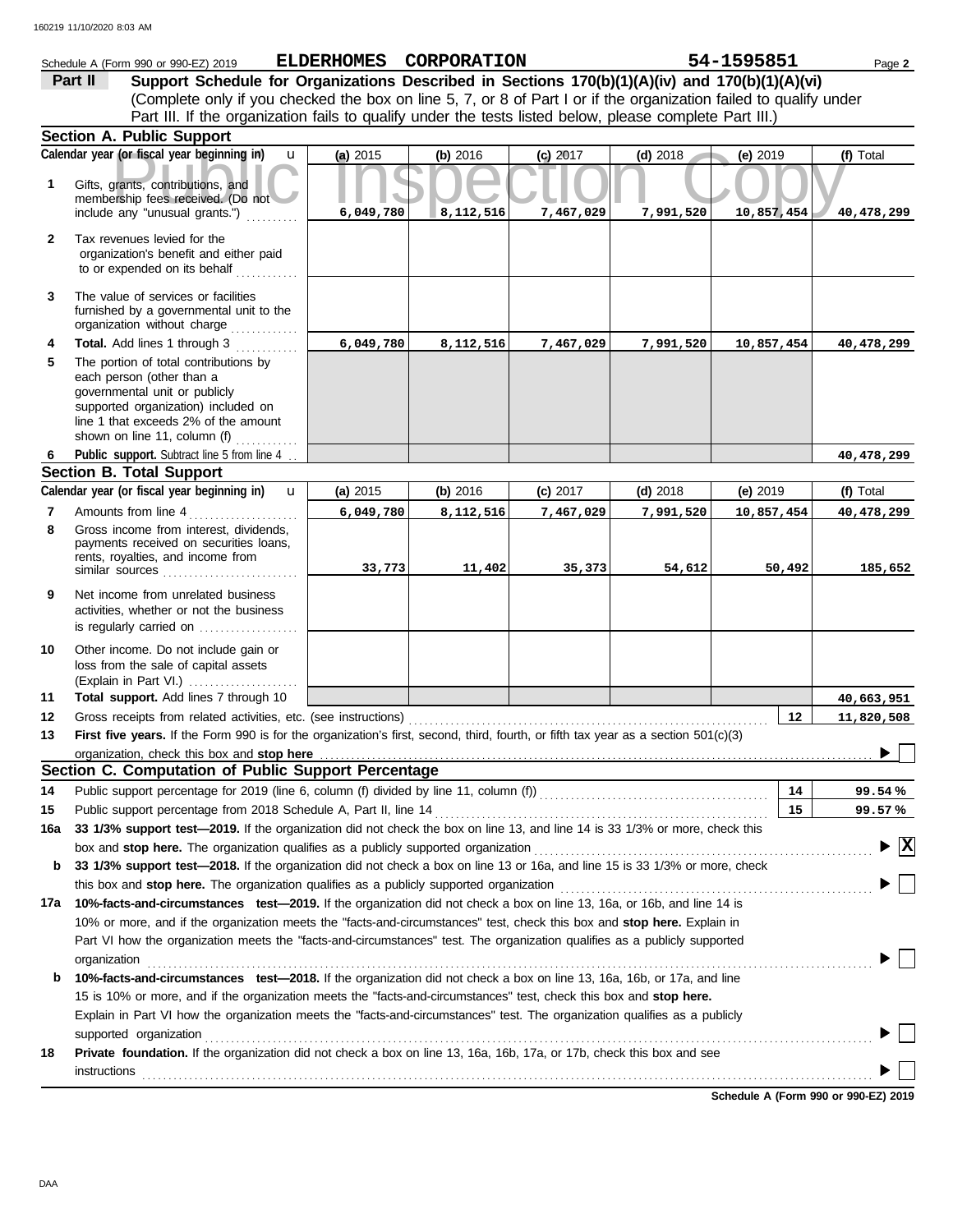|              | Schedule A (Form 990 or 990-EZ) 2019                                                                                                                                              | ELDERHOMES CORPORATION   |          |            |            | 54-1595851 | Page 3    |
|--------------|-----------------------------------------------------------------------------------------------------------------------------------------------------------------------------------|--------------------------|----------|------------|------------|------------|-----------|
|              | Support Schedule for Organizations Described in Section 509(a)(2)<br>Part III                                                                                                     |                          |          |            |            |            |           |
|              | (Complete only if you checked the box on line 10 of Part I or if the organization failed to qualify under Part II.                                                                |                          |          |            |            |            |           |
|              | If the organization fails to qualify under the tests listed below, please complete Part II.)                                                                                      |                          |          |            |            |            |           |
|              | <b>Section A. Public Support</b>                                                                                                                                                  |                          |          |            |            |            |           |
|              | Calendar year (or fiscal year beginning in)                                                                                                                                       | (a) 2015<br>$\mathbf{u}$ | (b) 2016 | $(c)$ 2017 | $(d)$ 2018 | (e) 2019   | (f) Total |
| 1            | Gifts, grants, contributions, and membership fees<br>received. (Do not include any "unusual grants.")                                                                             |                          |          |            |            |            |           |
| $\mathbf{2}$ | Gross receipts from admissions, merchandise<br>sold or services performed, or facilities<br>furnished in any activity that is related to the<br>organization's fax-exempt purpose |                          |          |            |            |            |           |
| 3            | Gross receipts from activities that are not an<br>unrelated trade or business under section 513                                                                                   |                          |          |            |            |            |           |
| 4            | Tax revenues levied for the<br>organization's benefit and either paid<br>to or expended on its behalf                                                                             |                          |          |            |            |            |           |
| 5            | The value of services or facilities<br>furnished by a governmental unit to the<br>organization without charge                                                                     |                          |          |            |            |            |           |
| 6            | Total. Add lines 1 through 5                                                                                                                                                      |                          |          |            |            |            |           |
| 7a           | Amounts included on lines 1, 2, and 3<br>received from disqualified persons                                                                                                       |                          |          |            |            |            |           |
| b            | Amounts included on lines 2 and 3<br>received from other than disqualified<br>persons that exceed the greater of \$5,000<br>or 1% of the amount on line 13 for the year $\ldots$  |                          |          |            |            |            |           |
| c            | Add lines 7a and 7b                                                                                                                                                               |                          |          |            |            |            |           |
| 8            | Public support. (Subtract line 7c from<br>line $6.$ )                                                                                                                             |                          |          |            |            |            |           |
|              | <b>Section B. Total Support</b>                                                                                                                                                   |                          |          |            |            |            |           |
|              | Calendar year (or fiscal year beginning in) $\mathbf u$                                                                                                                           | (a) 2015                 | (b) 2016 | $(c)$ 2017 | $(d)$ 2018 | (e) 2019   | (f) Total |
| 9            | Amounts from line 6                                                                                                                                                               |                          |          |            |            |            |           |
| 10a          | Gross income from interest, dividends,<br>payments received on securities loans, rents,<br>royalties, and income from similar sources                                             |                          |          |            |            |            |           |
| b            | Unrelated business taxable income (less<br>section 511 taxes) from businesses<br>acquired after June 30, 1975                                                                     |                          |          |            |            |            |           |
| c            | Add lines 10a and 10b                                                                                                                                                             |                          |          |            |            |            |           |
| 11           | Net income from unrelated business<br>activities not included in line 10b, whether<br>or not the business is regularly carried on                                                 |                          |          |            |            |            |           |
| 12           | Other income. Do not include gain or<br>loss from the sale of capital assets<br>(Explain in Part VI.)                                                                             |                          |          |            |            |            |           |
| 13           | Total support. (Add lines 9, 10c, 11,                                                                                                                                             |                          |          |            |            |            |           |
| 14           | and 12.) $\ldots$<br>First five years. If the Form 990 is for the organization's first, second, third, fourth, or fifth tax year as a section 501(c)(3)                           |                          |          |            |            |            |           |
|              | organization, check this box and stop here<br>Section C. Computation of Public Support Percentage                                                                                 |                          |          |            |            |            |           |
|              |                                                                                                                                                                                   |                          |          |            |            | 15         | %         |
| 15           |                                                                                                                                                                                   |                          |          |            |            | 16         | %         |
| 16           | Section D. Computation of Investment Income Percentage                                                                                                                            |                          |          |            |            |            |           |
| 17           | Investment income percentage for 2019 (line 10c, column (f), divided by line 13, column (f)) [[[[[[[[[[[[[[[[[                                                                    |                          |          |            |            | 17         | %         |
| 18           |                                                                                                                                                                                   |                          |          |            |            | 18         | %         |
| 19a          | 33 1/3% support tests-2019. If the organization did not check the box on line 14, and line 15 is more than 33 1/3%, and line                                                      |                          |          |            |            |            |           |
|              | 17 is not more than 33 1/3%, check this box and stop here. The organization qualifies as a publicly supported organization <i>commension</i> .                                    |                          |          |            |            |            |           |
| b            | 33 1/3% support tests-2018. If the organization did not check a box on line 14 or line 19a, and line 16 is more than 33 1/3%, and                                                 |                          |          |            |            |            |           |
|              |                                                                                                                                                                                   |                          |          |            |            |            |           |
| 20           |                                                                                                                                                                                   |                          |          |            |            |            |           |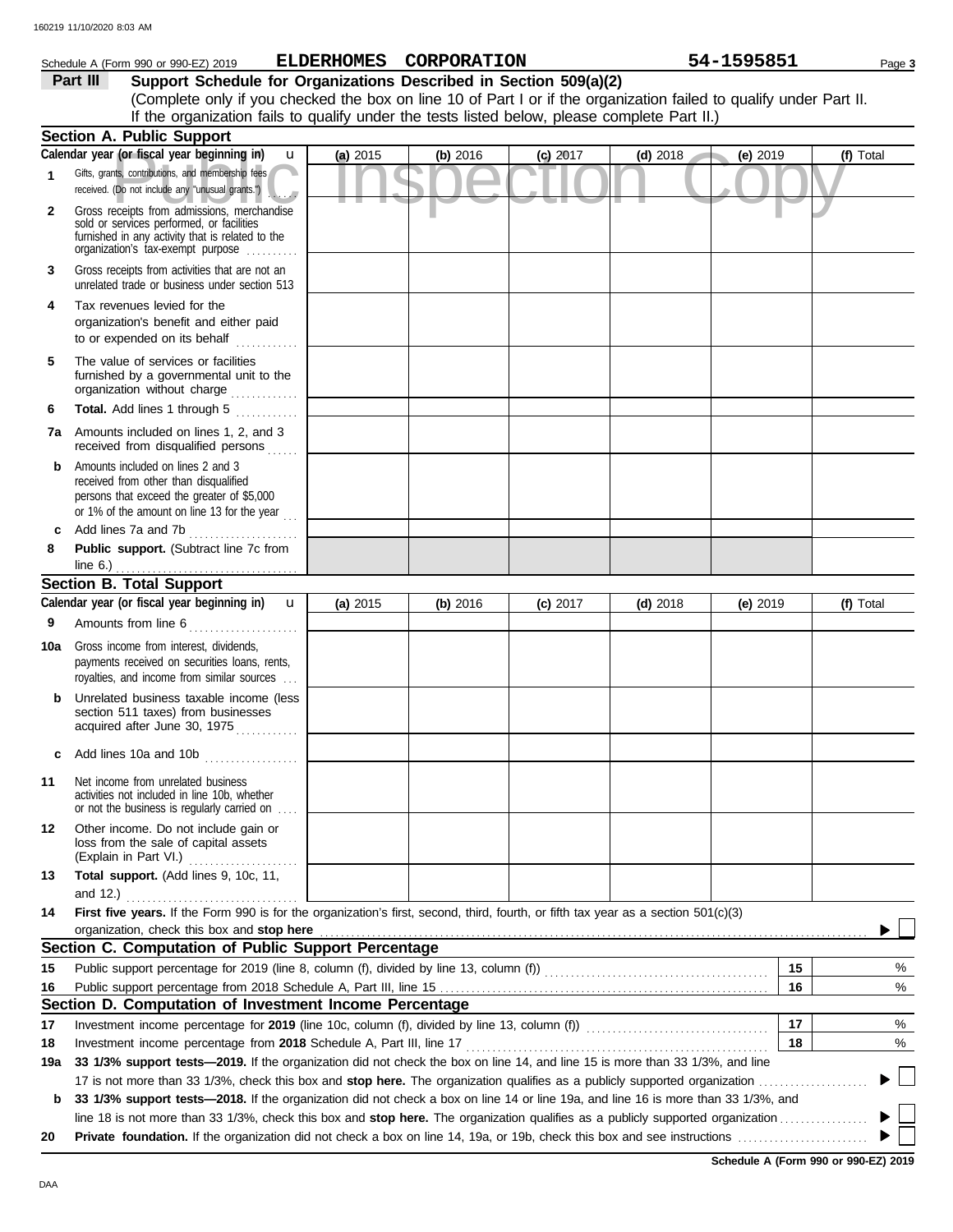|         | <b>ELDERHOMES</b><br>CORPORATION<br>Schedule A (Form 990 or 990-EZ) 2019                                                                                                                                                              | 54-1595851                           | Page 4 |
|---------|---------------------------------------------------------------------------------------------------------------------------------------------------------------------------------------------------------------------------------------|--------------------------------------|--------|
| Part IV | <b>Supporting Organizations</b>                                                                                                                                                                                                       |                                      |        |
|         | (Complete only if you checked a box in line 12 on Part I. If you checked 12a of Part I, complete Sections A                                                                                                                           |                                      |        |
|         | and B. If you checked 12b of Part I, complete Sections A and C. If you checked 12c of Part I, complete                                                                                                                                |                                      |        |
|         | Sections A, D, and E. If you checked 12d of Part I, complete Sections A and D, and complete Part V.)                                                                                                                                  |                                      |        |
|         | Section A. All Supporting Organizations                                                                                                                                                                                               |                                      |        |
|         |                                                                                                                                                                                                                                       | Yes                                  | No     |
| 1       | Are all of the organization's supported organizations listed by name in the organization's governing                                                                                                                                  |                                      |        |
|         | documents? If "No," describe in Part VI how the supported organizations are designated. If designated by                                                                                                                              |                                      |        |
|         | class or purpose, describe the designation. If historic and continuing relationship, explain.                                                                                                                                         | 1                                    |        |
| 2       | Did the organization have any supported organization that does not have an IRS determination of status                                                                                                                                |                                      |        |
|         | under section 509(a)(1) or (2)? If "Yes," explain in Part VI how the organization determined that the supported                                                                                                                       |                                      |        |
|         | organization was described in section 509(a)(1) or (2).                                                                                                                                                                               | $\mathbf{2}$                         |        |
| За      | Did the organization have a supported organization described in section $501(c)(4)$ , (5), or (6)? If "Yes," answer                                                                                                                   |                                      |        |
|         | $(b)$ and $(c)$ below.                                                                                                                                                                                                                | 3a                                   |        |
| b       | Did the organization confirm that each supported organization qualified under section $501(c)(4)$ , $(5)$ , or $(6)$ and                                                                                                              |                                      |        |
|         | satisfied the public support tests under section 509(a)(2)? If "Yes," describe in Part VI when and how the<br>organization made the determination.                                                                                    | 3 <sub>b</sub>                       |        |
|         | Did the organization ensure that all support to such organizations was used exclusively for section $170(c)(2)(B)$                                                                                                                    |                                      |        |
| c       | purposes? If "Yes," explain in Part VI what controls the organization put in place to ensure such use.                                                                                                                                | 3c                                   |        |
| 4a      | Was any supported organization not organized in the United States ("foreign supported organization")? If                                                                                                                              |                                      |        |
|         | "Yes," and if you checked 12a or 12b in Part I, answer (b) and (c) below.                                                                                                                                                             | 4a                                   |        |
| b       | Did the organization have ultimate control and discretion in deciding whether to make grants to the foreign                                                                                                                           |                                      |        |
|         | supported organization? If "Yes," describe in Part VI how the organization had such control and discretion                                                                                                                            |                                      |        |
|         | despite being controlled or supervised by or in connection with its supported organizations.                                                                                                                                          | 4b                                   |        |
| c       | Did the organization support any foreign supported organization that does not have an IRS determination                                                                                                                               |                                      |        |
|         | under sections $501(c)(3)$ and $509(a)(1)$ or (2)? If "Yes," explain in Part VI what controls the organization used                                                                                                                   |                                      |        |
|         | to ensure that all support to the foreign supported organization was used exclusively for section $170(c)(2)(B)$                                                                                                                      |                                      |        |
|         | purposes.                                                                                                                                                                                                                             | 4c                                   |        |
| 5a      | Did the organization add, substitute, or remove any supported organizations during the tax year? If "Yes,"                                                                                                                            |                                      |        |
|         | answer (b) and (c) below (if applicable). Also, provide detail in Part VI, including (i) the names and EIN                                                                                                                            |                                      |        |
|         | numbers of the supported organizations added, substituted, or removed; (ii) the reasons for each such action;                                                                                                                         |                                      |        |
|         | (iii) the authority under the organization's organizing document authorizing such action; and (iv) how the action                                                                                                                     |                                      |        |
|         | was accomplished (such as by amendment to the organizing document).                                                                                                                                                                   | 5a                                   |        |
| b       | Type I or Type II only. Was any added or substituted supported organization part of a class already                                                                                                                                   |                                      |        |
|         | designated in the organization's organizing document?                                                                                                                                                                                 | 5b                                   |        |
| c       | Substitutions only. Was the substitution the result of an event beyond the organization's control?                                                                                                                                    | 5c                                   |        |
|         | Did the organization provide support (whether in the form of grants or the provision of services or facilities) to                                                                                                                    |                                      |        |
|         | anyone other than (i) its supported organizations, (ii) individuals that are part of the charitable class benefited                                                                                                                   |                                      |        |
|         | by one or more of its supported organizations, or (iii) other supporting organizations that also support or                                                                                                                           |                                      |        |
|         | benefit one or more of the filing organization's supported organizations? If "Yes," provide detail in Part VI.                                                                                                                        | 6                                    |        |
| 7       | Did the organization provide a grant, loan, compensation, or other similar payment to a substantial contributor<br>(as defined in section $4958(c)(3)(C)$ ), a family member of a substantial contributor, or a 35% controlled entity |                                      |        |
|         | with regard to a substantial contributor? If "Yes," complete Part I of Schedule L (Form 990 or 990-EZ).                                                                                                                               | 7                                    |        |
| 8       | Did the organization make a loan to a disqualified person (as defined in section 4958) not described in line 7?                                                                                                                       |                                      |        |
|         | If "Yes," complete Part I of Schedule L (Form 990 or 990-EZ).                                                                                                                                                                         | 8                                    |        |
| 9а      | Was the organization controlled directly or indirectly at any time during the tax year by one or more                                                                                                                                 |                                      |        |
|         | disqualified persons as defined in section 4946 (other than foundation managers and organizations described                                                                                                                           |                                      |        |
|         | in section 509(a)(1) or (2))? If "Yes," provide detail in Part VI.                                                                                                                                                                    | 9а                                   |        |
| b       | Did one or more disqualified persons (as defined in line 9a) hold a controlling interest in any entity in which                                                                                                                       |                                      |        |
|         | the supporting organization had an interest? If "Yes," provide detail in Part VI.                                                                                                                                                     | 9b                                   |        |
| c       | Did a disqualified person (as defined in line 9a) have an ownership interest in, or derive any personal benefit                                                                                                                       |                                      |        |
|         | from, assets in which the supporting organization also had an interest? If "Yes," provide detail in Part VI.                                                                                                                          | 9с                                   |        |
| 10a     | Was the organization subject to the excess business holdings rules of section 4943 because of section                                                                                                                                 |                                      |        |
|         | 4943(f) (regarding certain Type II supporting organizations, and all Type III non-functionally integrated                                                                                                                             |                                      |        |
|         | supporting organizations)? If "Yes," answer 10b below.                                                                                                                                                                                | 10a                                  |        |
| b       | Did the organization have any excess business holdings in the tax year? (Use Schedule C, Form 4720, to                                                                                                                                |                                      |        |
|         | determine whether the organization had excess business holdings.)                                                                                                                                                                     | 10 <sub>b</sub>                      |        |
|         |                                                                                                                                                                                                                                       | Schedule A (Form 990 or 990-EZ) 2019 |        |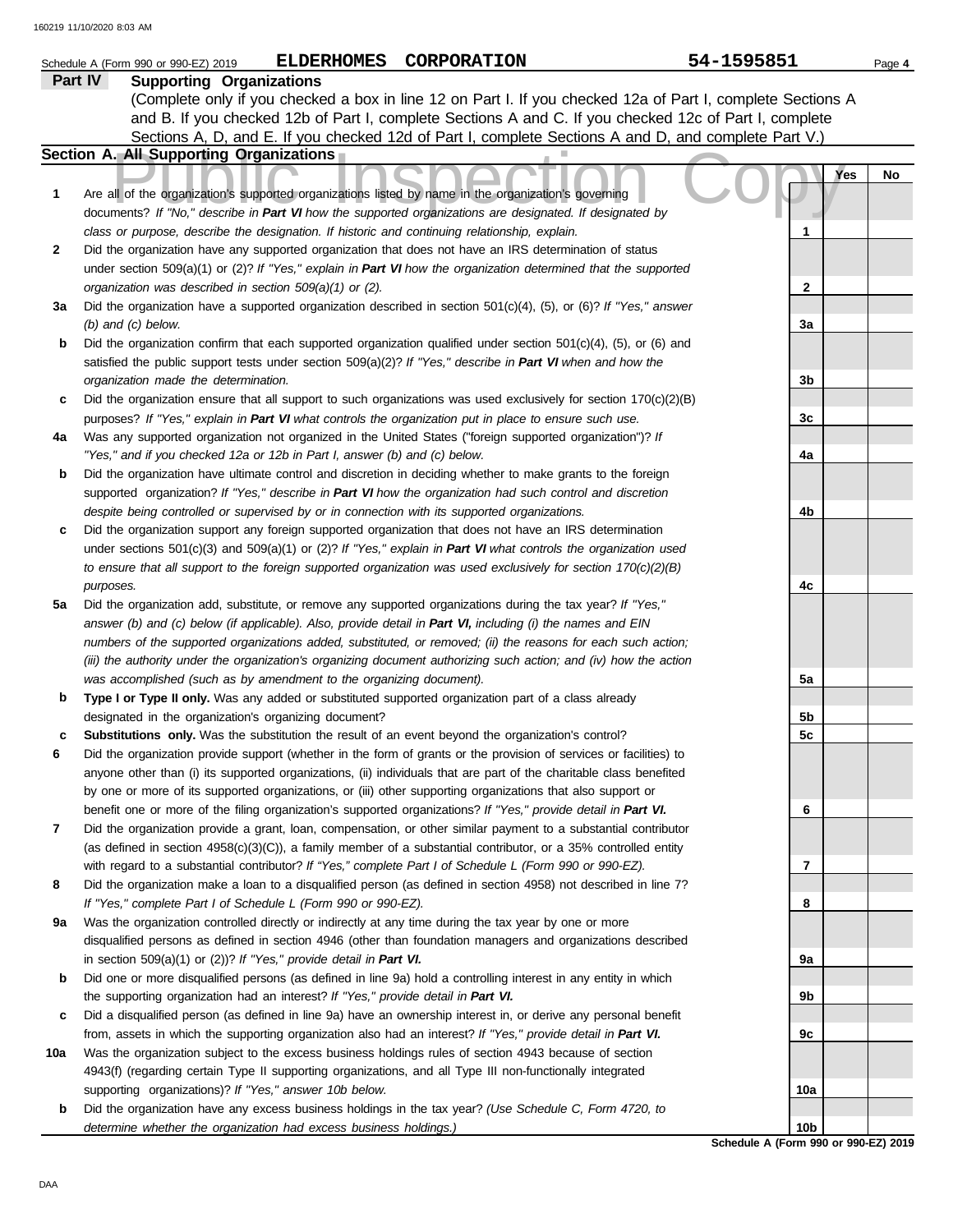|    | <b>ELDERHOMES</b><br>CORPORATION<br>Schedule A (Form 990 or 990-EZ) 2019                                                          | 54-1595851      |     | Page 5 |
|----|-----------------------------------------------------------------------------------------------------------------------------------|-----------------|-----|--------|
|    | <b>Supporting Organizations (continued)</b><br><b>Part IV</b>                                                                     |                 |     |        |
|    |                                                                                                                                   |                 | Yes | No     |
| 11 | Has the organization accepted a gift or contribution from any of the following persons?                                           |                 |     |        |
| a  | A person who directly or indirectly controls, either alone or together with persons described in (b) and (c)                      |                 |     |        |
|    | below, the governing body of a supported organization?                                                                            | 11a             |     |        |
| b  | A family member of a person described in (a) above?                                                                               | 11 <sub>b</sub> |     |        |
| c  | A 35% controlled entity of a person described in (a) or (b) above? If "Yes" to a, b, or c, provide detail in Part V               | 11c             |     |        |
|    | <b>Section B. Type I Supporting Organizations</b>                                                                                 |                 |     |        |
|    |                                                                                                                                   |                 | Yes | No     |
| 1  | Did the directors, trustees, or membership of one or more supported organizations have the power to                               |                 |     |        |
|    | regularly appoint or elect at least a majority of the organization's directors or trustees at all times during the                |                 |     |        |
|    | tax year? If "No," describe in Part VI how the supported organization(s) effectively operated, supervised, or                     |                 |     |        |
|    | controlled the organization's activities. If the organization had more than one supported organization,                           |                 |     |        |
|    | describe how the powers to appoint and/or remove directors or trustees were allocated among the supported                         |                 |     |        |
|    | organizations and what conditions or restrictions, if any, applied to such powers during the tax year.                            | 1               |     |        |
| 2  | Did the organization operate for the benefit of any supported organization other than the supported                               |                 |     |        |
|    | organization(s) that operated, supervised, or controlled the supporting organization? If "Yes," explain in Part                   |                 |     |        |
|    | VI how providing such benefit carried out the purposes of the supported organization(s) that operated,                            | 2               |     |        |
|    | supervised, or controlled the supporting organization.<br>Section C. Type II Supporting Organizations                             |                 |     |        |
|    |                                                                                                                                   |                 | Yes | No     |
| 1  | Were a majority of the organization's directors or trustees during the tax year also a majority of the directors                  |                 |     |        |
|    | or trustees of each of the organization's supported organization(s)? If "No," describe in Part VI how control                     |                 |     |        |
|    | or management of the supporting organization was vested in the same persons that controlled or managed                            |                 |     |        |
|    | the supported organization(s).                                                                                                    | 1               |     |        |
|    | Section D. All Type III Supporting Organizations                                                                                  |                 |     |        |
|    |                                                                                                                                   |                 | Yes | No     |
| 1  | Did the organization provide to each of its supported organizations, by the last day of the fifth month of the                    |                 |     |        |
|    | organization's tax year, (i) a written notice describing the type and amount of support provided during the prior tax             |                 |     |        |
|    | year, (ii) a copy of the Form 990 that was most recently filed as of the date of notification, and (iii) copies of the            |                 |     |        |
|    | organization's governing documents in effect on the date of notification, to the extent not previously provided?                  | 1               |     |        |
| 2  | Were any of the organization's officers, directors, or trustees either (i) appointed or elected by the supported                  |                 |     |        |
|    | organization(s) or (ii) serving on the governing body of a supported organization? If "No," explain in Part VI how                |                 |     |        |
|    | the organization maintained a close and continuous working relationship with the supported organization(s).                       | 2               |     |        |
| 3  | By reason of the relationship described in (2), did the organization's supported organizations have a                             |                 |     |        |
|    | significant voice in the organization's investment policies and in directing the use of the organization's                        |                 |     |        |
|    | income or assets at all times during the tax year? If "Yes," describe in Part VI the role the organization's                      |                 |     |        |
|    | supported organizations played in this regard.                                                                                    | 3               |     |        |
|    | Section E. Type III Functionally-Integrated Supporting Organizations                                                              |                 |     |        |
| 1  | Check the box next to the method that the organization used to satisfy the Integral Part Test during the year (see instructions). |                 |     |        |
| a  | The organization satisfied the Activities Test. Complete line 2 below.                                                            |                 |     |        |
| b  | The organization is the parent of each of its supported organizations. Complete line 3 below.                                     |                 |     |        |
| c  | The organization supported a governmental entity. Describe in Part VI how you supported a government entity (see instructions).   |                 |     |        |
|    |                                                                                                                                   |                 |     |        |
| 2  | Activities Test. Answer (a) and (b) below.                                                                                        |                 | Yes | No     |
| а  | Did substantially all of the organization's activities during the tax year directly further the exempt purposes of                |                 |     |        |
|    | the supported organization(s) to which the organization was responsive? If "Yes," then in Part VI identify                        |                 |     |        |
|    | those supported organizations and explain how these activities directly furthered their exempt purposes,                          |                 |     |        |
|    | how the organization was responsive to those supported organizations, and how the organization determined                         |                 |     |        |
|    | that these activities constituted substantially all of its activities.                                                            | 2a              |     |        |
| b  | Did the activities described in (a) constitute activities that, but for the organization's involvement, one or more               |                 |     |        |
|    | of the organization's supported organization(s) would have been engaged in? If "Yes," explain in Part VI the                      |                 |     |        |
|    | reasons for the organization's position that its supported organization(s) would have engaged in these                            |                 |     |        |
|    | activities but for the organization's involvement.<br>Parent of Supported Organizations. Answer (a) and (b) below.                | 2b              |     |        |
| 3  | Did the organization have the nower to requierly appoint or elect a majority of the officers directors or                         |                 |     |        |

DAA **Schedule A (Form 990 or 990-EZ) 2019 3b**

**3a**

**b** Did the organization exercise a substantial degree of direction over the policies, programs, and activities of each of its supported organizations? *If "Yes," describe in Part VI the role played by the organization in this regard.*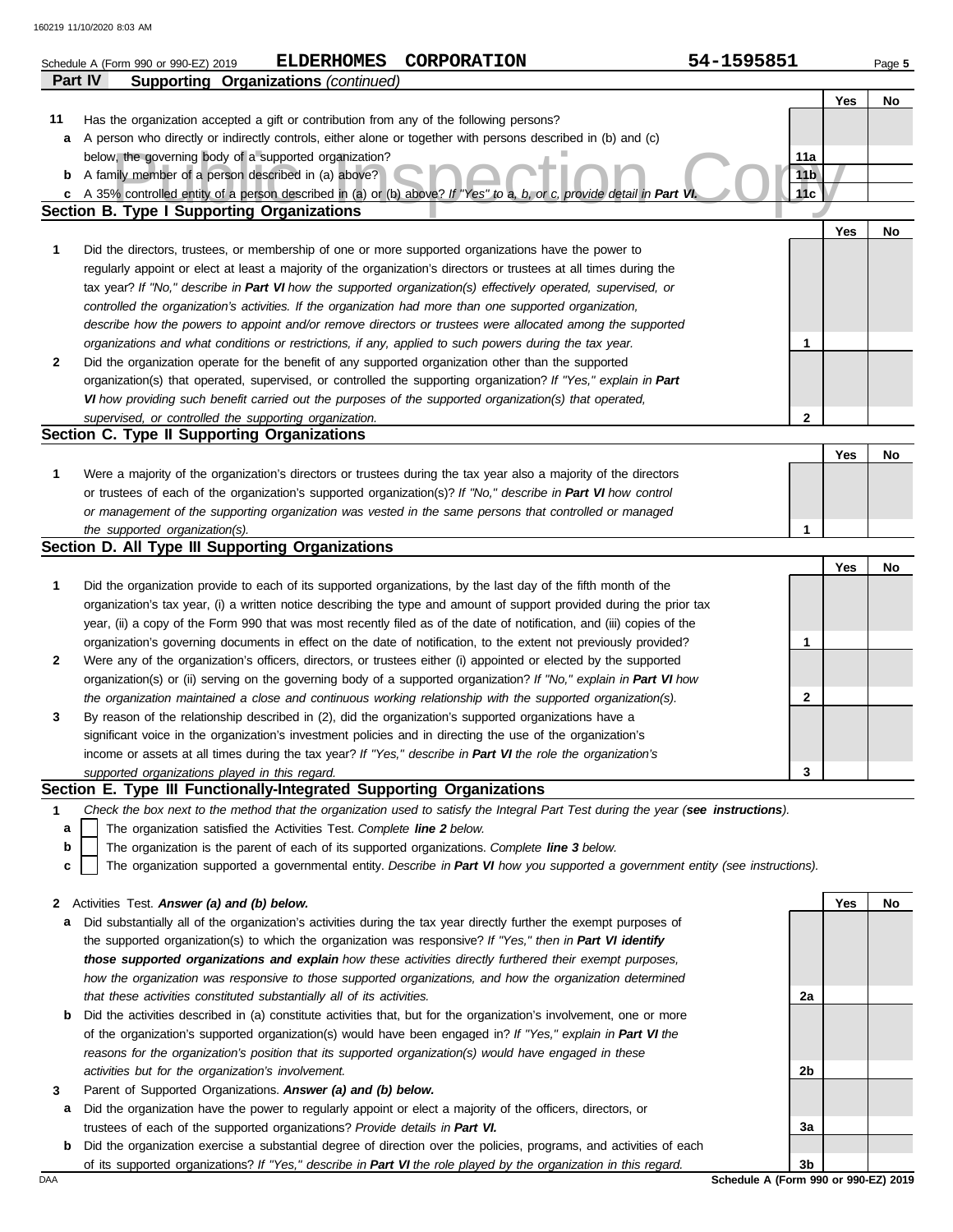| <b>ELDERHOMES</b><br><b>CORPORATION</b><br>Schedule A (Form 990 or 990-EZ) 2019                                                                  |                     | 54-1595851     | Page 6                         |
|--------------------------------------------------------------------------------------------------------------------------------------------------|---------------------|----------------|--------------------------------|
| Type III Non-Functionally Integrated 509(a)(3) Supporting Organizations<br><b>Part V</b>                                                         |                     |                |                                |
| $\mathbf{1}$<br>Check here if the organization satisfied the Integral Part Test as a qualifying trust on Nov. 20, 1970 (explain in Part VI). See |                     |                |                                |
| <b>instructions.</b> All other Type III non-functionally integrated supporting organizations must complete Sections A through E.                 |                     |                |                                |
| Section A - Adjusted Net Income                                                                                                                  |                     | (A) Prior Year | (B) Current Year               |
|                                                                                                                                                  |                     |                | (optional)                     |
| 1<br>Net short-term capital gain                                                                                                                 | $\ddot{\mathbf{1}}$ |                |                                |
| $\mathbf{2}$<br>Recoveries of prior-year distributions                                                                                           | $\overline{2}$      |                |                                |
| 3<br>Other gross income (see instructions)                                                                                                       | 3                   |                |                                |
| Add lines 1 through 3.<br>4                                                                                                                      | 4                   |                |                                |
| 5<br>Depreciation and depletion                                                                                                                  | 5                   |                |                                |
| Portion of operating expenses paid or incurred for production or<br>6                                                                            |                     |                |                                |
| collection of gross income or for management, conservation, or                                                                                   |                     |                |                                |
| maintenance of property held for production of income (see instructions)                                                                         | 6                   |                |                                |
| 7<br>Other expenses (see instructions)                                                                                                           | $\overline{7}$      |                |                                |
| Adjusted Net Income (subtract lines 5, 6, and 7 from line 4)<br>8                                                                                | 8                   |                |                                |
| <b>Section B - Minimum Asset Amount</b>                                                                                                          |                     | (A) Prior Year | (B) Current Year<br>(optional) |
| 1<br>Aggregate fair market value of all non-exempt-use assets (see                                                                               |                     |                |                                |
| instructions for short tax year or assets held for part of year):                                                                                |                     |                |                                |
| <b>a</b> Average monthly value of securities                                                                                                     | 1a                  |                |                                |
| Average monthly cash balances<br>b                                                                                                               | 1b                  |                |                                |
| Fair market value of other non-exempt-use assets<br>c                                                                                            | 1c                  |                |                                |
| <b>Total</b> (add lines 1a, 1b, and 1c)<br>d                                                                                                     | 1d                  |                |                                |
| <b>Discount</b> claimed for blockage or other<br>е                                                                                               |                     |                |                                |
| factors (explain in detail in Part VI):                                                                                                          |                     |                |                                |
| $\mathbf{2}$<br>Acquisition indebtedness applicable to non-exempt-use assets                                                                     | $\overline{2}$      |                |                                |
| 3<br>Subtract line 2 from line 1d.                                                                                                               | 3                   |                |                                |
| Cash deemed held for exempt use. Enter 1-1/2% of line 3 (for greater amount,<br>4                                                                |                     |                |                                |
| see instructions).                                                                                                                               | 4                   |                |                                |
| 5<br>Net value of non-exempt-use assets (subtract line 4 from line 3)                                                                            | 5                   |                |                                |
| 6<br>Multiply line 5 by .035.                                                                                                                    | 6                   |                |                                |
| 7<br>Recoveries of prior-year distributions                                                                                                      | $\overline{7}$      |                |                                |
| 8<br>Minimum Asset Amount (add line 7 to line 6)                                                                                                 | 8                   |                |                                |
| Section C - Distributable Amount                                                                                                                 |                     |                | Current Year                   |
| Adjusted net income for prior year (from Section A, line 8, Column A)<br>1                                                                       | $\mathbf{1}$        |                |                                |
| 2<br>Enter 85% of line 1.                                                                                                                        | $\mathbf{2}$        |                |                                |
| 3<br>Minimum asset amount for prior year (from Section B, line 8, Column A)                                                                      | 3                   |                |                                |
| 4<br>Enter greater of line 2 or line 3.                                                                                                          | 4                   |                |                                |
| 5<br>Income tax imposed in prior year                                                                                                            | 5                   |                |                                |
| <b>Distributable Amount.</b> Subtract line 5 from line 4, unless subject to<br>6                                                                 |                     |                |                                |
| emergency temporary reduction (see instructions).                                                                                                | 6                   |                |                                |

**7** | Check here if the current year is the organization's first as a non-functionally integrated Type III supporting organization (see instructions).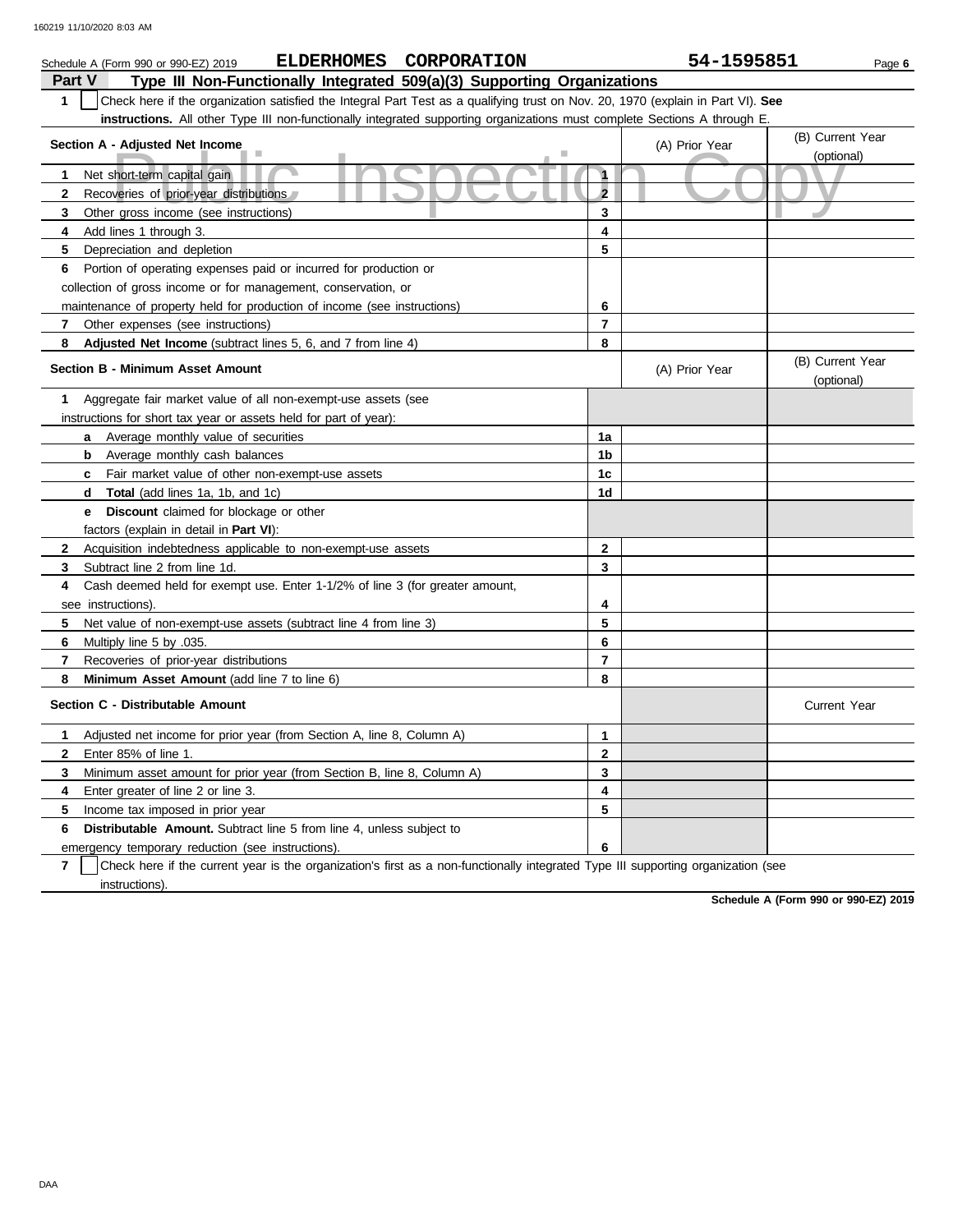|              | <b>ELDERHOMES</b><br><b>CORPORATION</b><br>Schedule A (Form 990 or 990-EZ) 2019                                                          |                             | 54-1595851                            | Page 7                                  |
|--------------|------------------------------------------------------------------------------------------------------------------------------------------|-----------------------------|---------------------------------------|-----------------------------------------|
| Part V       | Type III Non-Functionally Integrated 509(a)(3) Supporting Organizations (continued)                                                      |                             |                                       |                                         |
|              | <b>Section D - Distributions</b>                                                                                                         |                             |                                       | <b>Current Year</b>                     |
| 1            | Amounts paid to supported organizations to accomplish exempt purposes                                                                    |                             |                                       |                                         |
| 2            | Amounts paid to perform activity that directly furthers exempt purposes of supported<br>organizations, in excess of income from activity |                             |                                       |                                         |
| 3            | Administrative expenses paid to accomplish exempt purposes of supported organizations                                                    |                             |                                       |                                         |
| 4            | Amounts paid to acquire exempt-use assets                                                                                                |                             |                                       |                                         |
| 5            | Qualified set-aside amounts (prior IRS approval required)                                                                                |                             |                                       |                                         |
| 6            | Other distributions (describe in Part VI). See instructions.                                                                             |                             |                                       |                                         |
| 7            | Total annual distributions. Add lines 1 through 6.                                                                                       |                             |                                       |                                         |
| 8            | Distributions to attentive supported organizations to which the organization is responsive                                               |                             |                                       |                                         |
|              | (provide details in Part VI). See instructions.                                                                                          |                             |                                       |                                         |
| 9            | Distributable amount for 2019 from Section C, line 6                                                                                     |                             |                                       |                                         |
| 10           | Line 8 amount divided by line 9 amount                                                                                                   |                             |                                       |                                         |
|              |                                                                                                                                          | (i)                         | (ii)                                  | (iii)                                   |
|              | <b>Section E - Distribution Allocations (see instructions)</b>                                                                           | <b>Excess Distributions</b> | <b>Underdistributions</b><br>Pre-2019 | <b>Distributable</b><br>Amount for 2019 |
| 1            | Distributable amount for 2019 from Section C, line 6                                                                                     |                             |                                       |                                         |
| $\mathbf{2}$ | Underdistributions, if any, for years prior to 2019<br>(reasonable cause required-explain in Part VI). See                               |                             |                                       |                                         |
|              | instructions.                                                                                                                            |                             |                                       |                                         |
| 3            | Excess distributions carryover, if any, to 2019                                                                                          |                             |                                       |                                         |
|              |                                                                                                                                          |                             |                                       |                                         |
|              |                                                                                                                                          |                             |                                       |                                         |
|              |                                                                                                                                          |                             |                                       |                                         |
|              |                                                                                                                                          |                             |                                       |                                         |
|              |                                                                                                                                          |                             |                                       |                                         |
|              | f Total of lines 3a through e                                                                                                            |                             |                                       |                                         |
|              | g Applied to underdistributions of prior years                                                                                           |                             |                                       |                                         |
|              | h Applied to 2019 distributable amount                                                                                                   |                             |                                       |                                         |
| Î.           | Carryover from 2014 not applied (see instructions)                                                                                       |                             |                                       |                                         |
| 4            | Remainder. Subtract lines 3g, 3h, and 3i from 3f.<br>Distributions for 2019 from                                                         |                             |                                       |                                         |
|              | \$<br>Section D, line 7:                                                                                                                 |                             |                                       |                                         |
|              | a Applied to underdistributions of prior years                                                                                           |                             |                                       |                                         |
|              | <b>b</b> Applied to 2019 distributable amount                                                                                            |                             |                                       |                                         |
|              | c Remainder. Subtract lines 4a and 4b from 4.                                                                                            |                             |                                       |                                         |
| 5            | Remaining underdistributions for years prior to 2019, if                                                                                 |                             |                                       |                                         |
|              |                                                                                                                                          |                             |                                       |                                         |
|              | any. Subtract lines 3g and 4a from line 2. For result<br>greater than zero, explain in Part VI. See instructions.                        |                             |                                       |                                         |
| 6            | Remaining underdistributions for 2019. Subtract lines 3h                                                                                 |                             |                                       |                                         |
|              | and 4b from line 1. For result greater than zero, explain in                                                                             |                             |                                       |                                         |
|              |                                                                                                                                          |                             |                                       |                                         |
|              | Part VI. See instructions.<br>Excess distributions carryover to 2020. Add lines 3j                                                       |                             |                                       |                                         |
| 7            |                                                                                                                                          |                             |                                       |                                         |
| 8            | and 4c.<br>Breakdown of line 7:                                                                                                          |                             |                                       |                                         |
|              |                                                                                                                                          |                             |                                       |                                         |
|              |                                                                                                                                          |                             |                                       |                                         |
|              |                                                                                                                                          |                             |                                       |                                         |
|              |                                                                                                                                          |                             |                                       |                                         |
|              | e Excess from 2019                                                                                                                       |                             |                                       |                                         |
|              |                                                                                                                                          |                             |                                       |                                         |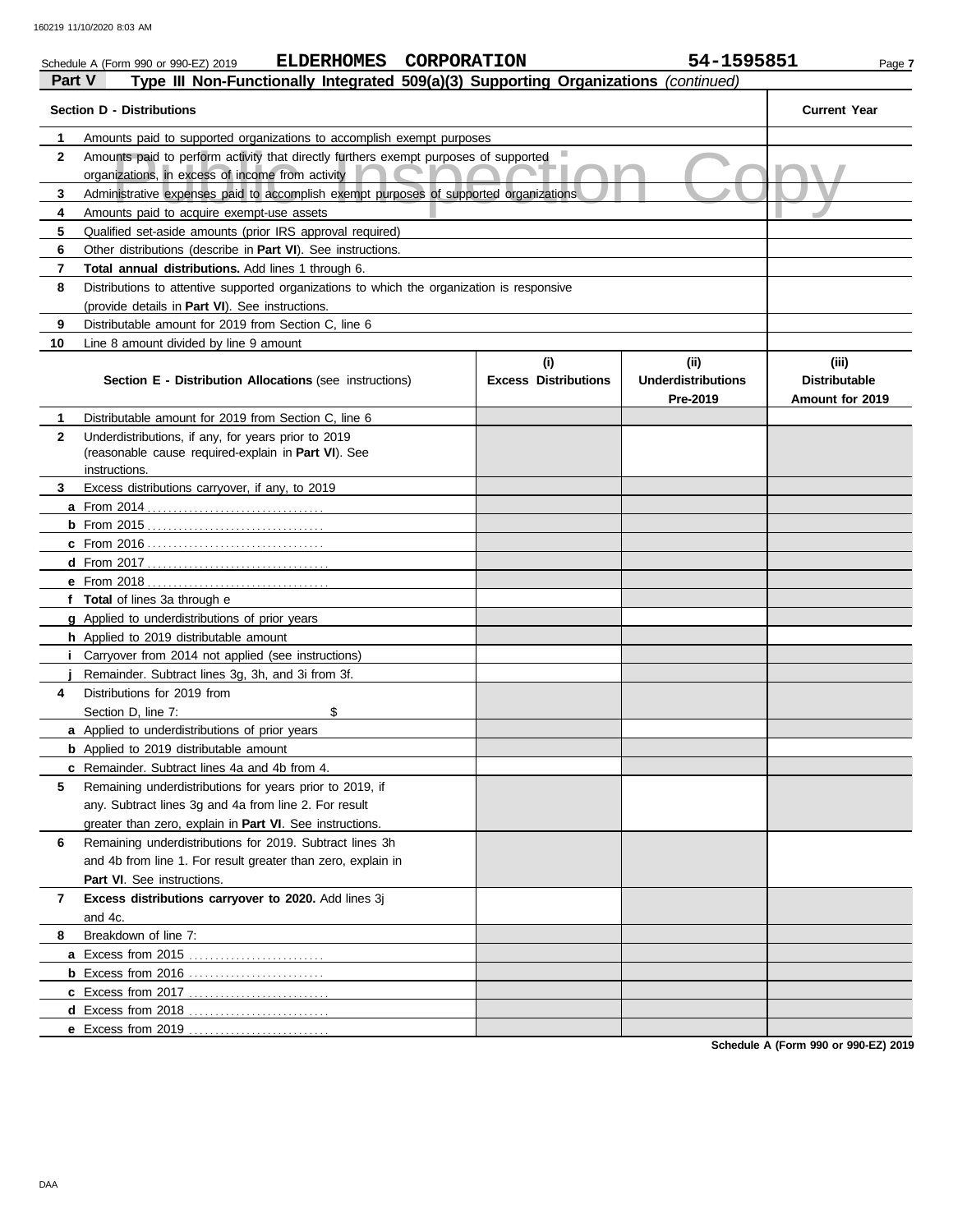|         | Schedule A (Form 990 or 990-EZ) 2019                                                           |  | ELDERHOMES CORPORATION |             | 54-1595851                                                                                                                                                                                                                                                                                                                                                                                                                                                                                | Page 8 |
|---------|------------------------------------------------------------------------------------------------|--|------------------------|-------------|-------------------------------------------------------------------------------------------------------------------------------------------------------------------------------------------------------------------------------------------------------------------------------------------------------------------------------------------------------------------------------------------------------------------------------------------------------------------------------------------|--------|
| Part VI | lines 2, 5, and 6. Also complete this part for any additional information. (See instructions.) |  |                        |             | Supplemental Information. Provide the explanations required by Part II, line 10; Part II, line 17a or 17b; Part<br>III, line 12; Part IV, Section A, lines 1, 2, 3b, 3c, 4b, 4c, 5a, 6, 9a, 9b, 9c, 11a, 11b, and 11c; Part IV, Section<br>B, lines 1 and 2; Part IV, Section C, line 1; Part IV, Section D, lines 2 and 3; Part IV, Section E, lines 1c, 2a, 2b,<br>3a, and 3b; Part V, line 1; Part V, Section B, line 1e; Part V, Section D, lines 5, 6, and 8; and Part V, Section E, |        |
|         | PART II, LINE 10 - OTHER INCOME DETAIL                                                         |  |                        |             |                                                                                                                                                                                                                                                                                                                                                                                                                                                                                           |        |
|         |                                                                                                |  | \$                     | $\mathbf 0$ |                                                                                                                                                                                                                                                                                                                                                                                                                                                                                           |        |
|         |                                                                                                |  |                        |             |                                                                                                                                                                                                                                                                                                                                                                                                                                                                                           |        |
|         |                                                                                                |  |                        |             |                                                                                                                                                                                                                                                                                                                                                                                                                                                                                           |        |
|         |                                                                                                |  |                        |             |                                                                                                                                                                                                                                                                                                                                                                                                                                                                                           |        |
|         |                                                                                                |  |                        |             |                                                                                                                                                                                                                                                                                                                                                                                                                                                                                           |        |
|         |                                                                                                |  |                        |             |                                                                                                                                                                                                                                                                                                                                                                                                                                                                                           |        |
|         |                                                                                                |  |                        |             |                                                                                                                                                                                                                                                                                                                                                                                                                                                                                           |        |
|         |                                                                                                |  |                        |             |                                                                                                                                                                                                                                                                                                                                                                                                                                                                                           |        |
|         |                                                                                                |  |                        |             |                                                                                                                                                                                                                                                                                                                                                                                                                                                                                           |        |
|         |                                                                                                |  |                        |             |                                                                                                                                                                                                                                                                                                                                                                                                                                                                                           |        |
|         |                                                                                                |  |                        |             |                                                                                                                                                                                                                                                                                                                                                                                                                                                                                           |        |
|         |                                                                                                |  |                        |             |                                                                                                                                                                                                                                                                                                                                                                                                                                                                                           |        |
|         |                                                                                                |  |                        |             |                                                                                                                                                                                                                                                                                                                                                                                                                                                                                           |        |
|         |                                                                                                |  |                        |             |                                                                                                                                                                                                                                                                                                                                                                                                                                                                                           |        |
|         |                                                                                                |  |                        |             |                                                                                                                                                                                                                                                                                                                                                                                                                                                                                           |        |
|         |                                                                                                |  |                        |             |                                                                                                                                                                                                                                                                                                                                                                                                                                                                                           |        |
|         |                                                                                                |  |                        |             |                                                                                                                                                                                                                                                                                                                                                                                                                                                                                           |        |
|         |                                                                                                |  |                        |             |                                                                                                                                                                                                                                                                                                                                                                                                                                                                                           |        |
|         |                                                                                                |  |                        |             |                                                                                                                                                                                                                                                                                                                                                                                                                                                                                           |        |
|         |                                                                                                |  |                        |             |                                                                                                                                                                                                                                                                                                                                                                                                                                                                                           |        |
|         |                                                                                                |  |                        |             |                                                                                                                                                                                                                                                                                                                                                                                                                                                                                           |        |
|         |                                                                                                |  |                        |             |                                                                                                                                                                                                                                                                                                                                                                                                                                                                                           |        |
|         |                                                                                                |  |                        |             |                                                                                                                                                                                                                                                                                                                                                                                                                                                                                           |        |
|         |                                                                                                |  |                        |             |                                                                                                                                                                                                                                                                                                                                                                                                                                                                                           |        |
|         |                                                                                                |  |                        |             |                                                                                                                                                                                                                                                                                                                                                                                                                                                                                           |        |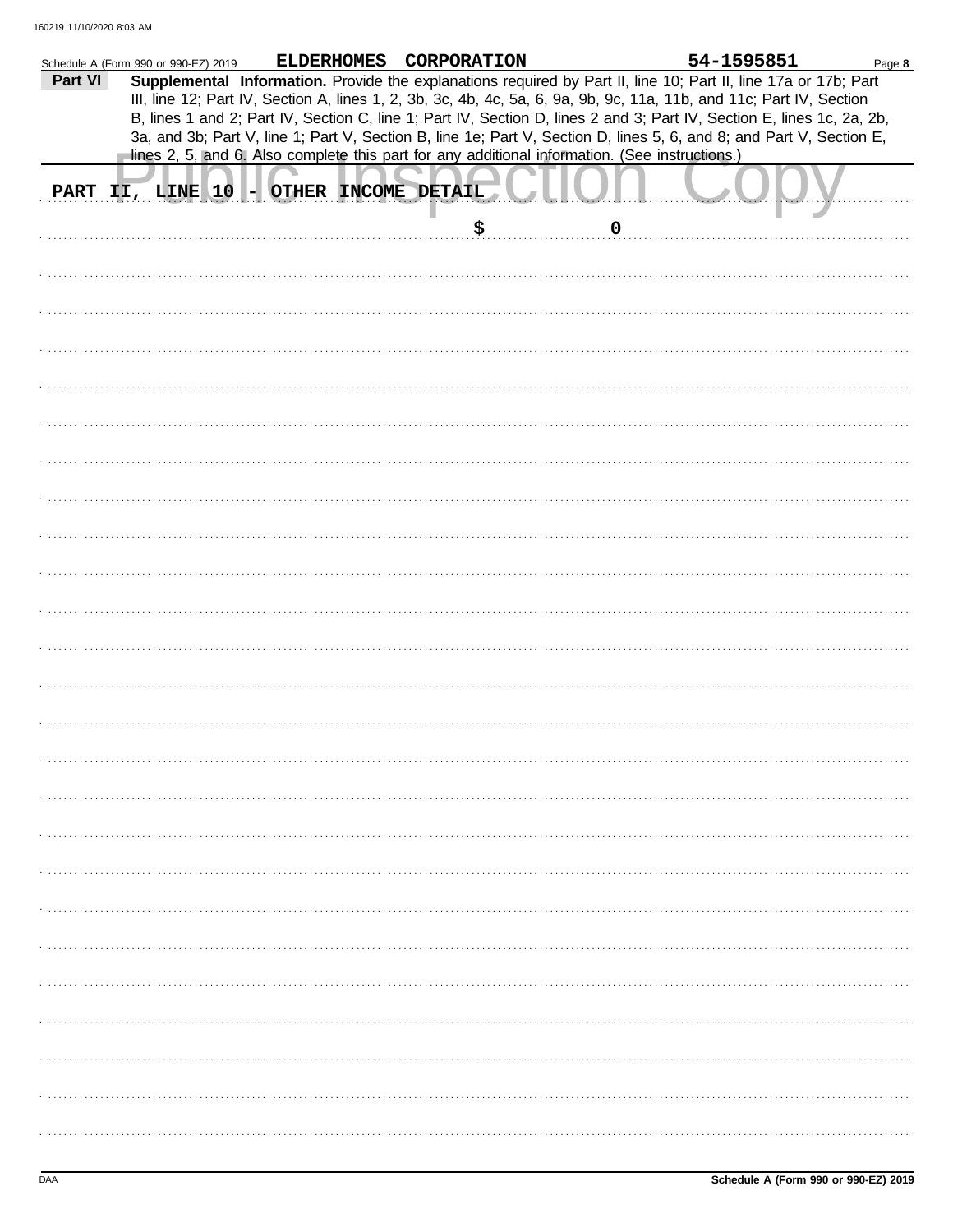| <b>Schedule B</b><br>(Form 990, 990-EZ,                                         | OMB No. 1545-0047<br><b>Schedule of Contributors</b>                                                                                                                                                                                                                                                                                                                                        |
|---------------------------------------------------------------------------------|---------------------------------------------------------------------------------------------------------------------------------------------------------------------------------------------------------------------------------------------------------------------------------------------------------------------------------------------------------------------------------------------|
| or 990-PF)<br>Department of the Treasury<br>Internal Revenue Service            | u Attach to Form 990, Form 990-EZ, or Form 990-PF.<br><b>u</b> Go to www.irs.gov/Form990 for the latest information.                                                                                                                                                                                                                                                                        |
| Name of the organization<br><b>ELDERHOMES</b><br>Organization type (check one): | Employer identification number<br>54-1595851<br>CORPORATION                                                                                                                                                                                                                                                                                                                                 |
| Filers of:                                                                      | Section:                                                                                                                                                                                                                                                                                                                                                                                    |
| Form 990 or 990-EZ                                                              | ΙX<br>) (enter number) organization<br>501(c)<br>3                                                                                                                                                                                                                                                                                                                                          |
|                                                                                 | $4947(a)(1)$ nonexempt charitable trust not treated as a private foundation                                                                                                                                                                                                                                                                                                                 |
|                                                                                 | 527 political organization                                                                                                                                                                                                                                                                                                                                                                  |
| Form 990-PF                                                                     | 501(c)(3) exempt private foundation                                                                                                                                                                                                                                                                                                                                                         |
|                                                                                 | 4947(a)(1) nonexempt charitable trust treated as a private foundation                                                                                                                                                                                                                                                                                                                       |
|                                                                                 | 501(c)(3) taxable private foundation                                                                                                                                                                                                                                                                                                                                                        |
|                                                                                 |                                                                                                                                                                                                                                                                                                                                                                                             |
| instructions.                                                                   | Check if your organization is covered by the General Rule or a Special Rule.<br><b>Note:</b> Only a section 501(c)(7), (8), or (10) organization can check boxes for both the General Rule and a Special Rule. See                                                                                                                                                                          |
| <b>General Rule</b>                                                             |                                                                                                                                                                                                                                                                                                                                                                                             |
| contributor's total contributions.                                              | For an organization filing Form 990, 990-EZ, or 990-PF that received, during the year, contributions totaling \$5,000<br>or more (in money or property) from any one contributor. Complete Parts I and II. See instructions for determining a                                                                                                                                               |
| <b>Special Rules</b>                                                            |                                                                                                                                                                                                                                                                                                                                                                                             |
| X                                                                               | For an organization described in section 501(c)(3) filing Form 990 or 990-EZ that met the 33 <sup>1</sup> /3% support test of the<br>regulations under sections $509(a)(1)$ and $170(b)(1)(A)(vi)$ , that checked Schedule A (Form 990 or 990-EZ), Part II, line<br>13, 16a, or 16b, and that received from any one contributor, during the year, total contributions of the greater of (1) |

| For an organization described in section 501(c)(7), (8), or (10) filing Form 990 or 990-EZ that received from any one     |
|---------------------------------------------------------------------------------------------------------------------------|
| contributor, during the year, total contributions of more than \$1,000 exclusively for religious, charitable, scientific, |
| literary, or educational purposes, or for the prevention of cruelty to children or animals. Complete Parts I (entering    |
| "N/A" in column (b) instead of the contributor name and address), II, and III.                                            |

\$5,000; or **(2)** 2% of the amount on (i) Form 990, Part VIII, line 1h; or (ii) Form 990-EZ, line 1. Complete Parts I and II.

For an organization described in section 501(c)(7), (8), or (10) filing Form 990 or 990-EZ that received from any one contributor, during the year, contributions *exclusively* for religious, charitable, etc., purposes, but no such contributions totaled more than \$1,000. If this box is checked, enter here the total contributions that were received during the year for an *exclusively* religious, charitable, etc., purpose. Don't complete any of the parts unless the **General Rule** applies to this organization because it received *nonexclusively* religious, charitable, etc., contributions totaling \$5,000 or more during the year . . . . . . . . . . . . . . . . . . . . . . . . . . . . . . . . . . . . . . . . . . . . . . . . . . . . . . . . . . . . . . . . . . . . . . . . . . . . . . . .

990-EZ, or 990-PF), but it **must** answer "No" on Part IV, line 2, of its Form 990; or check the box on line H of its Form 990-EZ or on its Form 990-PF, Part I, line 2, to certify that it doesn't meet the filing requirements of Schedule B (Form 990, 990-EZ, or 990-PF). **Caution:** An organization that isn't covered by the General Rule and/or the Special Rules doesn't file Schedule B (Form 990,

**For Paperwork Reduction Act Notice, see the instructions for Form 990, 990-EZ, or 990-PF.**

 $\triangleright$  \$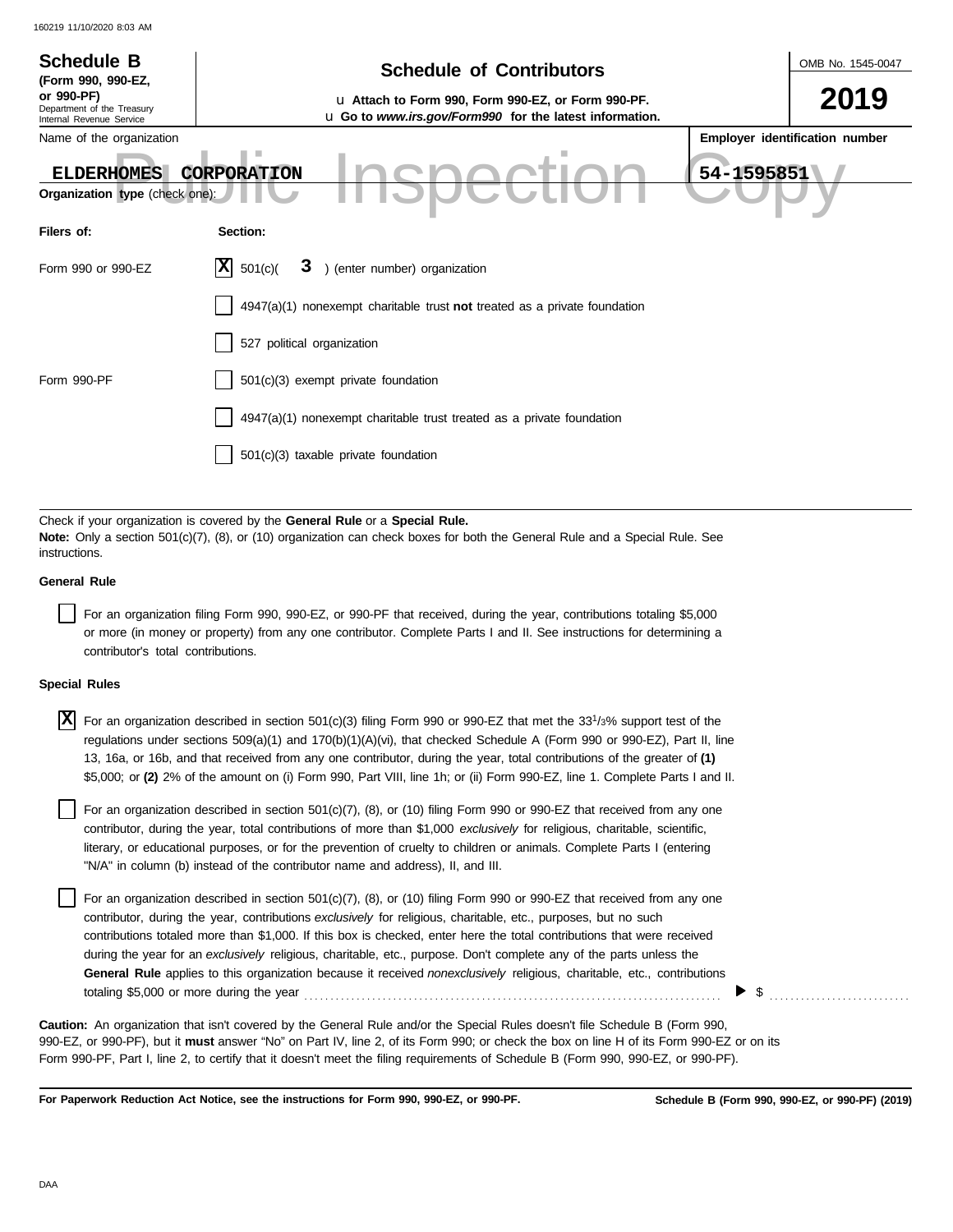|                                 | Schedule B (Form 990, 990-EZ, or 990-PF) (2019)                                                |                                                      | PAGE 1 OF 1<br>Page 2                                                                                                |
|---------------------------------|------------------------------------------------------------------------------------------------|------------------------------------------------------|----------------------------------------------------------------------------------------------------------------------|
|                                 | Name of organization<br><b>ELDERHOMES</b><br>CORPORATION                                       |                                                      | Employer identification number<br>54-1595851                                                                         |
| Part I                          | Contributors (see instructions). Use duplicate copies of Part I if additional space is needed. |                                                      |                                                                                                                      |
| (a)<br>No.<br>$\frac{1}{\cdot}$ | (b)<br>Name, address, and ZIP + 4                                                              | (c)<br><b>Total contributions</b><br>2,146,660<br>\$ | (d)<br>Type of contribution<br>X<br>Person<br>Payroll<br>Noncash<br>(Complete Part II for<br>noncash contributions.) |
| (a)                             | (b)                                                                                            | (c)                                                  | (d)                                                                                                                  |
| No.<br>$\overline{2}$           | Name, address, and ZIP + 4                                                                     | <b>Total contributions</b><br>786,731<br>\$          | Type of contribution<br>X<br>Person<br>Payroll<br>Noncash<br>(Complete Part II for<br>noncash contributions.)        |
| (a)<br>No.                      | (b)<br>Name, address, and ZIP + 4                                                              | (c)<br><b>Total contributions</b>                    | (d)<br>Type of contribution                                                                                          |
| $\mathbf{3}$                    |                                                                                                | 1,191,381<br>\$                                      | X<br>Person<br>Payroll<br>Noncash<br>(Complete Part II for<br>noncash contributions.)                                |
| (a)                             | (b)                                                                                            | (c)                                                  | (d)                                                                                                                  |
| No.<br>$\frac{4}{1}$            | Name, address, and ZIP + 4                                                                     | <b>Total contributions</b><br>2,785,261<br>\$        | Type of contribution<br>X<br>Person<br>Payroll<br>Noncash<br>(Complete Part II for<br>noncash contributions.)        |
| (a)<br>No.                      | (b)<br>Name, address, and ZIP + 4                                                              | (c)<br><b>Total contributions</b>                    | (d)<br>Type of contribution                                                                                          |
| $\overline{5}$                  |                                                                                                | 3,186,098<br>\$                                      | х<br>Person<br>Payroll<br>Noncash<br>(Complete Part II for<br>noncash contributions.)                                |
| (a)<br>No.                      | (b)<br>Name, address, and ZIP + 4                                                              | (c)<br><b>Total contributions</b>                    | (d)<br>Type of contribution                                                                                          |
|                                 |                                                                                                | \$                                                   | Person<br>Payroll<br>Noncash<br>(Complete Part II for                                                                |

. . . . . . . . . . . . . . . . . . . . . . . . . . . . . . . . . . . . . . . . . . . . . . . . . . . . . . . . . . . . . . . . . . . . . . . . . . . . .

noncash contributions.)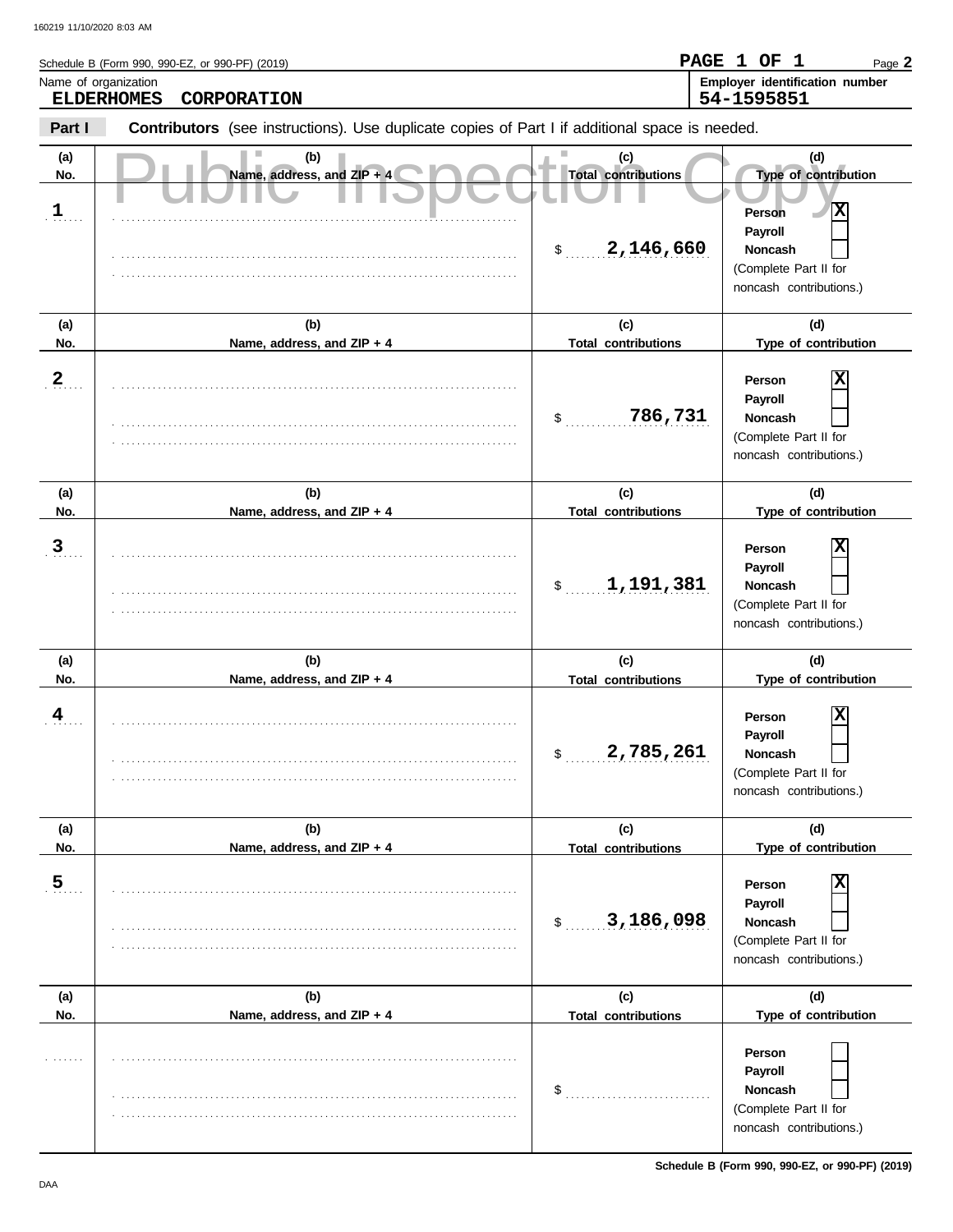|              | <b>SCHEDULE D</b>                                    |                                                                                                                                                                                                                                       | Supplemental Financial Statements                                                                                                      |                                                                                                   |                                                    |  |    |                                 | OMB No. 1545-0047 |               |
|--------------|------------------------------------------------------|---------------------------------------------------------------------------------------------------------------------------------------------------------------------------------------------------------------------------------------|----------------------------------------------------------------------------------------------------------------------------------------|---------------------------------------------------------------------------------------------------|----------------------------------------------------|--|----|---------------------------------|-------------------|---------------|
|              | (Form 990)                                           |                                                                                                                                                                                                                                       | u Complete if the organization answered "Yes" on Form 990,<br>Part IV, line 6, 7, 8, 9, 10, 11a, 11b, 11c, 11d, 11e, 11f, 12a, or 12b. |                                                                                                   |                                                    |  |    |                                 |                   | Ŷ             |
|              | Department of the Treasury                           |                                                                                                                                                                                                                                       |                                                                                                                                        | u Attach to Form 990.<br>u Go to www.irs.gov/Form990 for instructions and the latest information. |                                                    |  |    |                                 | Open to Public    |               |
|              | Internal Revenue Service<br>Name of the organization |                                                                                                                                                                                                                                       |                                                                                                                                        |                                                                                                   |                                                    |  |    | Employer identification number  | <b>Inspection</b> |               |
|              |                                                      | ш                                                                                                                                                                                                                                     |                                                                                                                                        |                                                                                                   |                                                    |  |    |                                 |                   |               |
|              | <b>ELDERHOMES</b>                                    | CORPORATION                                                                                                                                                                                                                           |                                                                                                                                        |                                                                                                   |                                                    |  |    | 54-1595851                      |                   |               |
|              | Part I                                               | Organizations Maintaining Donor Advised Funds or Other Similar Funds or Accounts.                                                                                                                                                     |                                                                                                                                        |                                                                                                   |                                                    |  |    |                                 |                   |               |
|              |                                                      | Complete if the organization answered "Yes" on Form 990, Part IV, line 6.                                                                                                                                                             |                                                                                                                                        |                                                                                                   |                                                    |  |    |                                 |                   |               |
|              |                                                      |                                                                                                                                                                                                                                       |                                                                                                                                        |                                                                                                   | (a) Donor advised funds                            |  |    | (b) Funds and other accounts    |                   |               |
| 1            | Total number at end of year                          |                                                                                                                                                                                                                                       |                                                                                                                                        |                                                                                                   |                                                    |  |    |                                 |                   |               |
| 2            |                                                      |                                                                                                                                                                                                                                       |                                                                                                                                        |                                                                                                   |                                                    |  |    |                                 |                   |               |
| 3            |                                                      |                                                                                                                                                                                                                                       |                                                                                                                                        |                                                                                                   |                                                    |  |    |                                 |                   |               |
| 5            |                                                      | Did the organization inform all donors and donor advisors in writing that the assets held in donor advised                                                                                                                            |                                                                                                                                        |                                                                                                   |                                                    |  |    |                                 |                   |               |
|              |                                                      |                                                                                                                                                                                                                                       |                                                                                                                                        |                                                                                                   |                                                    |  |    |                                 | Yes               | No            |
| 6            |                                                      | Did the organization inform all grantees, donors, and donor advisors in writing that grant funds can be used                                                                                                                          |                                                                                                                                        |                                                                                                   |                                                    |  |    |                                 |                   |               |
|              |                                                      | only for charitable purposes and not for the benefit of the donor or donor advisor, or for any other purpose                                                                                                                          |                                                                                                                                        |                                                                                                   |                                                    |  |    |                                 |                   |               |
|              |                                                      | conferring impermissible private benefit?                                                                                                                                                                                             |                                                                                                                                        |                                                                                                   |                                                    |  |    |                                 | <b>Yes</b>        | No            |
|              | Part II                                              | <b>Conservation Easements.</b>                                                                                                                                                                                                        |                                                                                                                                        |                                                                                                   |                                                    |  |    |                                 |                   |               |
|              |                                                      | Complete if the organization answered "Yes" on Form 990, Part IV, line 7.                                                                                                                                                             |                                                                                                                                        |                                                                                                   |                                                    |  |    |                                 |                   |               |
|              |                                                      | Purpose(s) of conservation easements held by the organization (check all that apply).                                                                                                                                                 |                                                                                                                                        |                                                                                                   |                                                    |  |    |                                 |                   |               |
|              |                                                      | Preservation of land for public use (for example, recreation or education)                                                                                                                                                            |                                                                                                                                        |                                                                                                   | Preservation of a historically important land area |  |    |                                 |                   |               |
|              | Protection of natural habitat                        |                                                                                                                                                                                                                                       |                                                                                                                                        |                                                                                                   | Preservation of a certified historic structure     |  |    |                                 |                   |               |
|              | Preservation of open space                           |                                                                                                                                                                                                                                       |                                                                                                                                        |                                                                                                   |                                                    |  |    |                                 |                   |               |
| $\mathbf{2}$ |                                                      | Complete lines 2a through 2d if the organization held a qualified conservation contribution in the form of a conservation                                                                                                             |                                                                                                                                        |                                                                                                   |                                                    |  |    |                                 |                   |               |
|              |                                                      | easement on the last day of the tax year.                                                                                                                                                                                             |                                                                                                                                        |                                                                                                   |                                                    |  |    | Held at the End of the Tax Year |                   |               |
| а            |                                                      | Total number of conservation easements                                                                                                                                                                                                |                                                                                                                                        |                                                                                                   |                                                    |  | 2a |                                 |                   |               |
|              |                                                      |                                                                                                                                                                                                                                       |                                                                                                                                        |                                                                                                   |                                                    |  | 2b |                                 |                   |               |
|              |                                                      | Number of conservation easements on a certified historic structure included in (a) [[[[[[[[[[[[[[[[[[[[[[[[[]]]]]]]                                                                                                                   |                                                                                                                                        |                                                                                                   |                                                    |  | 2c |                                 |                   |               |
| d            |                                                      | Number of conservation easements included in (c) acquired after 7/25/06, and not on a                                                                                                                                                 |                                                                                                                                        |                                                                                                   |                                                    |  |    |                                 |                   |               |
|              |                                                      | historic structure listed in the National Register                                                                                                                                                                                    |                                                                                                                                        |                                                                                                   |                                                    |  | 2d |                                 |                   |               |
| 3            |                                                      | Number of conservation easements modified, transferred, released, extinguished, or terminated by the organization during the                                                                                                          |                                                                                                                                        |                                                                                                   |                                                    |  |    |                                 |                   |               |
|              | tax year <b>u</b><br>.                               | Number of states where property subject to conservation easement is located u                                                                                                                                                         |                                                                                                                                        |                                                                                                   |                                                    |  |    |                                 |                   |               |
|              |                                                      |                                                                                                                                                                                                                                       |                                                                                                                                        |                                                                                                   |                                                    |  |    |                                 |                   |               |
| 5            |                                                      | Does the organization have a written policy regarding the periodic monitoring, inspection, handling of                                                                                                                                |                                                                                                                                        |                                                                                                   |                                                    |  |    |                                 |                   |               |
| 6            |                                                      | violations, and enforcement of the conservation easements it holds? $\Box$ Yes $\Box$ No<br>Staff and volunteer hours devoted to monitoring, inspecting, handling of violations, and enforcing conservation easements during the year |                                                                                                                                        |                                                                                                   |                                                    |  |    |                                 |                   |               |
|              | <b>u</b>                                             |                                                                                                                                                                                                                                       |                                                                                                                                        |                                                                                                   |                                                    |  |    |                                 |                   |               |
| 7            |                                                      | Amount of expenses incurred in monitoring, inspecting, handling of violations, and enforcing conservation easements during the year                                                                                                   |                                                                                                                                        |                                                                                                   |                                                    |  |    |                                 |                   |               |
|              |                                                      |                                                                                                                                                                                                                                       |                                                                                                                                        |                                                                                                   |                                                    |  |    |                                 |                   |               |
| 8            |                                                      | Does each conservation easement reported on line 2(d) above satisfy the requirements of section 170(h)(4)(B)(i)                                                                                                                       |                                                                                                                                        |                                                                                                   |                                                    |  |    |                                 |                   |               |
|              |                                                      |                                                                                                                                                                                                                                       |                                                                                                                                        |                                                                                                   |                                                    |  |    |                                 | Yes               | $\mathsf{No}$ |
| 9            |                                                      | In Part XIII, describe how the organization reports conservation easements in its revenue and expense statement and                                                                                                                   |                                                                                                                                        |                                                                                                   |                                                    |  |    |                                 |                   |               |
|              |                                                      | balance sheet, and include, if applicable, the text of the footnote to the organization's financial statements that describes the                                                                                                     |                                                                                                                                        |                                                                                                   |                                                    |  |    |                                 |                   |               |
|              |                                                      | organization's accounting for conservation easements.                                                                                                                                                                                 |                                                                                                                                        |                                                                                                   |                                                    |  |    |                                 |                   |               |
|              | Part III                                             | Organizations Maintaining Collections of Art, Historical Treasures, or Other Similar Assets.<br>Complete if the organization answered "Yes" on Form 990, Part IV, line 8.                                                             |                                                                                                                                        |                                                                                                   |                                                    |  |    |                                 |                   |               |
|              |                                                      | 1a If the organization elected, as permitted under FASB ASC 958, not to report in its revenue statement and balance sheet works                                                                                                       |                                                                                                                                        |                                                                                                   |                                                    |  |    |                                 |                   |               |
|              |                                                      | of art, historical treasures, or other similar assets held for public exhibition, education, or research in furtherance of public                                                                                                     |                                                                                                                                        |                                                                                                   |                                                    |  |    |                                 |                   |               |
|              |                                                      | service, provide in Part XIII the text of the footnote to its financial statements that describes these items.                                                                                                                        |                                                                                                                                        |                                                                                                   |                                                    |  |    |                                 |                   |               |
|              |                                                      | <b>b</b> If the organization elected, as permitted under FASB ASC 958, to report in its revenue statement and balance sheet works of                                                                                                  |                                                                                                                                        |                                                                                                   |                                                    |  |    |                                 |                   |               |
|              |                                                      | art, historical treasures, or other similar assets held for public exhibition, education, or research in furtherance of public service,                                                                                               |                                                                                                                                        |                                                                                                   |                                                    |  |    |                                 |                   |               |
|              |                                                      | provide the following amounts relating to these items:                                                                                                                                                                                |                                                                                                                                        |                                                                                                   |                                                    |  |    |                                 |                   |               |
|              |                                                      |                                                                                                                                                                                                                                       |                                                                                                                                        |                                                                                                   |                                                    |  |    | $\mathbf{u}$ \$                 |                   |               |
|              |                                                      | (ii) Assets included in Form 990, Part X                                                                                                                                                                                              |                                                                                                                                        |                                                                                                   |                                                    |  |    | $\mathbf{u}$ \$                 |                   |               |
| 2            |                                                      | If the organization received or held works of art, historical treasures, or other similar assets for financial gain, provide the                                                                                                      |                                                                                                                                        |                                                                                                   |                                                    |  |    |                                 |                   |               |
|              |                                                      | following amounts required to be reported under FASB ASC 958 relating to these items:                                                                                                                                                 |                                                                                                                                        |                                                                                                   |                                                    |  |    |                                 |                   |               |
| а            |                                                      |                                                                                                                                                                                                                                       |                                                                                                                                        |                                                                                                   |                                                    |  |    |                                 |                   |               |
|              |                                                      |                                                                                                                                                                                                                                       |                                                                                                                                        |                                                                                                   |                                                    |  |    |                                 |                   |               |

**For Paperwork Reduction Act Notice, see the Instructions for Form 990.**<br><sub>DAA</sub>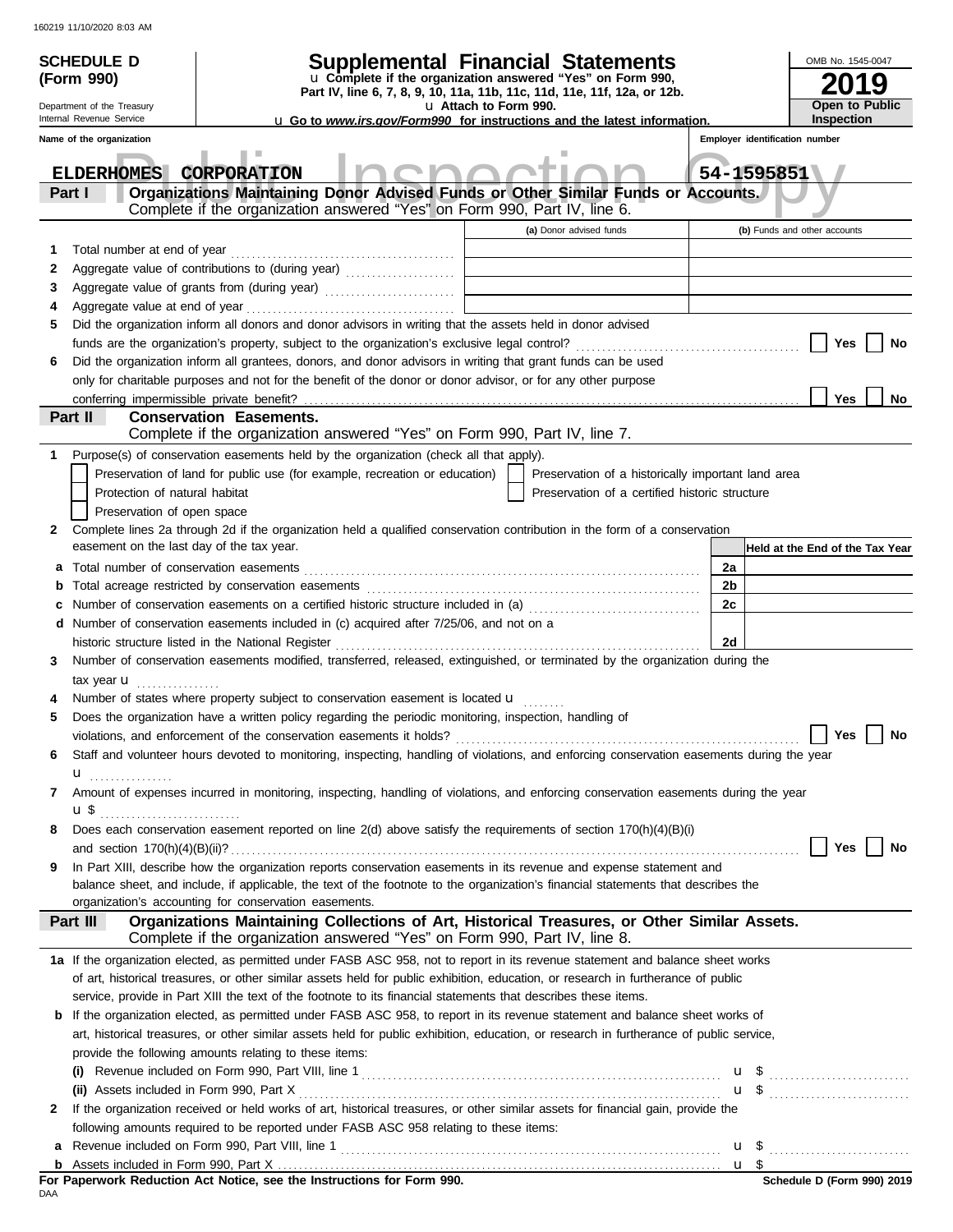|        | Schedule D (Form 990) 2019 ELDERHOMES CORPORATION<br>Organizations Maintaining Collections of Art, Historical Treasures, or Other Similar Assets (continued)<br>Part III                                                            |                         |                                   |                         | 54-1595851      |                      |                | Page 2              |
|--------|-------------------------------------------------------------------------------------------------------------------------------------------------------------------------------------------------------------------------------------|-------------------------|-----------------------------------|-------------------------|-----------------|----------------------|----------------|---------------------|
| 3      | Using the organization's acquisition, accession, and other records, check any of the following that make significant use of its                                                                                                     |                         |                                   |                         |                 |                      |                |                     |
|        | collection items (check all that apply):                                                                                                                                                                                            |                         |                                   |                         |                 |                      |                |                     |
| a<br>b | Public exhibition<br>Scholarly research                                                                                                                                                                                             | d<br>e                  | Loan or exchange program<br>Other |                         |                 |                      |                |                     |
| c      | Preservation for future generations                                                                                                                                                                                                 |                         |                                   |                         |                 |                      |                |                     |
|        | Provide a description of the organization's collections and explain how they further the organization's exempt purpose in Part                                                                                                      |                         |                                   |                         |                 |                      |                |                     |
|        | XIII.                                                                                                                                                                                                                               |                         |                                   |                         |                 |                      |                |                     |
| 5.     | During the year, did the organization solicit or receive donations of art, historical treasures, or other similar                                                                                                                   |                         |                                   |                         |                 |                      |                |                     |
|        | assets to be sold to raise funds rather than to be maintained as part of the organization's collection?                                                                                                                             |                         |                                   |                         |                 |                      | <b>Yes</b>     | No                  |
|        | Part IV<br><b>Escrow and Custodial Arrangements.</b>                                                                                                                                                                                |                         |                                   |                         |                 |                      |                |                     |
|        | Complete if the organization answered "Yes" on Form 990, Part IV, line 9, or reported an amount on Form                                                                                                                             |                         |                                   |                         |                 |                      |                |                     |
|        | 990, Part X, line 21.                                                                                                                                                                                                               |                         |                                   |                         |                 |                      |                |                     |
|        | 1a Is the organization an agent, trustee, custodian or other intermediary for contributions or other assets not                                                                                                                     |                         |                                   |                         |                 |                      |                |                     |
|        |                                                                                                                                                                                                                                     |                         |                                   |                         |                 |                      | Yes            | No                  |
|        | <b>b</b> If "Yes," explain the arrangement in Part XIII and complete the following table:                                                                                                                                           |                         |                                   |                         |                 |                      | Amount         |                     |
|        |                                                                                                                                                                                                                                     |                         |                                   |                         |                 | 1c                   |                |                     |
|        |                                                                                                                                                                                                                                     |                         |                                   |                         |                 | 1d                   |                |                     |
|        |                                                                                                                                                                                                                                     |                         |                                   |                         |                 | 1e                   |                |                     |
|        |                                                                                                                                                                                                                                     |                         |                                   |                         |                 | 1f                   |                |                     |
|        | 2a Did the organization include an amount on Form 990, Part X, line 21, for escrow or custodial account liability?                                                                                                                  |                         |                                   |                         |                 |                      | Yes            | No                  |
|        |                                                                                                                                                                                                                                     |                         |                                   |                         |                 |                      |                |                     |
|        | <b>Endowment Funds.</b><br>Part V                                                                                                                                                                                                   |                         |                                   |                         |                 |                      |                |                     |
|        | Complete if the organization answered "Yes" on Form 990, Part IV, line 10.                                                                                                                                                          |                         |                                   |                         |                 |                      |                |                     |
|        |                                                                                                                                                                                                                                     | (a) Current year        | (b) Prior year                    | (c) Two years back      |                 | (d) Three years back |                | (e) Four years back |
|        | 1a Beginning of year balance                                                                                                                                                                                                        |                         |                                   |                         |                 |                      |                |                     |
|        | <b>b</b> Contributions                                                                                                                                                                                                              |                         |                                   |                         |                 |                      |                |                     |
|        | c Net investment earnings, gains, and                                                                                                                                                                                               |                         |                                   |                         |                 |                      |                |                     |
|        |                                                                                                                                                                                                                                     |                         |                                   |                         |                 |                      |                |                     |
|        | d Grants or scholarships                                                                                                                                                                                                            |                         |                                   |                         |                 |                      |                |                     |
|        | e Other expenditures for facilities and                                                                                                                                                                                             |                         |                                   |                         |                 |                      |                |                     |
|        | f Administrative expenses                                                                                                                                                                                                           |                         |                                   |                         |                 |                      |                |                     |
| a      |                                                                                                                                                                                                                                     |                         |                                   |                         |                 |                      |                |                     |
|        | 2 Provide the estimated percentage of the current year end balance (line 1g, column (a)) held as:                                                                                                                                   |                         |                                   |                         |                 |                      |                |                     |
|        | a Board designated or quasi-endowment u                                                                                                                                                                                             | %                       |                                   |                         |                 |                      |                |                     |
|        | Permanent endowment <b>u</b> %                                                                                                                                                                                                      |                         |                                   |                         |                 |                      |                |                     |
| c      | Term endowment <b>u</b><br>. <b>.</b>                                                                                                                                                                                               |                         |                                   |                         |                 |                      |                |                     |
|        | The percentages on lines 2a, 2b, and 2c should equal 100%.                                                                                                                                                                          |                         |                                   |                         |                 |                      |                |                     |
|        | 3a Are there endowment funds not in the possession of the organization that are held and administered for the                                                                                                                       |                         |                                   |                         |                 |                      |                |                     |
|        | organization by:                                                                                                                                                                                                                    |                         |                                   |                         |                 |                      |                | <b>Yes</b><br>No.   |
|        |                                                                                                                                                                                                                                     |                         |                                   |                         |                 |                      | 3a(i)          |                     |
|        | (ii) Related organizations <b>constants</b> and constant of the constant of the constant of the constant of the constant of the constant of the constant of the constant of the constant of the constant of the constant of the con |                         |                                   |                         |                 |                      | 3a(ii)         |                     |
|        |                                                                                                                                                                                                                                     |                         |                                   |                         |                 |                      | 3b             |                     |
|        | Describe in Part XIII the intended uses of the organization's endowment funds.<br>Part VI<br>Land, Buildings, and Equipment.                                                                                                        |                         |                                   |                         |                 |                      |                |                     |
|        | Complete if the organization answered "Yes" on Form 990, Part IV, line 11a. See Form 990, Part X, line 10.                                                                                                                          |                         |                                   |                         |                 |                      |                |                     |
|        | Description of property                                                                                                                                                                                                             | (a) Cost or other basis |                                   | (b) Cost or other basis | (c) Accumulated |                      | (d) Book value |                     |
|        |                                                                                                                                                                                                                                     | (investment)            |                                   | (other)                 | depreciation    |                      |                |                     |
|        |                                                                                                                                                                                                                                     |                         |                                   |                         |                 |                      |                |                     |
|        |                                                                                                                                                                                                                                     |                         |                                   | 541,264                 |                 | 85,137               |                | 456,127             |
|        | c Leasehold improvements                                                                                                                                                                                                            |                         |                                   |                         |                 |                      |                |                     |
|        |                                                                                                                                                                                                                                     |                         |                                   | 927,805                 |                 | 790,755              |                | 137,050             |
|        |                                                                                                                                                                                                                                     |                         |                                   |                         |                 |                      |                |                     |
|        | Total. Add lines 1a through 1e. (Column (d) must equal Form 990, Part X, column (B), line 10c.)                                                                                                                                     |                         |                                   |                         |                 | u                    |                | 593,177             |

**Schedule D (Form 990) 2019**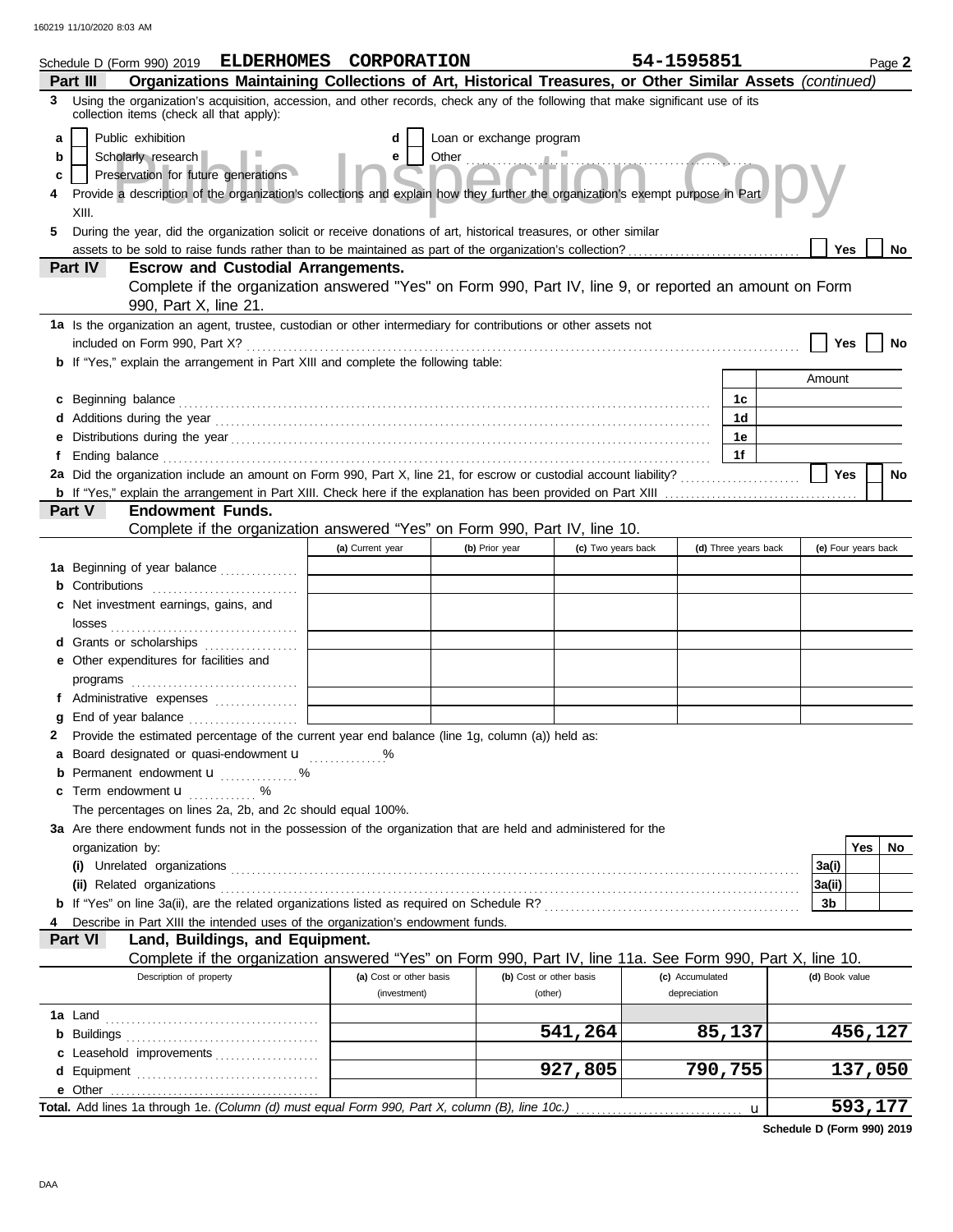| <b>Investments - Other Securities.</b><br>Part VII<br>Complete if the organization answered "Yes" on Form 990, Part IV, line 11b. See Form 990, Part X, line 12.<br>(a) Description of security or category<br>(b) Book value<br>(c) Method of valuation:<br>(including name of security)<br>Cost or end-of-year market value<br>(1) Financial derivatives<br>(2) Closely held equity interests<br>$(3)$ Other<br>(A)<br>(B)<br>(C)<br>(D) | Page 3         |
|--------------------------------------------------------------------------------------------------------------------------------------------------------------------------------------------------------------------------------------------------------------------------------------------------------------------------------------------------------------------------------------------------------------------------------------------|----------------|
|                                                                                                                                                                                                                                                                                                                                                                                                                                            |                |
|                                                                                                                                                                                                                                                                                                                                                                                                                                            |                |
|                                                                                                                                                                                                                                                                                                                                                                                                                                            |                |
|                                                                                                                                                                                                                                                                                                                                                                                                                                            |                |
|                                                                                                                                                                                                                                                                                                                                                                                                                                            |                |
|                                                                                                                                                                                                                                                                                                                                                                                                                                            |                |
|                                                                                                                                                                                                                                                                                                                                                                                                                                            |                |
|                                                                                                                                                                                                                                                                                                                                                                                                                                            |                |
|                                                                                                                                                                                                                                                                                                                                                                                                                                            |                |
|                                                                                                                                                                                                                                                                                                                                                                                                                                            |                |
| (E)                                                                                                                                                                                                                                                                                                                                                                                                                                        |                |
| (F)                                                                                                                                                                                                                                                                                                                                                                                                                                        |                |
| (G)                                                                                                                                                                                                                                                                                                                                                                                                                                        |                |
| (H)                                                                                                                                                                                                                                                                                                                                                                                                                                        |                |
| Total. (Column (b) must equal Form 990, Part X, col. (B) line 12.)<br>u                                                                                                                                                                                                                                                                                                                                                                    |                |
| Investments - Program Related.<br>Part VIII                                                                                                                                                                                                                                                                                                                                                                                                |                |
| Complete if the organization answered "Yes" on Form 990, Part IV, line 11c. See Form 990, Part X, line 13.                                                                                                                                                                                                                                                                                                                                 |                |
| (a) Description of investment<br>(b) Book value<br>(c) Method of valuation:                                                                                                                                                                                                                                                                                                                                                                |                |
| Cost or end-of-year market value                                                                                                                                                                                                                                                                                                                                                                                                           |                |
| (1)                                                                                                                                                                                                                                                                                                                                                                                                                                        |                |
| (2)                                                                                                                                                                                                                                                                                                                                                                                                                                        |                |
| (3)                                                                                                                                                                                                                                                                                                                                                                                                                                        |                |
| (4)<br>(5)                                                                                                                                                                                                                                                                                                                                                                                                                                 |                |
| (6)                                                                                                                                                                                                                                                                                                                                                                                                                                        |                |
| (7)                                                                                                                                                                                                                                                                                                                                                                                                                                        |                |
| (8)                                                                                                                                                                                                                                                                                                                                                                                                                                        |                |
| (9)                                                                                                                                                                                                                                                                                                                                                                                                                                        |                |
| Total. (Column (b) must equal Form 990, Part X, col. (B) line 13.)<br>u                                                                                                                                                                                                                                                                                                                                                                    |                |
| Part IX<br>Other Assets.                                                                                                                                                                                                                                                                                                                                                                                                                   |                |
| Complete if the organization answered "Yes" on Form 990, Part IV, line 11d. See Form 990, Part X, line 15.                                                                                                                                                                                                                                                                                                                                 |                |
| (a) Description                                                                                                                                                                                                                                                                                                                                                                                                                            | (b) Book value |
| (1)                                                                                                                                                                                                                                                                                                                                                                                                                                        |                |
| (2)                                                                                                                                                                                                                                                                                                                                                                                                                                        |                |
| (3)                                                                                                                                                                                                                                                                                                                                                                                                                                        |                |
| (4)                                                                                                                                                                                                                                                                                                                                                                                                                                        |                |
| (5)                                                                                                                                                                                                                                                                                                                                                                                                                                        |                |
| (6)                                                                                                                                                                                                                                                                                                                                                                                                                                        |                |
| (7)<br>(8)                                                                                                                                                                                                                                                                                                                                                                                                                                 |                |
| (9)                                                                                                                                                                                                                                                                                                                                                                                                                                        |                |
| Total. (Column (b) must equal Form 990, Part X, col. (B) line 15.)<br>u                                                                                                                                                                                                                                                                                                                                                                    |                |
| Other Liabilities.<br>Part X                                                                                                                                                                                                                                                                                                                                                                                                               |                |
| Complete if the organization answered "Yes" on Form 990, Part IV, line 11e or 11f. See Form 990, Part X,                                                                                                                                                                                                                                                                                                                                   |                |
| line 25.                                                                                                                                                                                                                                                                                                                                                                                                                                   |                |
| 1.<br>(a) Description of liability                                                                                                                                                                                                                                                                                                                                                                                                         | (b) Book value |
| (1)<br>Federal income taxes                                                                                                                                                                                                                                                                                                                                                                                                                |                |
| DUE TO/DUE FROM SUBSIDIARY<br>(2)                                                                                                                                                                                                                                                                                                                                                                                                          | 80,000         |
| (3)                                                                                                                                                                                                                                                                                                                                                                                                                                        |                |
| (4)                                                                                                                                                                                                                                                                                                                                                                                                                                        |                |
| (5)                                                                                                                                                                                                                                                                                                                                                                                                                                        |                |
| (6)                                                                                                                                                                                                                                                                                                                                                                                                                                        |                |
| (7)<br>(8)                                                                                                                                                                                                                                                                                                                                                                                                                                 |                |
| (9)                                                                                                                                                                                                                                                                                                                                                                                                                                        |                |
| Total. (Column (b) must equal Form 990, Part X, col. (B) line 25.)<br>u                                                                                                                                                                                                                                                                                                                                                                    | 80,000         |

Liability for uncertain tax positions. In Part XIII, provide the text of the footnote to the organization's financial statements that reports the **2.** organization's liability for uncertain tax positions under FASB ASC 740. Check here if the text of the footnote has been provided in Part XIII

**X**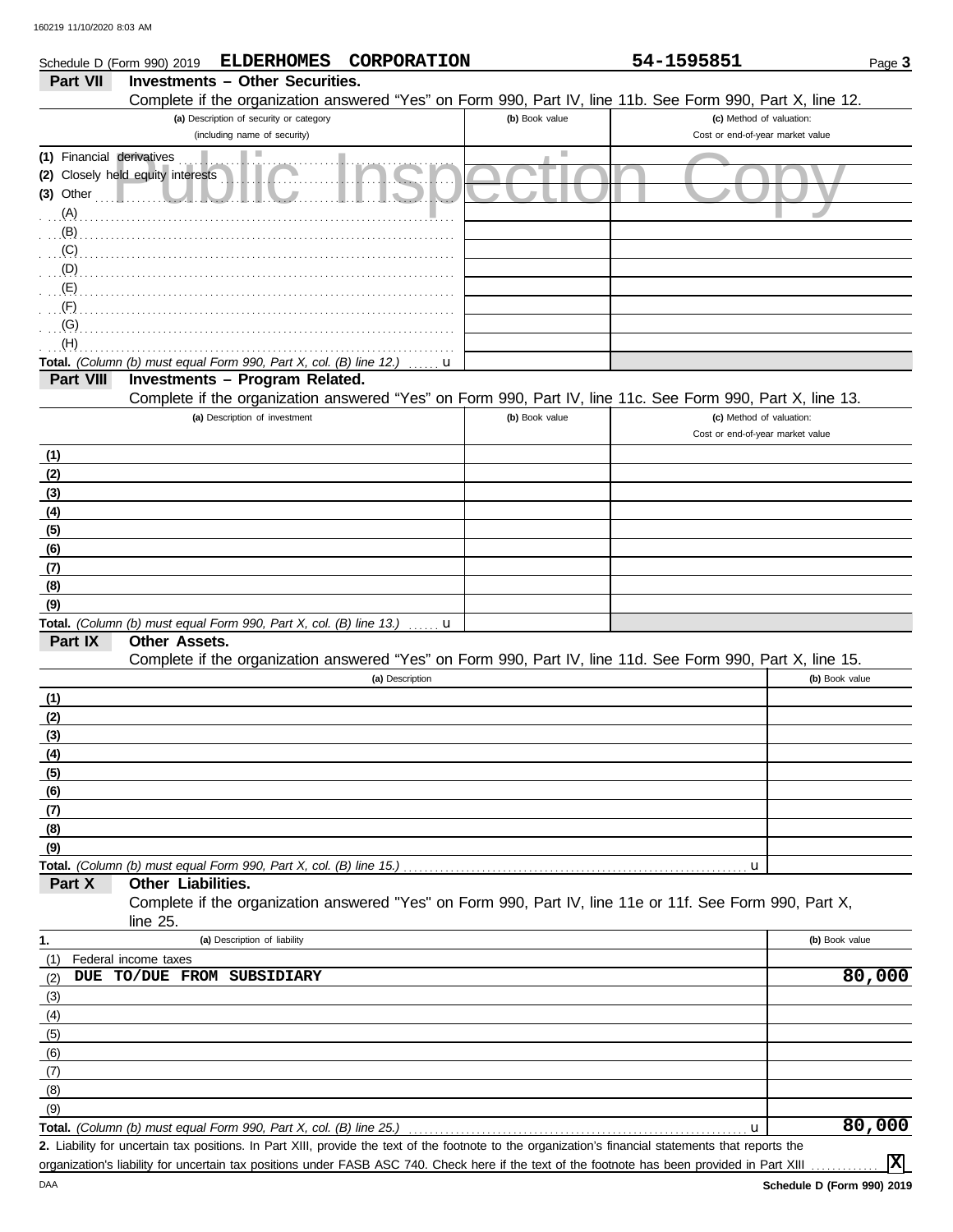|    | Schedule D (Form 990) 2019 ELDERHOMES CORPORATION                                                                                                                                                                                   | 54-1595851     |              | Page 4       |
|----|-------------------------------------------------------------------------------------------------------------------------------------------------------------------------------------------------------------------------------------|----------------|--------------|--------------|
|    | Reconciliation of Revenue per Audited Financial Statements With Revenue per Return.<br>Part XI                                                                                                                                      |                |              |              |
|    | Complete if the organization answered "Yes" on Form 990, Part IV, line 12a.                                                                                                                                                         |                |              |              |
| 1. |                                                                                                                                                                                                                                     |                | $\mathbf{1}$ | 15, 243, 546 |
| 2  | Amounts included on line 1 but not on Form 990, Part VIII, line 12:                                                                                                                                                                 |                |              |              |
| а  | Net unrealized gains (losses) on investments                                                                                                                                                                                        | 2a             |              |              |
|    | Donated services and use of facilities <b>with the service of the service</b> of the service of the service of the service of the service of the service of the service of the service of the service of the service of the service | 2 <sub>b</sub> |              |              |
| с  | Recoveries of prior year grants <b>All According to the Contract of According Prior</b>                                                                                                                                             | 2c             |              |              |
| d  |                                                                                                                                                                                                                                     | 2d             |              |              |
| е  | Add lines 2a through 2d [11] Add [12] Add lines 2a through 2d [12] Add lines 2a through 2d [12] Add lines 2a through 2d [12] Add and the set of the set of the set of the set of the set of the set of the set of the set of t      |                | 2e           |              |
|    |                                                                                                                                                                                                                                     |                | 3            | 15, 243, 546 |
|    | Amounts included on Form 990, Part VIII, line 12, but not on line 1:                                                                                                                                                                |                |              |              |
| а  | Investment expenses not included on Form 990, Part VIII, line 7b [100] [100] [100] [100] [100] [100] [100] [100] [100] [100] [100] [100] [100] [100] [100] [100] [100] [100] [100] [100] [100] [100] [100] [100] [100] [100] [      | 4a             |              |              |
| b  |                                                                                                                                                                                                                                     | 4 <sub>b</sub> |              |              |
|    | Add lines 4a and 4b                                                                                                                                                                                                                 |                | 4c           |              |
|    |                                                                                                                                                                                                                                     |                | 5            | 15, 243, 546 |
|    | Reconciliation of Expenses per Audited Financial Statements With Expenses per Return.<br>Part XII                                                                                                                                   |                |              |              |
|    | Complete if the organization answered "Yes" on Form 990, Part IV, line 12a.                                                                                                                                                         |                |              |              |
| 1. | Total expenses and losses per audited financial statements                                                                                                                                                                          |                | $\mathbf 1$  | 14,367,193   |
| 2  | Amounts included on line 1 but not on Form 990, Part IX, line 25:                                                                                                                                                                   |                |              |              |
| а  |                                                                                                                                                                                                                                     | 2a             |              |              |
|    |                                                                                                                                                                                                                                     | 2 <sub>b</sub> |              |              |
| с  |                                                                                                                                                                                                                                     | 2c             |              |              |
| d  |                                                                                                                                                                                                                                     | 2d             |              |              |
|    |                                                                                                                                                                                                                                     |                | 2e           |              |
|    |                                                                                                                                                                                                                                     |                | 3            | 14,367,193   |
|    | Amounts included on Form 990, Part IX, line 25, but not on line 1:                                                                                                                                                                  |                |              |              |
| а  |                                                                                                                                                                                                                                     | 4a             |              |              |
|    |                                                                                                                                                                                                                                     | 4 <sub>b</sub> |              |              |
|    | Add lines 4a and 4b                                                                                                                                                                                                                 |                | 4с           |              |
|    |                                                                                                                                                                                                                                     |                | 5            | 14,367,193   |

**Part XIII Supplemental Information.**

Provide the descriptions required for Part II, lines 3, 5, and 9; Part III, lines 1a and 4; Part IV, lines 1b and 2b; Part V, line 4; Part X, line 2; Part XI, lines 2d and 4b; and Part XII, lines 2d and 4b. Also complete this part to provide any additional information.

PART X - FIN 48 FOOTNOTE

THE ACCOUNTING STANDARD ON ACCOUNTING FOR UNCERTAINTY IN INCOME TAXES ADDRESSES THE DETERMINATION OF WHETHER TAX BENEFITS CLAIMED OR EXPECTED TO BE CLAIMED ON A TAX RETURN SHOULD BE RECORDED IN THE FINANCIAL STATEMENTS. UNDER THAT GUIDANCE, THE CORPORATION MAY RECOGNIZE THE TAX BENEFIT FROM AN UNCERTAIN TAX POSITION ONLY IF IT IS MORE LIKELY THAN NOT THAT THE TAX POSITION WILL BE SUSTAINED ON EXAMINATION BY TAXING AUTHORITIES BASED ON THE POTENTIAL SOURCES OF UNRELATED BUSINESS TAXABLE INCOME (UBTI). THE THE TECHNICAL MERITS OF THE POSITION. EXAMPLES OF TAX POSITIONS INCLUDE THE TAX-EXEMPT STATUS OF THE CORPORATION AND VARIOUS POSITIONS RELATED TO CORPORATION HAS RECOGNIZED NO UNCERTAIN TAX POSITIONS FOR THE YEARS ENDED JUNE 30, 2020 AND 2019. THE CORPORATION IS GENERALLY NO LONGER SUBJECT TO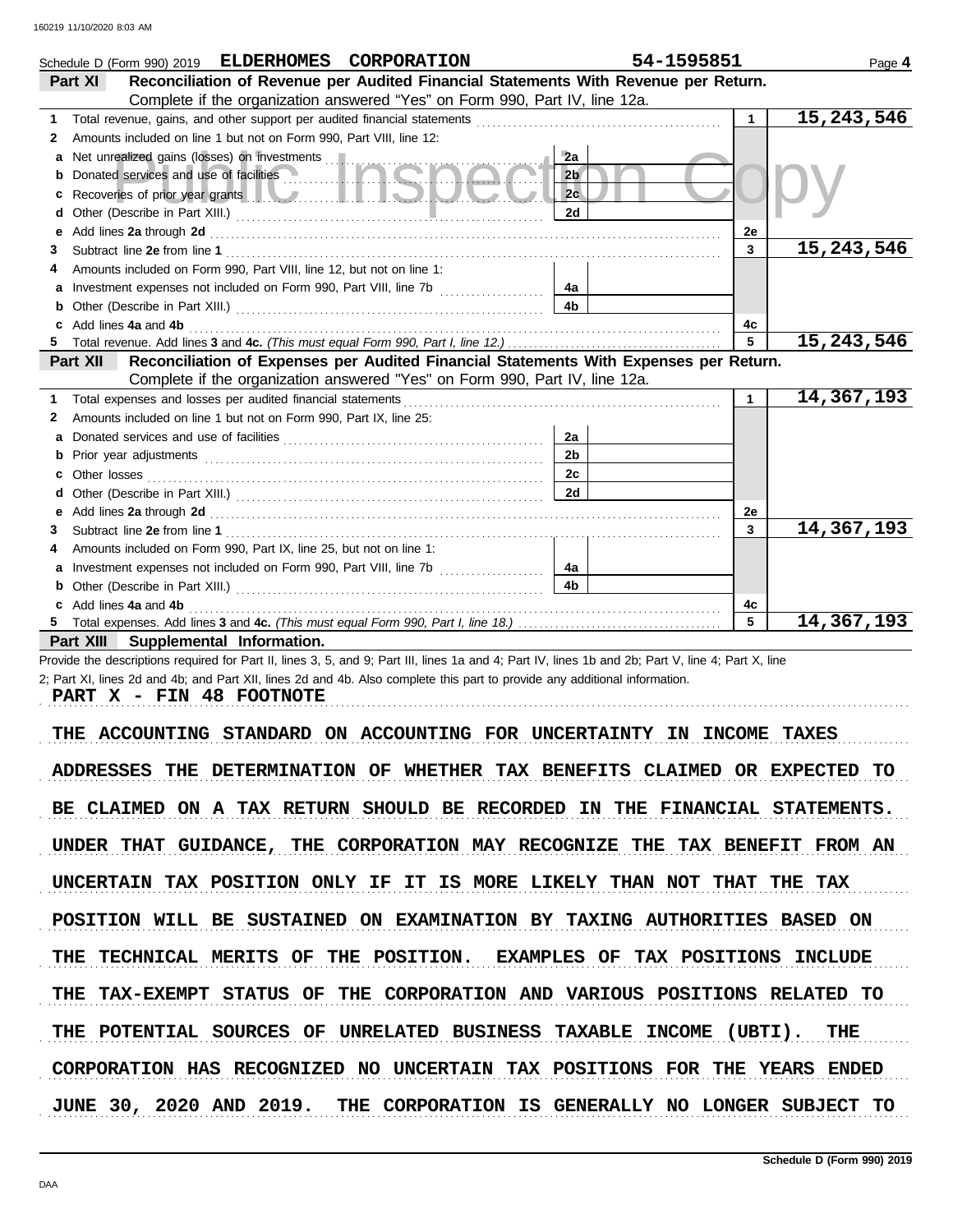| Schedule D (Form 990) 2019 ELDERHOMES CORPORATION                    | 54-1595851 |  |  |  |  |
|----------------------------------------------------------------------|------------|--|--|--|--|
| Supplemental Information (continued)<br>Part XIII                    |            |  |  |  |  |
| EXAMINATION BY THE INTERNAL REVENUE SERVICE FOR YEARS PRIOR TO 2017. |            |  |  |  |  |
| <b>Public Inspection Co</b>                                          |            |  |  |  |  |
|                                                                      |            |  |  |  |  |
|                                                                      |            |  |  |  |  |
|                                                                      |            |  |  |  |  |
|                                                                      |            |  |  |  |  |
|                                                                      |            |  |  |  |  |
|                                                                      |            |  |  |  |  |
|                                                                      |            |  |  |  |  |
|                                                                      |            |  |  |  |  |
|                                                                      |            |  |  |  |  |
|                                                                      |            |  |  |  |  |
|                                                                      |            |  |  |  |  |
|                                                                      |            |  |  |  |  |
|                                                                      |            |  |  |  |  |
|                                                                      |            |  |  |  |  |
|                                                                      |            |  |  |  |  |
|                                                                      |            |  |  |  |  |
|                                                                      |            |  |  |  |  |
|                                                                      |            |  |  |  |  |
|                                                                      |            |  |  |  |  |
|                                                                      |            |  |  |  |  |
|                                                                      |            |  |  |  |  |
|                                                                      |            |  |  |  |  |
|                                                                      |            |  |  |  |  |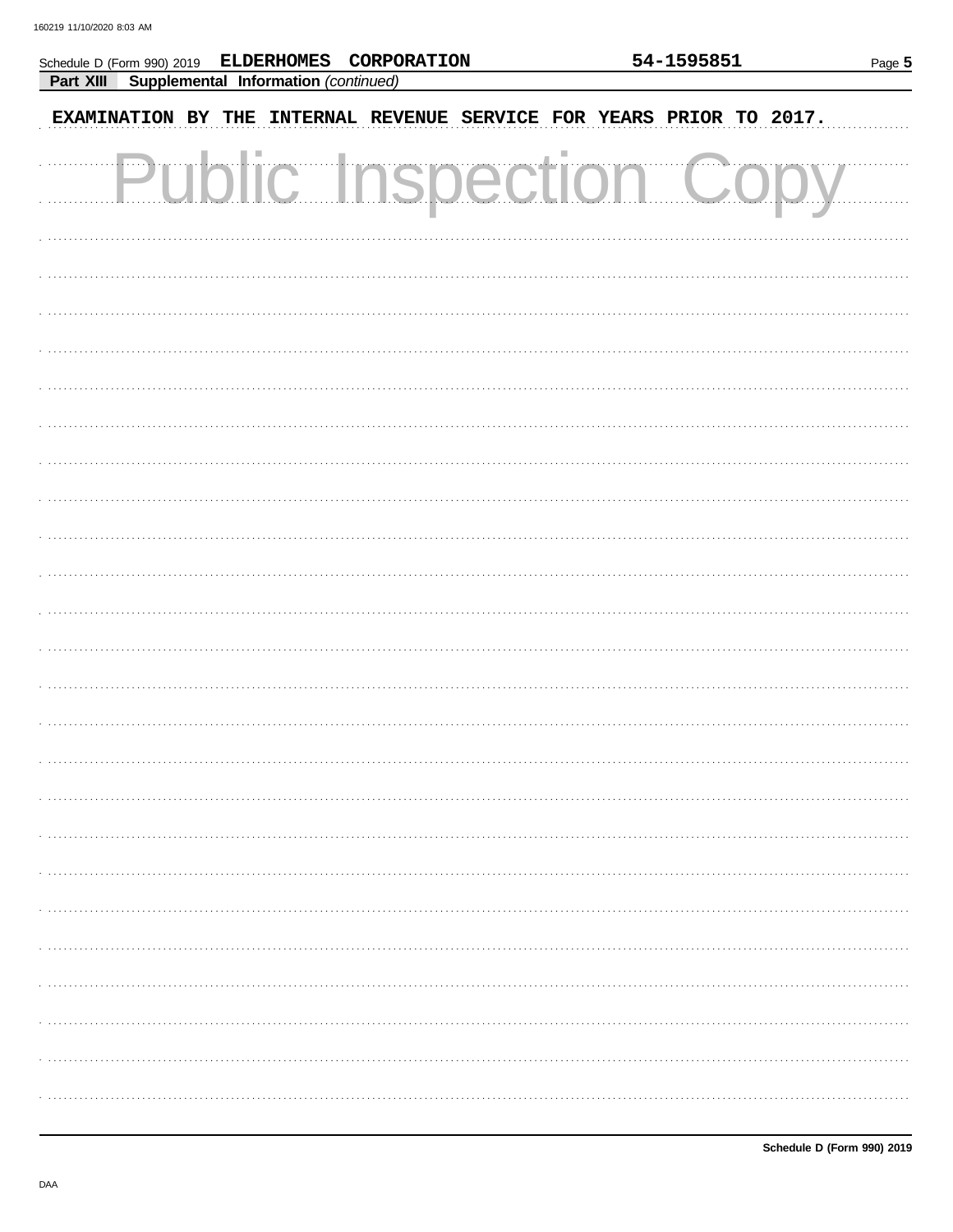|   | <b>SCHEDULE J</b>                                |                                                                                                         | <b>Compensation Information</b>                                                                                                                                                                                                | OMB No. 1545-0047          |                   |    |  |  |
|---|--------------------------------------------------|---------------------------------------------------------------------------------------------------------|--------------------------------------------------------------------------------------------------------------------------------------------------------------------------------------------------------------------------------|----------------------------|-------------------|----|--|--|
|   | (Form 990)                                       | For certain Officers, Directors, Trustees, Key Employees, and Highest<br><b>Compensated Employees</b>   |                                                                                                                                                                                                                                |                            |                   |    |  |  |
|   |                                                  |                                                                                                         | u Complete if the organization answered "Yes" on Form 990, Part IV, line 23.                                                                                                                                                   |                            | 2019              |    |  |  |
|   | Department of the Treasury                       |                                                                                                         | u Attach to Form 990.                                                                                                                                                                                                          | Open to Public             |                   |    |  |  |
|   | Internal Revenue Service                         |                                                                                                         | uGo to www.irs.gov/Form990 for instructions and the latest information.                                                                                                                                                        |                            | <b>Inspection</b> |    |  |  |
|   | Name of the organization                         | ELDERHOMES CORPORATION                                                                                  | Employer identification number<br>54-1595851                                                                                                                                                                                   |                            |                   |    |  |  |
|   | Part I                                           | Questions Regarding Compensation                                                                        |                                                                                                                                                                                                                                |                            |                   |    |  |  |
|   |                                                  |                                                                                                         |                                                                                                                                                                                                                                |                            | Yes               | No |  |  |
|   |                                                  |                                                                                                         | 1a Check the appropriate box(es) if the organization provided any of the following to or for a person listed on Form                                                                                                           |                            |                   |    |  |  |
|   |                                                  |                                                                                                         | 990, Part VII, Section A, line 1a. Complete Part III to provide any relevant information regarding these items.                                                                                                                |                            |                   |    |  |  |
|   | First-class or charter travel                    |                                                                                                         | Housing allowance or residence for personal use                                                                                                                                                                                |                            |                   |    |  |  |
|   | Travel for companions                            |                                                                                                         | Payments for business use of personal residence                                                                                                                                                                                |                            |                   |    |  |  |
|   |                                                  | Tax indemnification and gross-up payments                                                               | Health or social club dues or initiation fees                                                                                                                                                                                  |                            |                   |    |  |  |
|   | Discretionary spending account                   |                                                                                                         | Personal services (such as maid, chauffeur, chef)                                                                                                                                                                              |                            |                   |    |  |  |
|   |                                                  |                                                                                                         |                                                                                                                                                                                                                                |                            |                   |    |  |  |
|   |                                                  | or reimbursement or provision of all of the expenses described above? If "No," complete Part III to     | <b>b</b> If any of the boxes on line 1a are checked, did the organization follow a written policy regarding payment                                                                                                            |                            |                   |    |  |  |
|   |                                                  |                                                                                                         |                                                                                                                                                                                                                                | 1b                         |                   |    |  |  |
|   |                                                  |                                                                                                         | explain continuous contract and continuous contract and contract and continuous contract and contract and contract and contract and contract and contract and contract and contract and contract and contract and contract and |                            |                   |    |  |  |
| 2 |                                                  | Did the organization require substantiation prior to reimbursing or allowing expenses incurred by all   |                                                                                                                                                                                                                                |                            |                   |    |  |  |
|   |                                                  |                                                                                                         | directors, trustees, and officers, including the CEO/Executive Director, regarding the items checked on line                                                                                                                   |                            |                   |    |  |  |
|   |                                                  |                                                                                                         |                                                                                                                                                                                                                                | 2                          |                   |    |  |  |
|   |                                                  |                                                                                                         |                                                                                                                                                                                                                                |                            |                   |    |  |  |
| 3 |                                                  | Indicate which, if any, of the following the organization used to establish the compensation of the     |                                                                                                                                                                                                                                |                            |                   |    |  |  |
|   |                                                  |                                                                                                         | organization's CEO/Executive Director. Check all that apply. Do not check any boxes for methods used by a                                                                                                                      |                            |                   |    |  |  |
|   |                                                  | related organization to establish compensation of the CEO/Executive Director, but explain in Part III.  |                                                                                                                                                                                                                                |                            |                   |    |  |  |
|   | Compensation committee                           |                                                                                                         | Written employment contract                                                                                                                                                                                                    |                            |                   |    |  |  |
|   |                                                  | Independent compensation consultant                                                                     | Compensation survey or study                                                                                                                                                                                                   |                            |                   |    |  |  |
|   | Form 990 of other organizations                  |                                                                                                         | Approval by the board or compensation committee                                                                                                                                                                                |                            |                   |    |  |  |
| 4 |                                                  |                                                                                                         | During the year, did any person listed on Form 990, Part VII, Section A, line 1a, with respect to the filing                                                                                                                   |                            |                   |    |  |  |
|   | organization or a related organization:          |                                                                                                         |                                                                                                                                                                                                                                |                            |                   |    |  |  |
|   |                                                  | a Receive a severance payment or change-of-control payment?                                             |                                                                                                                                                                                                                                | 4a                         |                   | х  |  |  |
|   |                                                  |                                                                                                         |                                                                                                                                                                                                                                | 4b                         |                   | X  |  |  |
|   |                                                  |                                                                                                         |                                                                                                                                                                                                                                | 4c                         |                   | X  |  |  |
|   |                                                  |                                                                                                         | If "Yes" to any of lines 4a-c, list the persons and provide the applicable amounts for each item in Part III.                                                                                                                  |                            |                   |    |  |  |
|   |                                                  |                                                                                                         |                                                                                                                                                                                                                                |                            |                   |    |  |  |
|   |                                                  | Only section $501(c)(3)$ , $501(c)(4)$ , and $501(c)(29)$ organizations must complete lines $5-9$ .     |                                                                                                                                                                                                                                |                            |                   |    |  |  |
| 5 |                                                  | For persons listed on Form 990, Part VII, Section A, line 1a, did the organization pay or accrue any    |                                                                                                                                                                                                                                |                            |                   |    |  |  |
|   |                                                  | compensation contingent on the revenues of:                                                             |                                                                                                                                                                                                                                |                            |                   | X  |  |  |
|   |                                                  |                                                                                                         |                                                                                                                                                                                                                                | 5a<br>5b                   |                   | x  |  |  |
|   | If "Yes" on line 5a or 5b, describe in Part III. |                                                                                                         |                                                                                                                                                                                                                                |                            |                   |    |  |  |
|   |                                                  |                                                                                                         |                                                                                                                                                                                                                                |                            |                   |    |  |  |
| 6 |                                                  | For persons listed on Form 990, Part VII, Section A, line 1a, did the organization pay or accrue any    |                                                                                                                                                                                                                                |                            |                   |    |  |  |
|   |                                                  | compensation contingent on the net earnings of:                                                         |                                                                                                                                                                                                                                |                            |                   |    |  |  |
|   | a The organization?                              |                                                                                                         |                                                                                                                                                                                                                                | 6a                         |                   | X  |  |  |
|   |                                                  |                                                                                                         |                                                                                                                                                                                                                                | 6b                         |                   | x  |  |  |
|   | If "Yes" on line 6a or 6b, describe in Part III. |                                                                                                         |                                                                                                                                                                                                                                |                            |                   |    |  |  |
|   |                                                  |                                                                                                         |                                                                                                                                                                                                                                |                            |                   |    |  |  |
| 7 |                                                  | For persons listed on Form 990, Part VII, Section A, line 1a, did the organization provide any nonfixed |                                                                                                                                                                                                                                |                            |                   |    |  |  |
|   |                                                  | payments not described on lines 5 and 6? If "Yes," describe in Part III                                 |                                                                                                                                                                                                                                | $\overline{7}$             |                   | x  |  |  |
| 8 |                                                  | to the initial contract exception described in Regulations section 53.4958-4(a)(3)? If "Yes," describe  | Were any amounts reported on Form 990, Part VII, paid or accrued pursuant to a contract that was subject                                                                                                                       |                            |                   |    |  |  |
|   |                                                  |                                                                                                         |                                                                                                                                                                                                                                | 8                          |                   | x  |  |  |
|   |                                                  |                                                                                                         | $\ $ n Part III $\ $                                                                                                                                                                                                           |                            |                   |    |  |  |
| 9 |                                                  | If "Yes" on line 8, did the organization also follow the rebuttable presumption procedure described in  |                                                                                                                                                                                                                                |                            |                   |    |  |  |
|   |                                                  |                                                                                                         |                                                                                                                                                                                                                                | 9                          |                   |    |  |  |
|   |                                                  | For Paperwork Reduction Act Notice, see the Instructions for Form 990.                                  |                                                                                                                                                                                                                                | Schedule J (Form 990) 2019 |                   |    |  |  |

DAA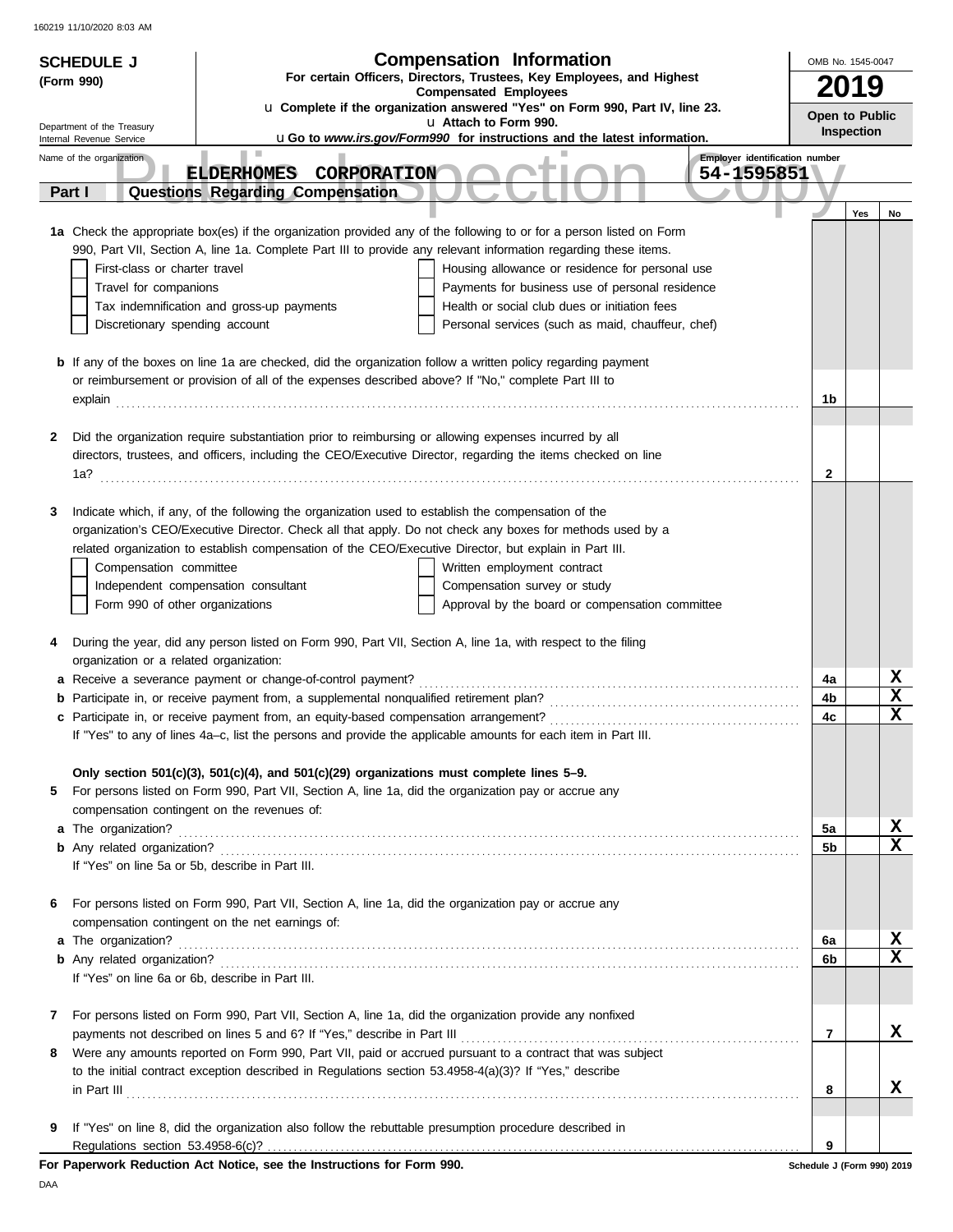### 54-1595851 Schedule J (Form 990) 2019 **ELDERHOMES** CORPORATION Part II Officers, Directors, Trustees, Key Employees, and Highest Compensated Employees. Use duplicate copies if additional space is needed.

 $\mathbb{R}^2$ 

For each individual whose compensation must be reported on Schedule J, report compensation from the organization on row (i) and from related organizations, described in the

instructions, on row (ii). Do not list any individuals that aren't listed on Form 990, Part VII.

Note: The sum of columns (B)(i)-(iii) for each listed individual must equal the total amount of Form 990, Part VII, Section A, line 1a, applicable column (D) and (E) amounts for that individual.

| (A) Name and Title           | (i) Base<br>compensation | (ii) Bonus & incentive<br>compensation | (B) Breakdown of W-2 and/or 1099-MISC compensation<br>(iii) Other<br>reportable<br>compensation | (C) Retirement and<br>other deferred<br>compensation | (D) Nontaxable<br>benefits | (E) Total of columns<br>$(B)(i)$ - $(D)$ | (F) Compensation<br>in column (B) reported<br>as deferred on prior |
|------------------------------|--------------------------|----------------------------------------|-------------------------------------------------------------------------------------------------|------------------------------------------------------|----------------------------|------------------------------------------|--------------------------------------------------------------------|
|                              |                          |                                        |                                                                                                 |                                                      |                            |                                          | Form 990                                                           |
| LEE HOUSEHOLDER<br>(i)       | 190,224                  |                                        |                                                                                                 | r                                                    | $\Omega$                   | 190,224                                  | 0                                                                  |
| 1 EXECUTIVE DIRECTOR<br>(ii) | $\Omega$                 |                                        |                                                                                                 | O                                                    | 0                          | O                                        | 0                                                                  |
| (i)                          |                          |                                        |                                                                                                 |                                                      |                            |                                          |                                                                    |
|                              |                          |                                        |                                                                                                 |                                                      |                            |                                          |                                                                    |
| (i)                          |                          |                                        |                                                                                                 |                                                      |                            |                                          |                                                                    |
|                              |                          |                                        |                                                                                                 |                                                      |                            |                                          |                                                                    |
|                              |                          |                                        |                                                                                                 |                                                      |                            |                                          |                                                                    |
|                              |                          |                                        |                                                                                                 |                                                      |                            |                                          |                                                                    |
| (i)                          |                          |                                        |                                                                                                 |                                                      |                            |                                          |                                                                    |
| 5                            |                          |                                        |                                                                                                 |                                                      |                            |                                          |                                                                    |
| (i)                          |                          |                                        |                                                                                                 |                                                      |                            |                                          |                                                                    |
| 6                            |                          |                                        |                                                                                                 |                                                      |                            |                                          |                                                                    |
| (i)                          |                          |                                        |                                                                                                 |                                                      |                            |                                          |                                                                    |
| $\overline{7}$               |                          |                                        |                                                                                                 |                                                      |                            |                                          |                                                                    |
|                              |                          |                                        |                                                                                                 |                                                      |                            |                                          |                                                                    |
| m                            |                          |                                        |                                                                                                 |                                                      |                            |                                          |                                                                    |
| (i)                          |                          |                                        |                                                                                                 |                                                      |                            |                                          |                                                                    |
|                              |                          |                                        |                                                                                                 |                                                      |                            |                                          |                                                                    |
| (i)                          |                          |                                        |                                                                                                 |                                                      |                            |                                          |                                                                    |
| (ii)                         |                          |                                        |                                                                                                 |                                                      |                            |                                          |                                                                    |
| 10<br>(i)                    |                          |                                        |                                                                                                 |                                                      |                            |                                          |                                                                    |
|                              |                          |                                        |                                                                                                 |                                                      |                            |                                          |                                                                    |
| 11                           |                          |                                        |                                                                                                 |                                                      |                            |                                          |                                                                    |
| (i)                          |                          |                                        |                                                                                                 |                                                      |                            |                                          |                                                                    |
| 12                           |                          |                                        |                                                                                                 |                                                      |                            |                                          |                                                                    |
| (i)                          |                          |                                        |                                                                                                 |                                                      |                            |                                          |                                                                    |
| 13                           |                          |                                        |                                                                                                 |                                                      |                            |                                          |                                                                    |
| (i)                          |                          |                                        |                                                                                                 |                                                      |                            |                                          |                                                                    |
| 14                           |                          |                                        |                                                                                                 |                                                      |                            |                                          |                                                                    |
| (i)                          |                          |                                        |                                                                                                 |                                                      |                            |                                          |                                                                    |
| 15                           |                          |                                        |                                                                                                 |                                                      |                            |                                          |                                                                    |
| (i)                          |                          |                                        |                                                                                                 |                                                      |                            |                                          |                                                                    |
| 16                           |                          |                                        |                                                                                                 |                                                      |                            |                                          |                                                                    |

Schedule J (Form 990) 2019

Page 2

DAA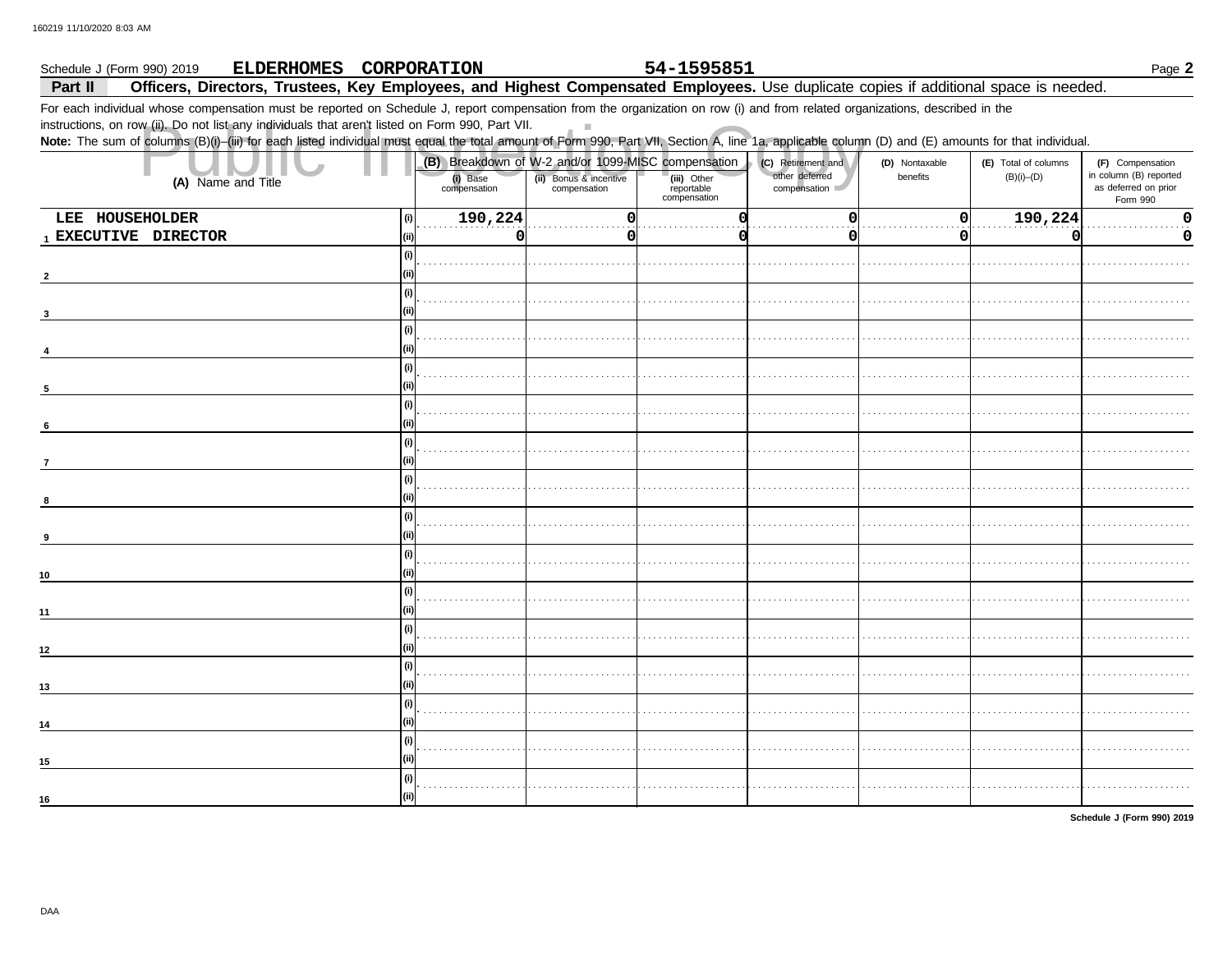|          |                                 |                                 | Schedule J (Form 990) 2019 ELDERHOMES CORPORATION | 54-1595851                                                                                                                                                                 | Page 3                     |
|----------|---------------------------------|---------------------------------|---------------------------------------------------|----------------------------------------------------------------------------------------------------------------------------------------------------------------------------|----------------------------|
| Part III |                                 | <b>Supplemental Information</b> |                                                   |                                                                                                                                                                            |                            |
|          |                                 |                                 |                                                   | Provide the information, explanation, or descriptions required for Part I, lines 1a, 1b, 3, 4a, 4b, 4c, 5a, 5b, 6a, 6b, 7, and 8, and for Part II. Also complete this part |                            |
|          | for any additional information. |                                 |                                                   |                                                                                                                                                                            |                            |
|          |                                 |                                 | <b>IC Inspecti</b>                                |                                                                                                                                                                            |                            |
|          |                                 |                                 |                                                   |                                                                                                                                                                            |                            |
|          |                                 |                                 |                                                   |                                                                                                                                                                            |                            |
|          |                                 |                                 |                                                   |                                                                                                                                                                            |                            |
|          |                                 |                                 |                                                   |                                                                                                                                                                            |                            |
|          |                                 |                                 |                                                   |                                                                                                                                                                            |                            |
|          |                                 |                                 |                                                   |                                                                                                                                                                            |                            |
|          |                                 |                                 |                                                   |                                                                                                                                                                            |                            |
|          |                                 |                                 |                                                   |                                                                                                                                                                            |                            |
|          |                                 |                                 |                                                   |                                                                                                                                                                            |                            |
|          |                                 |                                 |                                                   |                                                                                                                                                                            |                            |
|          |                                 |                                 |                                                   |                                                                                                                                                                            |                            |
|          |                                 |                                 |                                                   |                                                                                                                                                                            |                            |
|          |                                 |                                 |                                                   |                                                                                                                                                                            |                            |
|          |                                 |                                 |                                                   |                                                                                                                                                                            |                            |
|          |                                 |                                 |                                                   |                                                                                                                                                                            |                            |
|          |                                 |                                 |                                                   |                                                                                                                                                                            |                            |
|          |                                 |                                 |                                                   |                                                                                                                                                                            |                            |
|          |                                 |                                 |                                                   |                                                                                                                                                                            | Schedule J (Form 990) 2019 |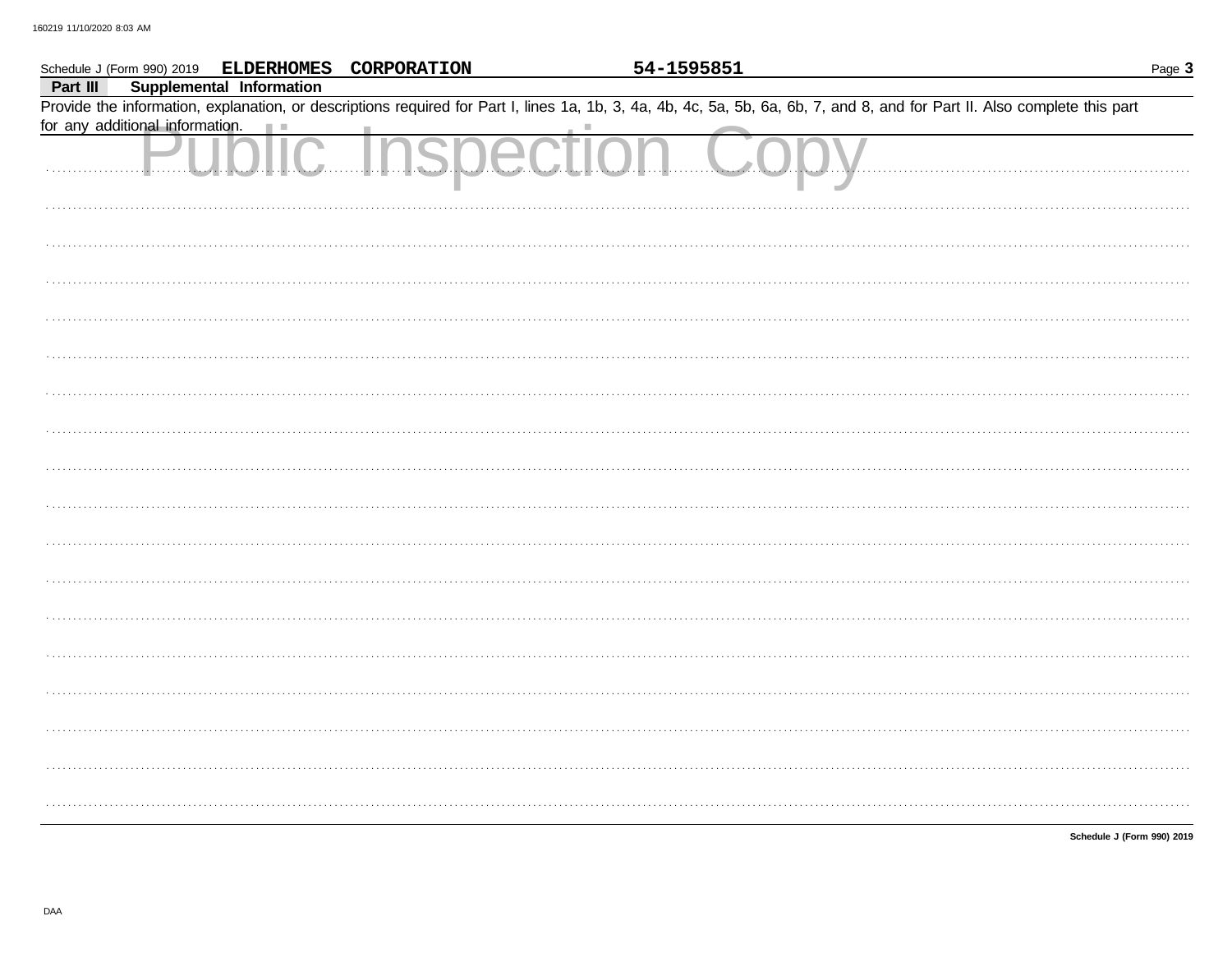| <b>SCHEDULE O</b><br>(Form 990 or 990-EZ)<br>Department of the Treasury<br>Internal Revenue Service<br>Name of the organization<br>FORM 990, PART I, LINE 6<br><b>VOLUNTEERS ASSIST</b><br>INDIVIDUALS | Supplemental Information to Form 990 or 990-EZ<br>Complete to provide information for responses to specific questions on<br>Form 990 or 990-EZ or to provide any additional information.<br>La Attach to Form 990 or 990-EZ.<br>u Go to www.irs.gov/Form990 for the latest information.<br>CORPORATION<br><b>ELDERHOMES</b><br>$\sqrt{2}$<br>IN HOME<br>REHABILITATION AND<br><b>MAINTENANCE</b><br>OF | OMB No. 1545-0047<br>2019<br>Open to Public<br><b>Inspection</b><br><b>Employer identification number</b><br>54-1595851<br><b>LOW-INCOME</b> |
|--------------------------------------------------------------------------------------------------------------------------------------------------------------------------------------------------------|--------------------------------------------------------------------------------------------------------------------------------------------------------------------------------------------------------------------------------------------------------------------------------------------------------------------------------------------------------------------------------------------------------|----------------------------------------------------------------------------------------------------------------------------------------------|
|                                                                                                                                                                                                        | FORM 990, PART III, LINE 4D - ALL OTHER ACCOMPLISHMENTS                                                                                                                                                                                                                                                                                                                                                |                                                                                                                                              |
| VOLUNTEER                                                                                                                                                                                              | SERVICES:<br><b>VOLUNTEERS</b><br>HOME<br>RENEW CREW<br>COMPLETED                                                                                                                                                                                                                                                                                                                                      | <b>REPAIRS AND</b>                                                                                                                           |
|                                                                                                                                                                                                        | ACCESSIBILITY MODIFICATIONS<br>FOR<br><b>SENIOR AND</b><br><b>DISABLED</b><br>HOMEOWNERS.                                                                                                                                                                                                                                                                                                              |                                                                                                                                              |
| AN                                                                                                                                                                                                     | FORM 990, PART VI, LINE 11B - ORGANIZATION'S PROCESS<br>ELECTRONIC COPY OF FORM 990 IS<br><b>PROVIDED</b><br>TO BOARD PRIOR TO FILING.                                                                                                                                                                                                                                                                 | TO REVIEW FORM 990                                                                                                                           |
|                                                                                                                                                                                                        | FORM 990, PART VI, LINE 12C - ENFORCEMENT<br>OF<br>CONFLICTS POLICY                                                                                                                                                                                                                                                                                                                                    |                                                                                                                                              |
| <b>CONSTANT</b>                                                                                                                                                                                        | POLICIES<br>MANAGEMENT,<br>MONTORING<br>OF<br>BY<br><b>DEPARTMENT</b>                                                                                                                                                                                                                                                                                                                                  | HEADS,<br>AND<br><b>STAFF</b>                                                                                                                |
| REVIEW BY GRANTORS.<br>MONITORING                                                                                                                                                                      | <b>ASSIGNED</b><br><b>EMPLOYEE</b><br><b>SPECIFICALLY</b><br><b>PROVIDE</b><br>TO.                                                                                                                                                                                                                                                                                                                     | COMPLIANCE                                                                                                                                   |
|                                                                                                                                                                                                        | FORM 990, PART VI, LINE 15A - COMPENSATION PROCESS FOR TOP OFFICIAL                                                                                                                                                                                                                                                                                                                                    |                                                                                                                                              |
|                                                                                                                                                                                                        | REVIEW PERFORMANCE AND DETERMINATION BY COMMITTEE CONSISTING OF BOARD                                                                                                                                                                                                                                                                                                                                  |                                                                                                                                              |
| <b>MEMBERS</b>                                                                                                                                                                                         |                                                                                                                                                                                                                                                                                                                                                                                                        |                                                                                                                                              |
|                                                                                                                                                                                                        |                                                                                                                                                                                                                                                                                                                                                                                                        |                                                                                                                                              |
|                                                                                                                                                                                                        | FORM 990, PART VI, LINE 19 - GOVERNING DOCUMENTS DISCLOSURE EXPLANATION                                                                                                                                                                                                                                                                                                                                |                                                                                                                                              |
| PUBLIC UPON REQUEST.                                                                                                                                                                                   | GOVERNING DOCUMENTS, POLICIES AND FINANCIAL STATEMENTS ARE AVAILABLE TO THE                                                                                                                                                                                                                                                                                                                            |                                                                                                                                              |
|                                                                                                                                                                                                        | FORM 990, PART XI, LINE 9 - OTHER CHANGES IN NET ASSETS EXPLANATION                                                                                                                                                                                                                                                                                                                                    |                                                                                                                                              |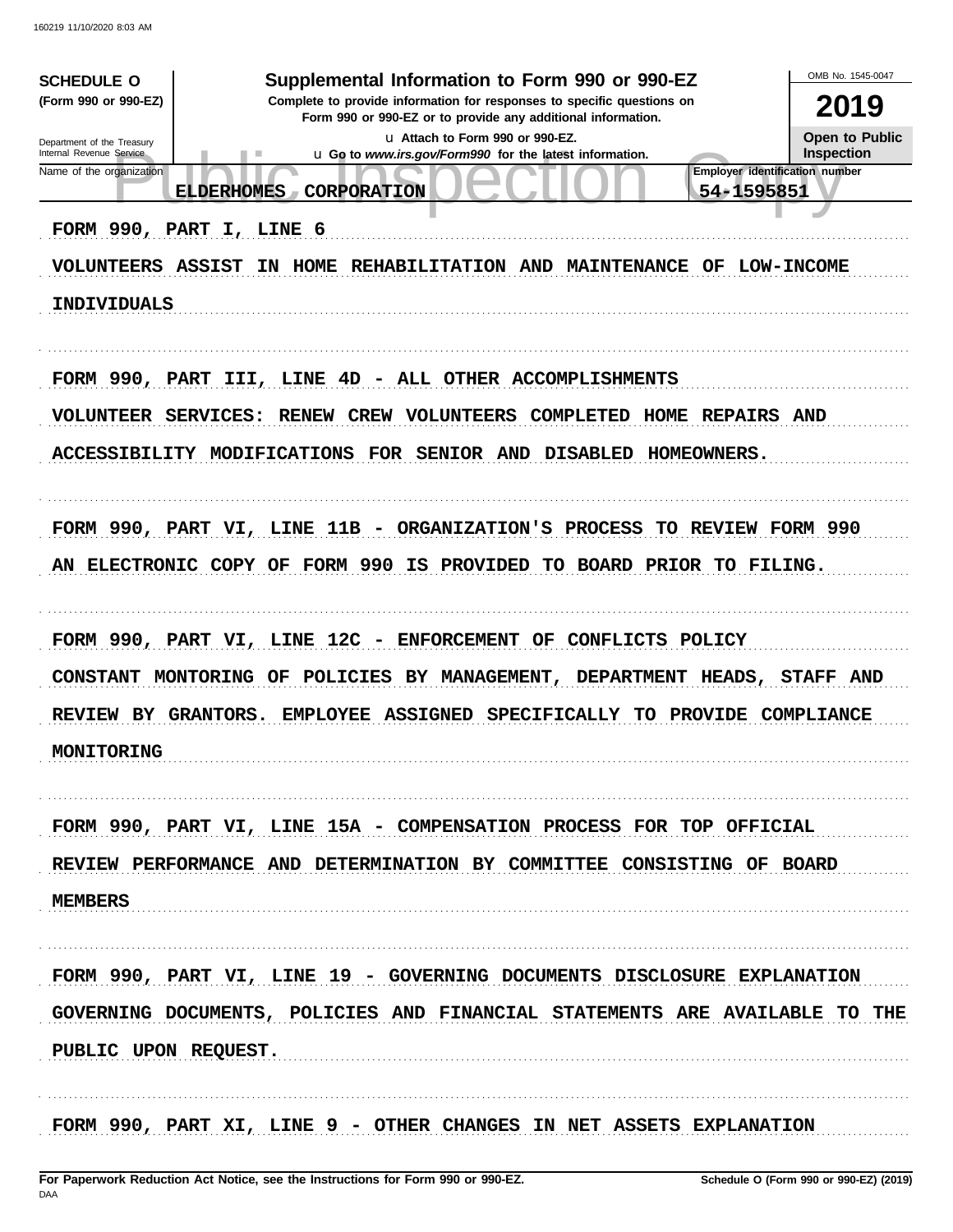| Schedule O (Form 990 or 990-EZ) (2019)<br>Name of the organization | Employer identification number | Page 2 |
|--------------------------------------------------------------------|--------------------------------|--------|
| <b>ELDERHOMES</b><br>CORPORATION                                   | 54-1595851                     |        |
| PY ADJUSTMENT                                                      | \$                             | $-299$ |
|                                                                    |                                |        |
|                                                                    |                                |        |
|                                                                    |                                |        |
|                                                                    |                                |        |
|                                                                    |                                |        |
|                                                                    |                                |        |
|                                                                    |                                |        |
|                                                                    |                                |        |
|                                                                    |                                |        |
|                                                                    |                                |        |
|                                                                    |                                |        |
|                                                                    |                                |        |
|                                                                    |                                |        |
|                                                                    |                                |        |
|                                                                    |                                |        |
|                                                                    |                                |        |
|                                                                    |                                |        |
|                                                                    |                                |        |
|                                                                    |                                |        |
|                                                                    |                                |        |
|                                                                    |                                |        |
|                                                                    |                                |        |
|                                                                    |                                |        |
|                                                                    |                                |        |
|                                                                    |                                |        |
|                                                                    |                                |        |

| . .<br>. .<br>______ |  |  |
|----------------------|--|--|
|                      |  |  |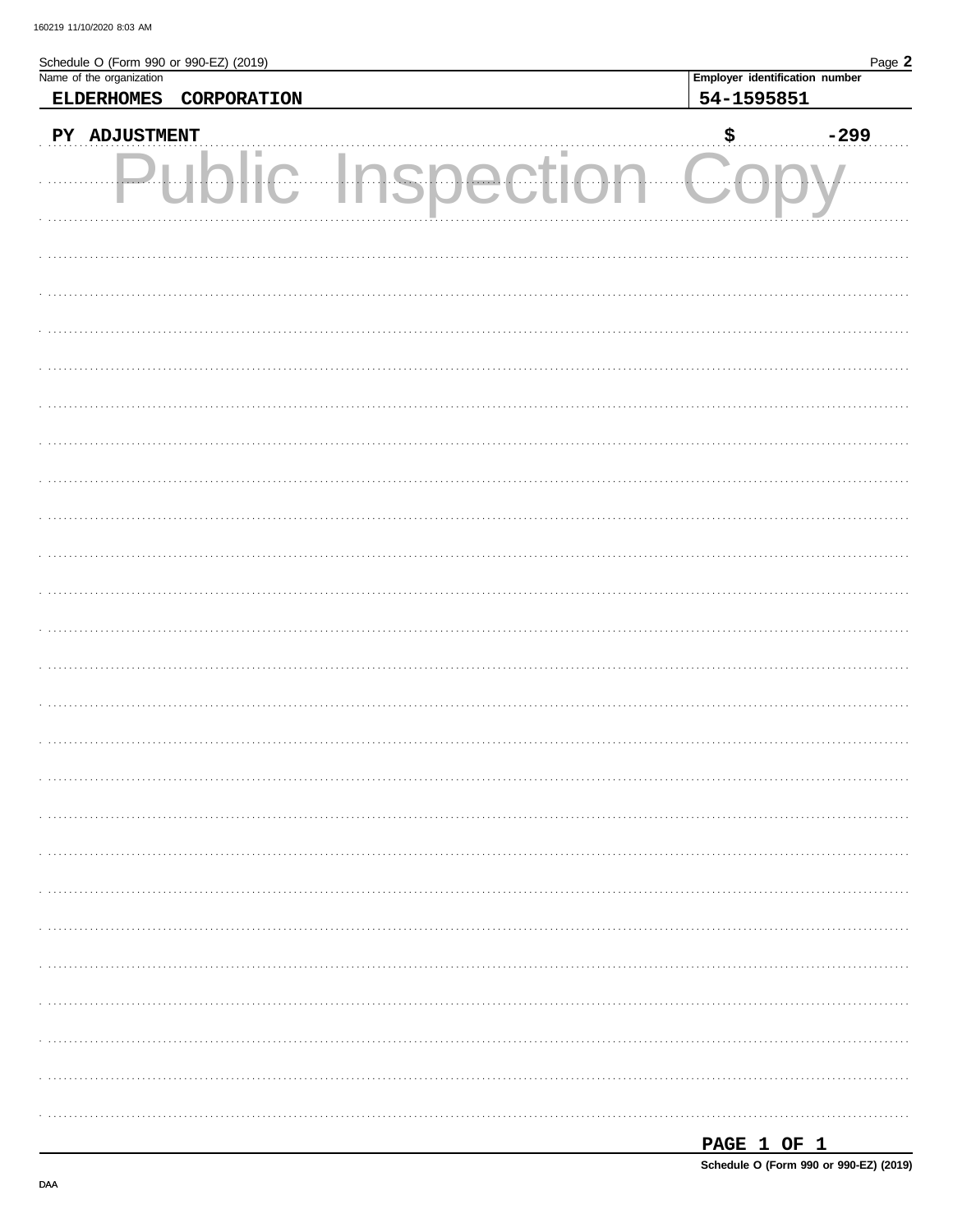| <b>SCHEDULE R</b>                                      | <b>Related Organizations and Unrelated Partnerships</b>                                                                                       |                                                                                                   |                                                     |                            |                     |                                                        |                           |                           | OMB No. 1545-0047                                 |    |  |
|--------------------------------------------------------|-----------------------------------------------------------------------------------------------------------------------------------------------|---------------------------------------------------------------------------------------------------|-----------------------------------------------------|----------------------------|---------------------|--------------------------------------------------------|---------------------------|---------------------------|---------------------------------------------------|----|--|
| (Form 990)                                             | u Complete if the organization answered "Yes" on Form 990, Part IV, line 33, 34, 35b, 36, or 37.                                              |                                                                                                   |                                                     |                            |                     |                                                        |                           |                           | 2019                                              |    |  |
| Department of the Treasury<br>Internal Revenue Service |                                                                                                                                               | u Attach to Form 990.<br>u Go to www.irs.gov/Form990 for instructions and the latest information. |                                                     |                            |                     |                                                        |                           |                           |                                                   |    |  |
| Name of the organization                               | CORPORATION<br><b>ELDERHOMES</b>                                                                                                              |                                                                                                   |                                                     |                            |                     |                                                        |                           | 54-1595851                | Inspection<br>Employer identification number      |    |  |
| Part I                                                 | Identification of Disregarded Entities. Complete if the organization answered "Yes" on Form 990, Part IV, line 33.                            |                                                                                                   |                                                     |                            |                     |                                                        |                           |                           |                                                   |    |  |
|                                                        | (a)<br>Name, address, and EIN (if applicable) of disregarded entity                                                                           | (b)<br>Primary activity                                                                           | (c)<br>Legal domicile (state<br>or foreign country) |                            | (d)<br>Total income |                                                        | (e)<br>End-of-year assets |                           | (f)<br>Direct controlling<br>entity               |    |  |
| (1)                                                    |                                                                                                                                               |                                                                                                   |                                                     |                            |                     |                                                        |                           |                           |                                                   |    |  |
| (2)                                                    |                                                                                                                                               |                                                                                                   |                                                     |                            |                     |                                                        |                           |                           |                                                   |    |  |
| (3)                                                    |                                                                                                                                               |                                                                                                   |                                                     |                            |                     |                                                        |                           |                           |                                                   |    |  |
|                                                        |                                                                                                                                               |                                                                                                   |                                                     |                            |                     |                                                        |                           |                           |                                                   |    |  |
| (4)                                                    |                                                                                                                                               |                                                                                                   |                                                     |                            |                     |                                                        |                           |                           |                                                   |    |  |
| (5)                                                    |                                                                                                                                               |                                                                                                   |                                                     |                            |                     |                                                        |                           |                           |                                                   |    |  |
| Part II                                                | Identification of Related Tax-Exempt Organizations. Complete if the organization answered "Yes" on Form 990, Part IV, line 34, because it had |                                                                                                   |                                                     |                            |                     |                                                        |                           |                           |                                                   |    |  |
|                                                        | one or more related tax-exempt organizations during the tax year.<br>(a)<br>Name, address, and EIN of related organization                    | (b)<br>Primary activity                                                                           | (c)<br>Legal domicile (state                        | (d)<br>Exempt Code section |                     | (e)<br>Public charity status<br>(if section 501(c)(3)) |                           | (f)<br>Direct controlling | (g)<br>Section $512(b)(13)$<br>controlled entity? |    |  |
| (1)                                                    |                                                                                                                                               |                                                                                                   | or foreign country)                                 |                            |                     |                                                        |                           | entity                    | Yes                                               | No |  |
| (2)                                                    |                                                                                                                                               |                                                                                                   |                                                     |                            |                     |                                                        |                           |                           |                                                   |    |  |
|                                                        |                                                                                                                                               |                                                                                                   |                                                     |                            |                     |                                                        |                           |                           |                                                   |    |  |
| (3)                                                    |                                                                                                                                               |                                                                                                   |                                                     |                            |                     |                                                        |                           |                           |                                                   |    |  |
| (4)                                                    |                                                                                                                                               |                                                                                                   |                                                     |                            |                     |                                                        |                           |                           |                                                   |    |  |
| (5)                                                    |                                                                                                                                               |                                                                                                   |                                                     |                            |                     |                                                        |                           |                           |                                                   |    |  |
|                                                        |                                                                                                                                               |                                                                                                   |                                                     |                            |                     |                                                        |                           |                           |                                                   |    |  |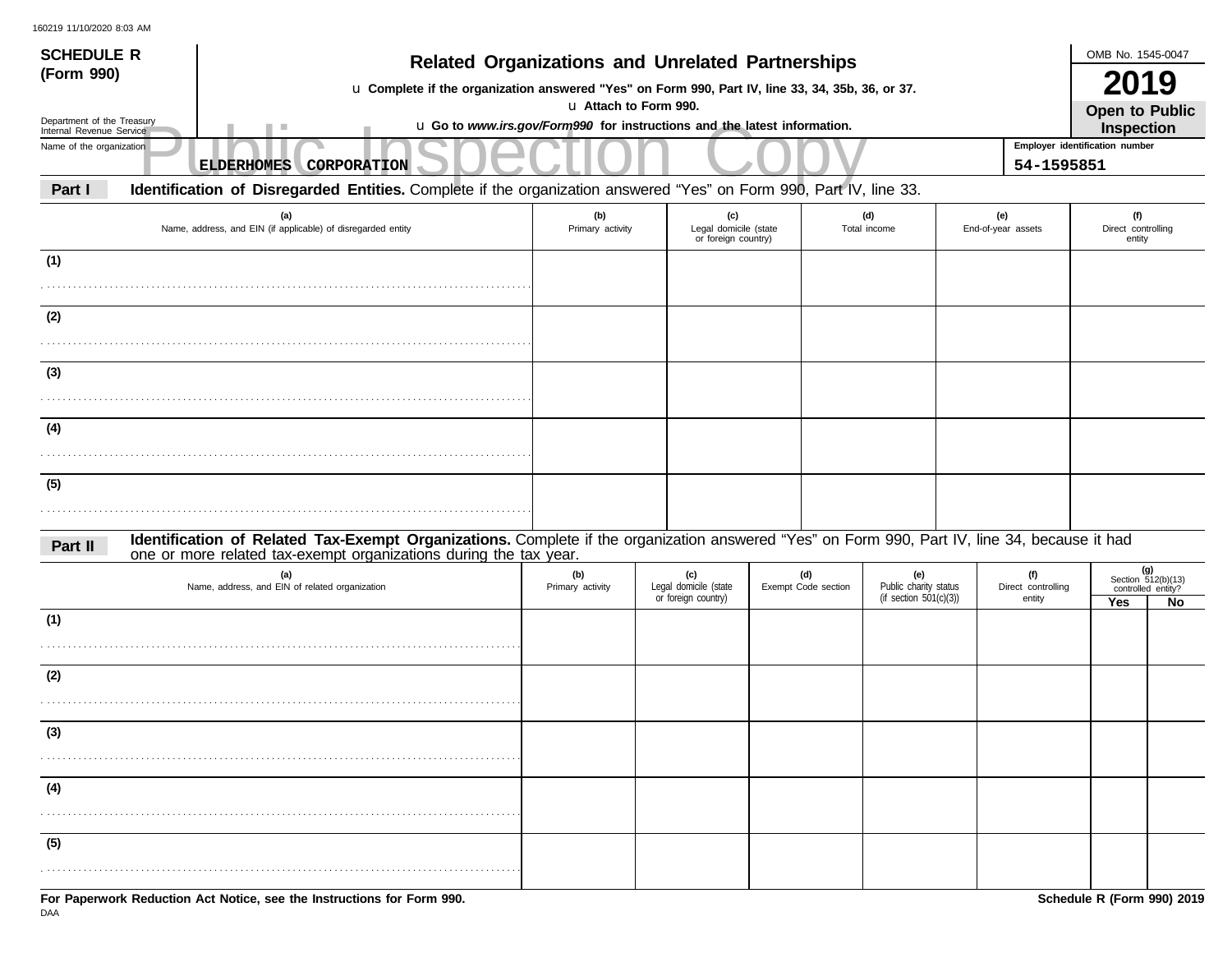| Schedule R (Form 990) 2019 ELDERHOMES CORPORATION                                                                                                                                                                                                                           |                                                                                         |                                                        | 54-1595851                                                                                              |                                                        |                                        |                                 |                                       |                                                                         |                                                       |     | Page 2                                                |
|-----------------------------------------------------------------------------------------------------------------------------------------------------------------------------------------------------------------------------------------------------------------------------|-----------------------------------------------------------------------------------------|--------------------------------------------------------|---------------------------------------------------------------------------------------------------------|--------------------------------------------------------|----------------------------------------|---------------------------------|---------------------------------------|-------------------------------------------------------------------------|-------------------------------------------------------|-----|-------------------------------------------------------|
| Identification of Related Organizations Taxable as a Partnership. Complete if the organization answered "Yes" on Form 990, Part IV, line 34,<br>Part III<br>because it had one or more related organizations treated as a partnership during the tax year.                  |                                                                                         |                                                        |                                                                                                         |                                                        |                                        |                                 |                                       |                                                                         |                                                       |     |                                                       |
| (a)<br>Name, address, and EIN of<br>related organization                                                                                                                                                                                                                    | (c)<br>(b)<br>Primary activity<br>Legal<br>domicile<br>(state or<br>foreign<br>country) | (d)<br>Direct controlling<br>entity                    | (e)<br>Predominant<br>income (related.<br>unrelated,<br>excluded from<br>tax under<br>sections 512-514) | (f)<br>Share of total<br>income                        | (g)<br>Share of end-of-<br>year assets | Dispro-<br>portionate<br>Yes No | (h)<br>alloc.?                        | (i)<br>Code V-UBI<br>amount in box 20<br>of Schedule K-1<br>(Form 1065) | (j)<br>General or<br>managing<br>partner?<br>Yes   No |     | (k)<br>Percentage<br>ownership                        |
| (1) WILLIAM BYRD II<br><b>88 CARNATION RD</b><br>VA 23225<br><b>RICHMOND</b><br>54-2052384                                                                                                                                                                                  | <b>INVESTMENT</b>                                                                       | VA $N/A$                                               | <b>RELATED</b>                                                                                          |                                                        |                                        | 45                              | x                                     | N/A                                                                     | X                                                     |     |                                                       |
| (2)                                                                                                                                                                                                                                                                         |                                                                                         |                                                        |                                                                                                         |                                                        |                                        |                                 |                                       |                                                                         |                                                       |     |                                                       |
| (3)                                                                                                                                                                                                                                                                         |                                                                                         |                                                        |                                                                                                         |                                                        |                                        |                                 |                                       |                                                                         |                                                       |     |                                                       |
| (4)                                                                                                                                                                                                                                                                         |                                                                                         |                                                        |                                                                                                         |                                                        |                                        |                                 |                                       |                                                                         |                                                       |     |                                                       |
| Identification of Related Organizations Taxable as a Corporation or Trust. Complete if the organization answered "Yes" on Form 990, Part IV,<br>Part IV<br>line 34, because it had one or more related organizations treated as a corporation or trust during the tax year. |                                                                                         |                                                        |                                                                                                         |                                                        |                                        |                                 |                                       |                                                                         |                                                       |     |                                                       |
| (a)<br>Name, address, and EIN of related organization                                                                                                                                                                                                                       | (b)<br>Primary activity                                                                 | (c)<br>Legal domicile<br>(state or<br>foreign country) | (d)<br>Direct controlling<br>entity                                                                     | (e)<br>Type of entity<br>(C corp, S corp,<br>or trust) | (f)<br>Share of total<br>income        |                                 | (g)<br>Share of<br>end-of-year assets | (h)<br>Percentage<br>ownership                                          |                                                       |     | (i)<br>Section<br>512(b)(13)<br>controlled<br>entity? |
| (1) CONSERVATION STRATEGIES, INC.<br>88 CARNATION RD.<br><b>RICHMOND</b><br>VA 23225<br>54-1742526                                                                                                                                                                          | <b>SUPPLIER</b>                                                                         | VA                                                     | N/A                                                                                                     | C                                                      | $-13,854$                              |                                 | 292,515 100.000000                    |                                                                         |                                                       | Yes | No<br>x                                               |
| (2) ELDER PROPERTIES, INC.<br>88 CARNATION RD.<br><b>RICHMOND</b><br>VA 23225<br>54-1821751                                                                                                                                                                                 | <b>RENTAL</b>                                                                           | VA                                                     | N/A                                                                                                     | с                                                      | $-2,495$                               |                                 | 552,050 100.000000                    |                                                                         |                                                       |     | x                                                     |
| (3) ELDER PROPERTIES, II, INC.<br>88 CARNATION RD.<br><b>RICHMOND</b><br>VA 23225<br>54-2052383                                                                                                                                                                             | <b>INVESTMENT</b>                                                                       | VA                                                     | N/A                                                                                                     | с                                                      |                                        |                                 |                                       | 100.000000                                                              |                                                       |     | x                                                     |
| (4) ELDER PROPERTIES, III, INC.<br>88 CARNATION RD.<br>VA 23225<br><b>RICHMOND</b><br>80-0110557                                                                                                                                                                            | <b>INVESTMENT</b>                                                                       | VA                                                     | N/A                                                                                                     | с                                                      |                                        |                                 | 787,684 100.000000                    |                                                                         |                                                       |     | $\mathbf{x}$                                          |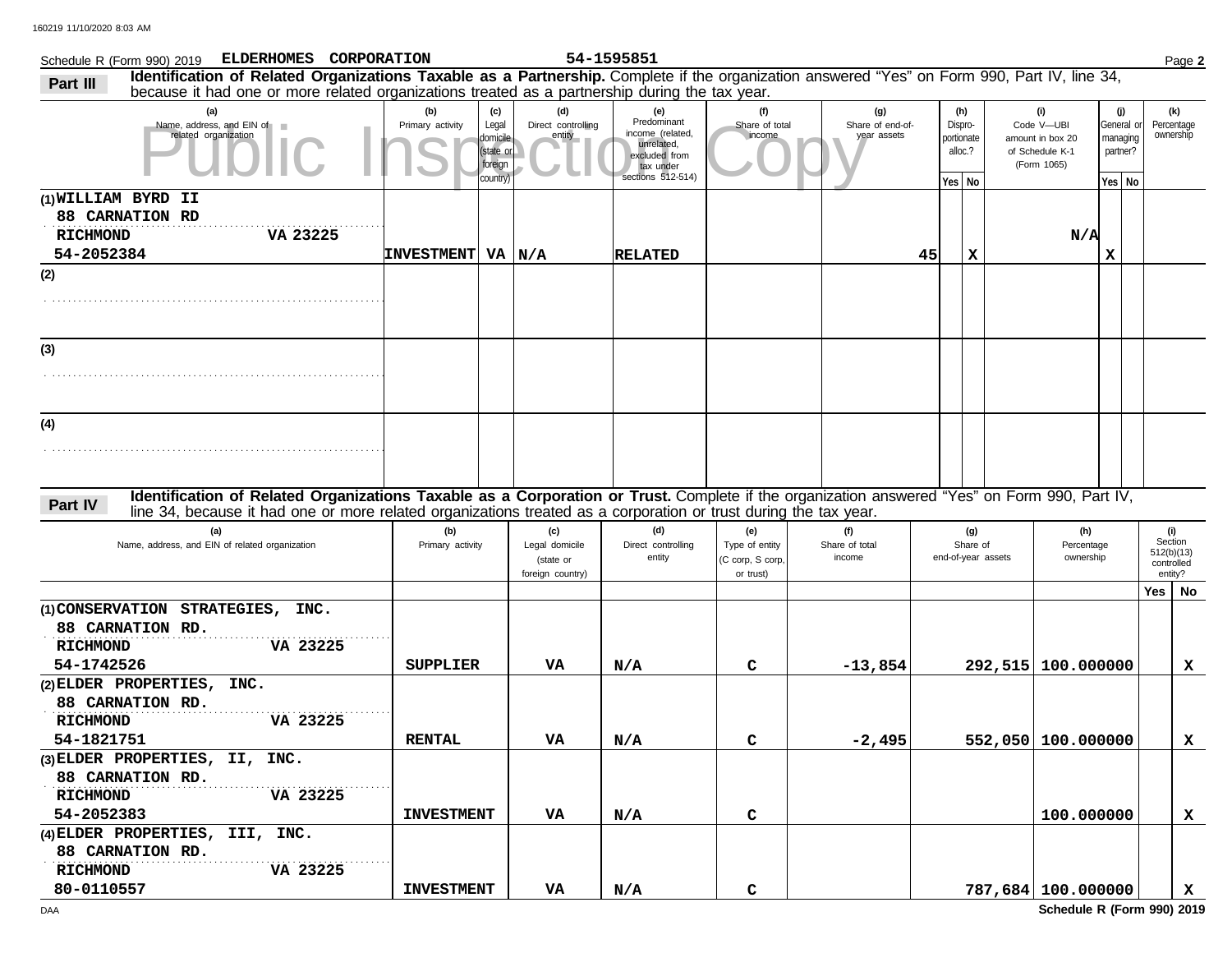## **Schedule R (Form 990) 2019 ELDERHOMES CORPORATION** 54-1595851 **Page 3**

# **Part V Transactions With Related Organizations.** Complete if the organization answered "Yes" on Form 990, Part IV, line 34, 35b, or 36.

| <b>Note:</b> Complete line 1 if any entity is listed in Parts II, III, or IV of this schedule.                                                                                                                                      |     |     |     |                | <b>Yes</b>  | No           |
|-------------------------------------------------------------------------------------------------------------------------------------------------------------------------------------------------------------------------------------|-----|-----|-----|----------------|-------------|--------------|
| During the tax year, did the organization engage in any of the following transactions with one or more related organizations listed in Parts II-IV?                                                                                 |     |     |     |                |             |              |
|                                                                                                                                                                                                                                     |     |     |     | 1a             |             | $\mathbf{x}$ |
| b Gift, grant, or capital contribution to related organization(s) entertainment and contribution to related organization(s)                                                                                                         |     |     |     | 1b             |             | $\mathbf{x}$ |
|                                                                                                                                                                                                                                     |     |     |     | 1 <sub>c</sub> |             | X            |
| d Loans or loan guarantees to or for related organization(s) encourance contained and contained a contained and contained a contained a contained and contained a contact or for related organization(s) encourance and contac      |     |     |     | 1 <sub>d</sub> | $\mathbf x$ |              |
|                                                                                                                                                                                                                                     |     |     |     | 1e             |             | $\mathbf{x}$ |
|                                                                                                                                                                                                                                     |     |     |     |                |             |              |
|                                                                                                                                                                                                                                     |     |     |     |                |             | x            |
|                                                                                                                                                                                                                                     |     |     |     | 1g             |             | x            |
| h Purchase of assets from related organization(s) encourance contains and contains a container and a contact or an electronic contact or an electronic contact or an electronic contact or any contact or electronic contact o      |     |     |     | 1h             |             | x            |
|                                                                                                                                                                                                                                     |     |     |     | 1i             |             | x            |
|                                                                                                                                                                                                                                     |     |     |     | 1j             |             | x            |
|                                                                                                                                                                                                                                     |     |     |     |                |             |              |
|                                                                                                                                                                                                                                     |     |     |     | 1k             | X           |              |
|                                                                                                                                                                                                                                     |     |     |     | 11             |             | $\mathbf x$  |
|                                                                                                                                                                                                                                     |     |     |     |                |             | $\mathbf x$  |
|                                                                                                                                                                                                                                     |     |     |     |                | x           |              |
| o Sharing of paid employees with related organization(s) encourance contact the contract contact and started organization(s) encourance contact the contact contact and started organization(s) encourance contact and started      |     |     |     | 1 <sub>o</sub> | x           |              |
|                                                                                                                                                                                                                                     |     |     |     |                |             |              |
| p Reimbursement paid to related organization(s) for expenses <b>construction and construction</b> construction and and reference or construction of the relation of the expenses construction of the expenses and construction of t |     |     |     | 1p             |             | x            |
|                                                                                                                                                                                                                                     |     |     |     | 1q             |             | x            |
|                                                                                                                                                                                                                                     |     |     |     |                |             |              |
|                                                                                                                                                                                                                                     |     |     |     | 1r             |             | x            |
|                                                                                                                                                                                                                                     |     |     |     |                |             | $\mathbf{x}$ |
| 2 If the answer to any of the above is "Yes," see the instructions for information on who must complete this line, including covered relationships and transaction thresholds.                                                      |     |     |     |                |             |              |
| (a)                                                                                                                                                                                                                                 | (b) | (c) | (d) |                |             |              |
| Name of related organization<br>Method of determining amount involved<br>Amount involved<br>Transaction                                                                                                                             |     |     |     |                |             |              |

|     | (a)<br>Name of related organization     | (b)<br>Transaction<br>$type(a-s)$ | (C)<br>Amount involved | (d)<br>Method of determining amount involved |
|-----|-----------------------------------------|-----------------------------------|------------------------|----------------------------------------------|
| (1) | <b>CONSERVATION</b><br>STRATEGIES, INC. | $\circ$                           | 86,234                 | ACTUAL<br>REIMBURSEMENT                      |
| (2) | CONSERVATION STRATEGIES, INC.           | н                                 | 181,257                | <b>PURCHASES</b>                             |
| (3) | CONSERVATION STRATEGIES, INC.           | N                                 | 23,920                 | <b>ACTUAL REIMBURSEMENT</b>                  |
| (4) | ELDER PROPERTIES, INC.                  | D                                 | 474,654                | <b>OUTSTANDING</b><br><b>LOAN BALANCE</b>    |
| (5) | ELDER PROPERTIES, INC.                  | J                                 | 107,964                | PERCENTAGE OF ACTUAL EXP                     |
| (6) | ELDER PROPERTIES, INC.                  | $\Omega$                          | 96,000                 | ACTUAL<br>REIMBURSEMENT                      |

**Schedule R (Form 990) 2019**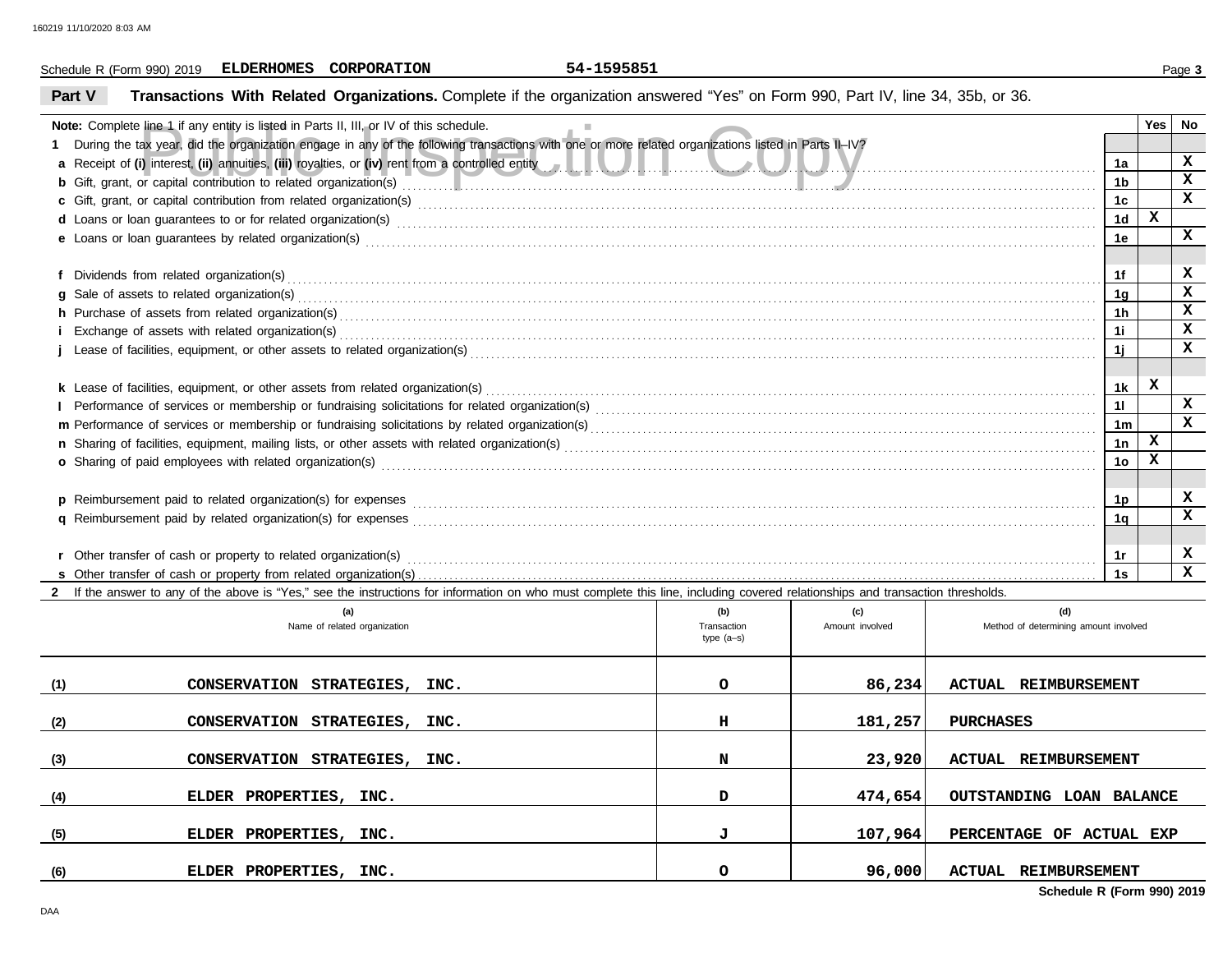## **Schedule R (Form 990) 2019 ELDERHOMES CORPORATION** 54-1595851 **Page 4**

## Part VI **Unrelated Organizations Taxable as a Partnership.** Complete if the organization answered "Yes" on Form 990, Part IV, line 37.

Provide the following information for each entity taxed as a partnership through which the organization conducted more than five percent of its activities (measured by total assets or gross revenue) that was not a related organization. See instructions regarding exclusion for certain investment partnerships.

|      | Provide the following information for each entity taxed as a partnership through which the organization conducted more than five percent of its activities (measured by total assets<br>or gross revenue) that was not a related organization. See instructions regarding exclusion for certain investment partnerships. |     |  |                  |                                                  |                                                                                 |                                                                   |  |                                 |                                          |                                         |    |                                                                         |                                           |    |                                |
|------|--------------------------------------------------------------------------------------------------------------------------------------------------------------------------------------------------------------------------------------------------------------------------------------------------------------------------|-----|--|------------------|--------------------------------------------------|---------------------------------------------------------------------------------|-------------------------------------------------------------------|--|---------------------------------|------------------------------------------|-----------------------------------------|----|-------------------------------------------------------------------------|-------------------------------------------|----|--------------------------------|
|      | (a)<br>Name, address, and EIN of entity                                                                                                                                                                                                                                                                                  | (b) |  | Primary activity | (c)<br>Legal<br>domicile<br>(state or<br>foreign | (d)<br>Predominant<br>income (related,<br>unrelated, excluded<br>from tax under | (e)<br>Are all partners<br>section<br>501(c)(3)<br>organizations? |  | (1)<br>Share of<br>total income | (g)<br>Share of<br>end-of-year<br>assets | (h)<br>Disproportionate<br>allocations? |    | (i)<br>Code V-UBI<br>amount in box 20<br>of Schedule K-1<br>(Form 1065) | (j)<br>General or<br>managing<br>partner? |    | (k)<br>Percentage<br>ownership |
|      |                                                                                                                                                                                                                                                                                                                          |     |  |                  | country)                                         | sections 512-514)                                                               | Yes   No                                                          |  |                                 |                                          | Yes                                     | No |                                                                         | Yes                                       | No |                                |
| (1)  |                                                                                                                                                                                                                                                                                                                          |     |  |                  |                                                  |                                                                                 |                                                                   |  |                                 |                                          |                                         |    |                                                                         |                                           |    |                                |
| (2)  |                                                                                                                                                                                                                                                                                                                          |     |  |                  |                                                  |                                                                                 |                                                                   |  |                                 |                                          |                                         |    |                                                                         |                                           |    |                                |
|      |                                                                                                                                                                                                                                                                                                                          |     |  |                  |                                                  |                                                                                 |                                                                   |  |                                 |                                          |                                         |    |                                                                         |                                           |    |                                |
| (3)  |                                                                                                                                                                                                                                                                                                                          |     |  |                  |                                                  |                                                                                 |                                                                   |  |                                 |                                          |                                         |    |                                                                         |                                           |    |                                |
|      |                                                                                                                                                                                                                                                                                                                          |     |  |                  |                                                  |                                                                                 |                                                                   |  |                                 |                                          |                                         |    |                                                                         |                                           |    |                                |
| (4)  |                                                                                                                                                                                                                                                                                                                          |     |  |                  |                                                  |                                                                                 |                                                                   |  |                                 |                                          |                                         |    |                                                                         |                                           |    |                                |
| (5)  |                                                                                                                                                                                                                                                                                                                          |     |  |                  |                                                  |                                                                                 |                                                                   |  |                                 |                                          |                                         |    |                                                                         |                                           |    |                                |
|      |                                                                                                                                                                                                                                                                                                                          |     |  |                  |                                                  |                                                                                 |                                                                   |  |                                 |                                          |                                         |    |                                                                         |                                           |    |                                |
| (6)  |                                                                                                                                                                                                                                                                                                                          |     |  |                  |                                                  |                                                                                 |                                                                   |  |                                 |                                          |                                         |    |                                                                         |                                           |    |                                |
| (7)  |                                                                                                                                                                                                                                                                                                                          |     |  |                  |                                                  |                                                                                 |                                                                   |  |                                 |                                          |                                         |    |                                                                         |                                           |    |                                |
|      |                                                                                                                                                                                                                                                                                                                          |     |  |                  |                                                  |                                                                                 |                                                                   |  |                                 |                                          |                                         |    |                                                                         |                                           |    |                                |
| (8)  |                                                                                                                                                                                                                                                                                                                          |     |  |                  |                                                  |                                                                                 |                                                                   |  |                                 |                                          |                                         |    |                                                                         |                                           |    |                                |
| (9)  |                                                                                                                                                                                                                                                                                                                          |     |  |                  |                                                  |                                                                                 |                                                                   |  |                                 |                                          |                                         |    |                                                                         |                                           |    |                                |
| (10) |                                                                                                                                                                                                                                                                                                                          |     |  |                  |                                                  |                                                                                 |                                                                   |  |                                 |                                          |                                         |    |                                                                         |                                           |    |                                |
|      |                                                                                                                                                                                                                                                                                                                          |     |  |                  |                                                  |                                                                                 |                                                                   |  |                                 |                                          |                                         |    |                                                                         |                                           |    |                                |
| (11) |                                                                                                                                                                                                                                                                                                                          |     |  |                  |                                                  |                                                                                 |                                                                   |  |                                 |                                          |                                         |    |                                                                         |                                           |    |                                |
|      |                                                                                                                                                                                                                                                                                                                          |     |  |                  |                                                  |                                                                                 |                                                                   |  |                                 |                                          |                                         |    |                                                                         |                                           |    |                                |

**Schedule R (Form 990) 2019**